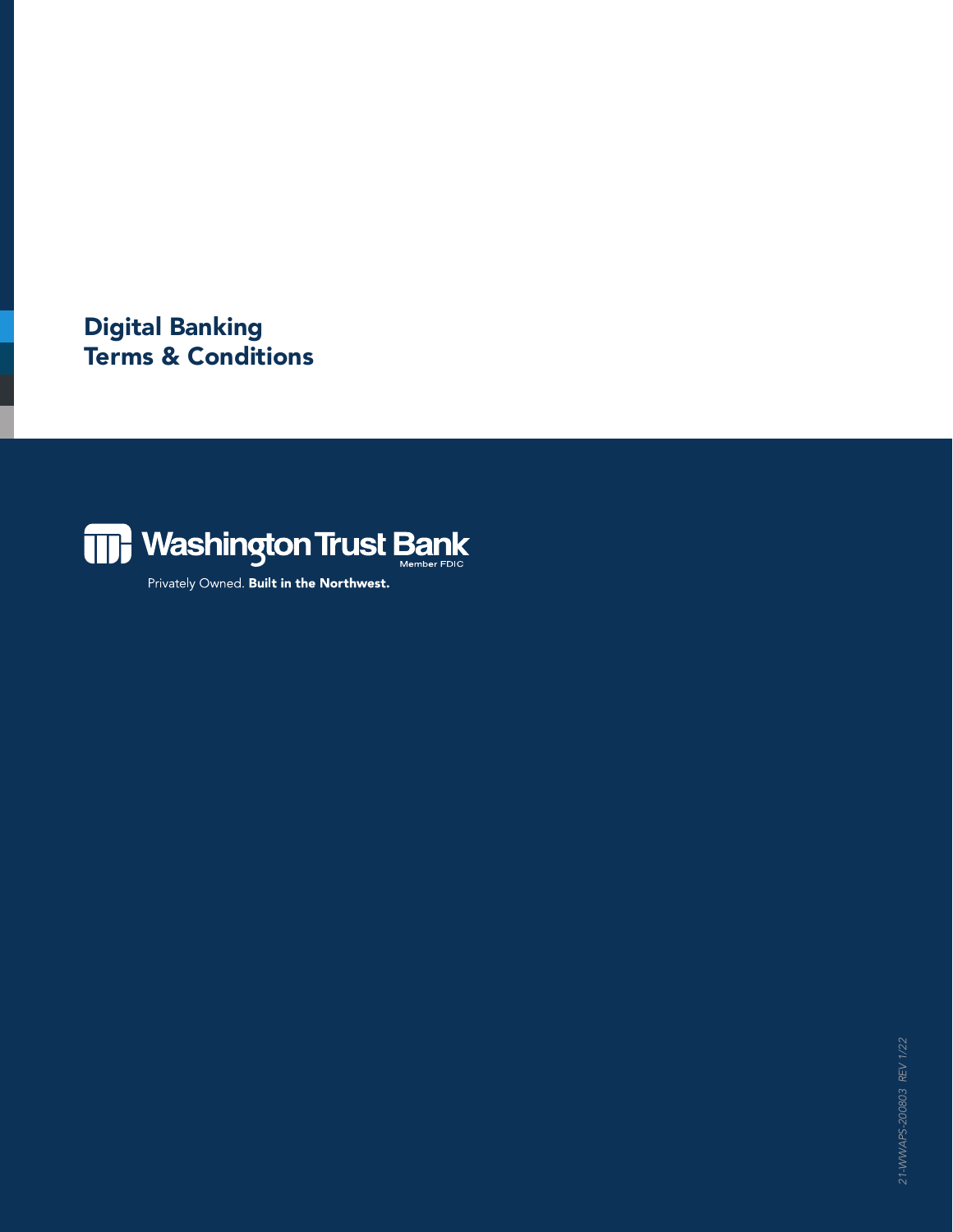# **TABLE OF CONTENTS**

| e. Electronic Data Interchange (EDI) and EDI Bill Payment Services33    |  |
|-------------------------------------------------------------------------|--|
| f. Positive Pay, Payee Positive Pay and Reverse Positive Pay Services33 |  |
|                                                                         |  |
|                                                                         |  |
|                                                                         |  |
|                                                                         |  |
|                                                                         |  |
|                                                                         |  |
|                                                                         |  |
|                                                                         |  |
|                                                                         |  |
|                                                                         |  |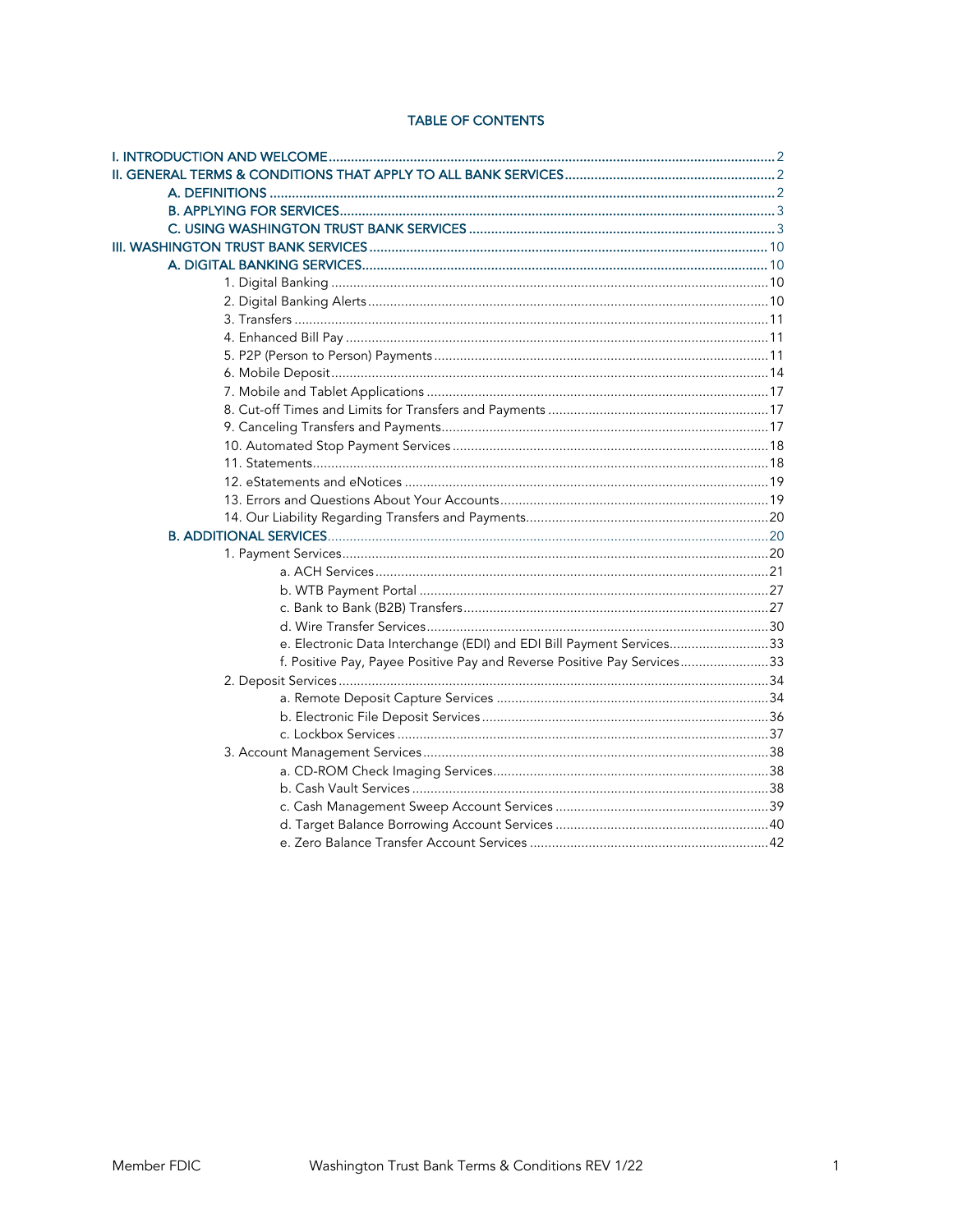Relation to Other Agreements. It is important for you to understand that these Terms & Conditions work in conjunction with other agreements such as your personal and business account Terms & Conditions and disclosures, the Washington Trust Bank website Terms & Conditions of use, the eSign disclosure, and any credit or loan agreement you may have with us. Please take the time to read and understand those agreements. If you need copies of any agreement, please contact our Priority Service team at 800.788.4578.

## I. INTRODUCTION AND WELCOME

Welcome and thank you for choosing Washington Trust Bank. This document provides information on additional services ("Services") that Washington Trust Bank can provide you for your personal and business banking needs. The Services described in this document will increase your ability to make deposits, make payments and manage your personal and business deposit and credit accounts.

This document also serves as an Agreement between you and Washington Trust Bank regarding the Terms & Conditions under which we offer and you accept to use the Services. This Agreement is in addition to your account and credit agreements with us. Please read all of your agreements with us carefully and make sure you understand them prior to entering into the Agreement. This document contains information regarding both personal accounts and business accounts. Some Services may only be available for business accounts and vice versa. We will point out differences in the Services to the extent that they exist. If you have questions, please contact us. Once again thank you for choosing Washington Trust Bank.

# II. GENERAL TERMS & CONDITIONS THAT APPLY TO ALL BANK SERVICES

The following Terms & Conditions apply to all Services contained in this Agreement.

#### A. DEFINITIONS

- 1. "You" and "your" mean the Account holder(s) and anyone else with authority to deposit, withdraw, or exercise control over the funds in your Account. If the Account is owned by a business entity, individual liability is determined by the laws generally applicable to that type of business entity.
- 2. "We," "our," "us," and "Bank" mean Washington Trust Bank and each subsidiary or affiliate of Washington Trust Bank that provides Services to you.
- 3. "Account" or "Accounts" shall mean the savings, checking or loan account(s) designated by the Customer in the Agreement, or otherwise in writing from time-to-time, as being the Customer account(s) that are to be subject to the Agreement and the designated Services described in such Agreement.
- 4. "Authorized Representative" means any director, officer, member, partner, employee or other representative designated by the Customer in the Agreement as having authority to act on behalf of the Customer in all actions taken under this Agreement and who shall have the authority to enter into all transactions contemplated in this Agreement, including, without limitation, selecting Services for the benefit of the Customer, appointing Authorized Users to act on behalf of the Customer in the delivery of Services, signing additional documentation that may be necessary to implement Services and giving the Customer's instructions with regard to any Service, including, without limitation, wire transfers, ACH transfers and other electronic or paper transfers from or to any Account that the Customer maintains with the Bank. The Bank may rely on any grant of authority to an Authorized Representative until it receives written notice of its revocation and is given a reasonable amount of time to act upon such notice.
- 5. "Authorized User" means: (i) any Authorized Representative of the Customer and (ii) any other director, officer, member, partner, employee, representative, affiliate, third-party vendor or any other person acting on behalf of the Customer with the actual, implied or apparent authority of the Customer for a particular Service in accordance with the relevant Addendum or other document(s) establishing the Authorized Users' responsibilities, including, but not limited to, all Authorized Users identified as such by the Customer's Authorized Representative(s). The Bank may rely on any actual, implied or apparent grant of authority to any Authorized User until it receives written notice of its revocation by an Authorized Representative of the Customer and is given a reasonable amount of time to act upon such notice.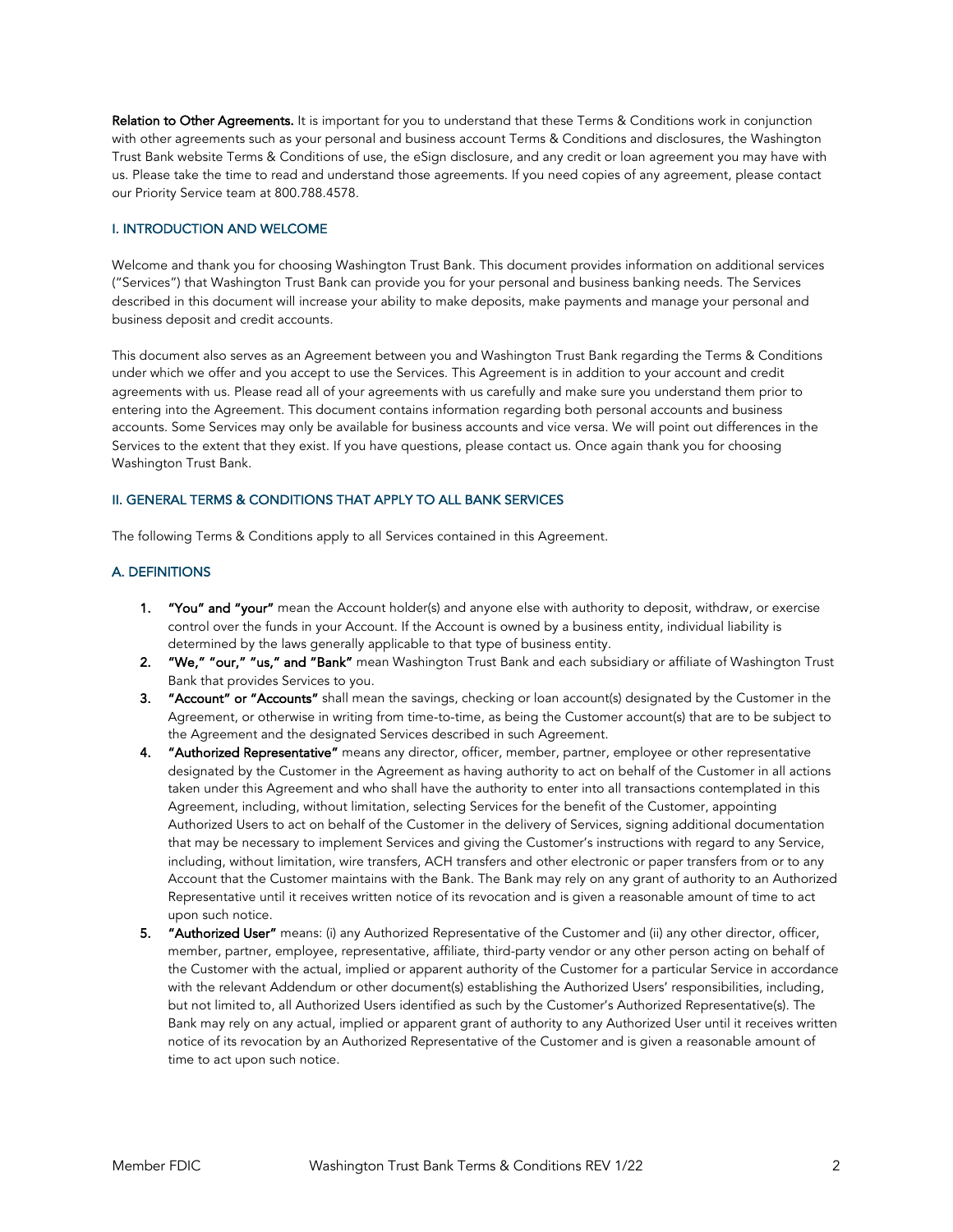- 6. "Business Day" means any day on which a majority of the Bank's offices are open to the public for substantially all banking functions. Saturdays, Sundays, federal or state holidays or any day recognized by a Federal Reserve Bank as a holiday shall not be considered a Business Day, even if the Bank's offices are in fact open.
- 7. "Service" or "Services" means one or more of the Services available at Washington Trust Bank.
- 8. "Business Digital Banking" The process by which banking and banking activities are done through a digital platform, service, third party connections/integrations or application, including but not limited to: Online banking, Mobile Banking, Digital Wallet, ACH, Mobile Deposit, eStatements/eNotices, digital payment apps, transfers, Bill Payment, Enhanced Bill Payment, wire transfers, WTB payment portal, Electronic Data Interchange and Payment services, Positive Pay, Lockbox, Cash Vault, Cash Management Services, etc. Digital Banking can be done either through a laptop, tablet or your mobile phone.
- 9. "Digital Banking Applications" Digital Banking Applications are any programs or software provided by WTB for customer/end-user use in order to access account information and/or Digital Banking Services through various channels.
- 10. "Digital Banking Services" Digital Banking Services describe discreet functionality offered to customers/end-users through one or more Digital Banking Applications, which may or may not be provided at an additional cost; these include, but are not limited to, money movement (ACH, Wires, Transfers, etc.), reporting/reconciliation, tracking, bill payment, and security.
- 11. "Additional Definitions" In addition to the general defined terms set forth above, there are also certain other specific defined terms set forth in the body of this Agreement that relate just to certain topics and/or to specific Service(s) described below.

## B. APPLYING FOR SERVICES

The Services described in this Agreement are in addition to services provided in conjunction with your deposit and credit accounts with us. Because they are additional, all of the Services described herein require that you have a deposit and/or credit account previously established with the Bank. After you have established an Account, you will be able to apply for these Services subject to the Terms & Conditions of each specific Service. Some of the Services will require you to contact the Bank and request the Service be established. Other Services will allow you to apply online for the Service. Once you have applied, we will make a decision if you are qualified for the Service and will establish any limitations that you may have with regards to the Service. You agree that we may obtain and review your credit information from a credit bureau or similar entity. You also agree that we may obtain information regarding your Account with a Payee in order to facilitate the proper handling and crediting of your payments.

#### Additional Information for Business Customers

For business customers, the Bank will usually require that an Authorized Representative of the business execute a Master Commercial Services Agreement. This Agreement will outline the Services that your business has authorized. The Bank may provide Services that are not specifically included in the Master Commercial Services Agreement signed by the Customer. By accepting and using any such Service, you agree that the Service will be governed by this Agreement and any other conditions communicated to you by the Bank.

## C. USING WASHINGTON TRUST BANK SERVICES

Representations and Warranties. You represent and warrant, as of the date this Agreement is entered into and at the time any Service is used or performed, that (a) you are authorized and have the capacity to enter into this Agreement; (b) that the business entity is validly existing and in good standing under the laws of the jurisdiction of its organization; (c)you have all requisite power and authority to execute and deliver, and to perform your obligations under this Agreement and each Service used or performed by it; (d) this agreement has been duly authorized and executed by you and constitutes its legal, valid and binding obligation; (e) any consent or authorization of any governmental authority or third party required to be obtained by it in connection with this Agreement or any Service used or performed by it has been obtained; and, (f) the execution, delivery and performance of the Agreement and the consummation of transactions thereunder will not violate any law, ordinance, charter, bylaw, resolution, rule or regulation applicable to it or any agreement by which it is bound.

Joint Accounts and Co-Mingled Funds. When your Services are linked to one or more joint Accounts, the Bank may act on the verbal, written or electronic instructions of any authorized signer on the joint Account whether or not that authorized signer has also obtained Digital Banking authorization.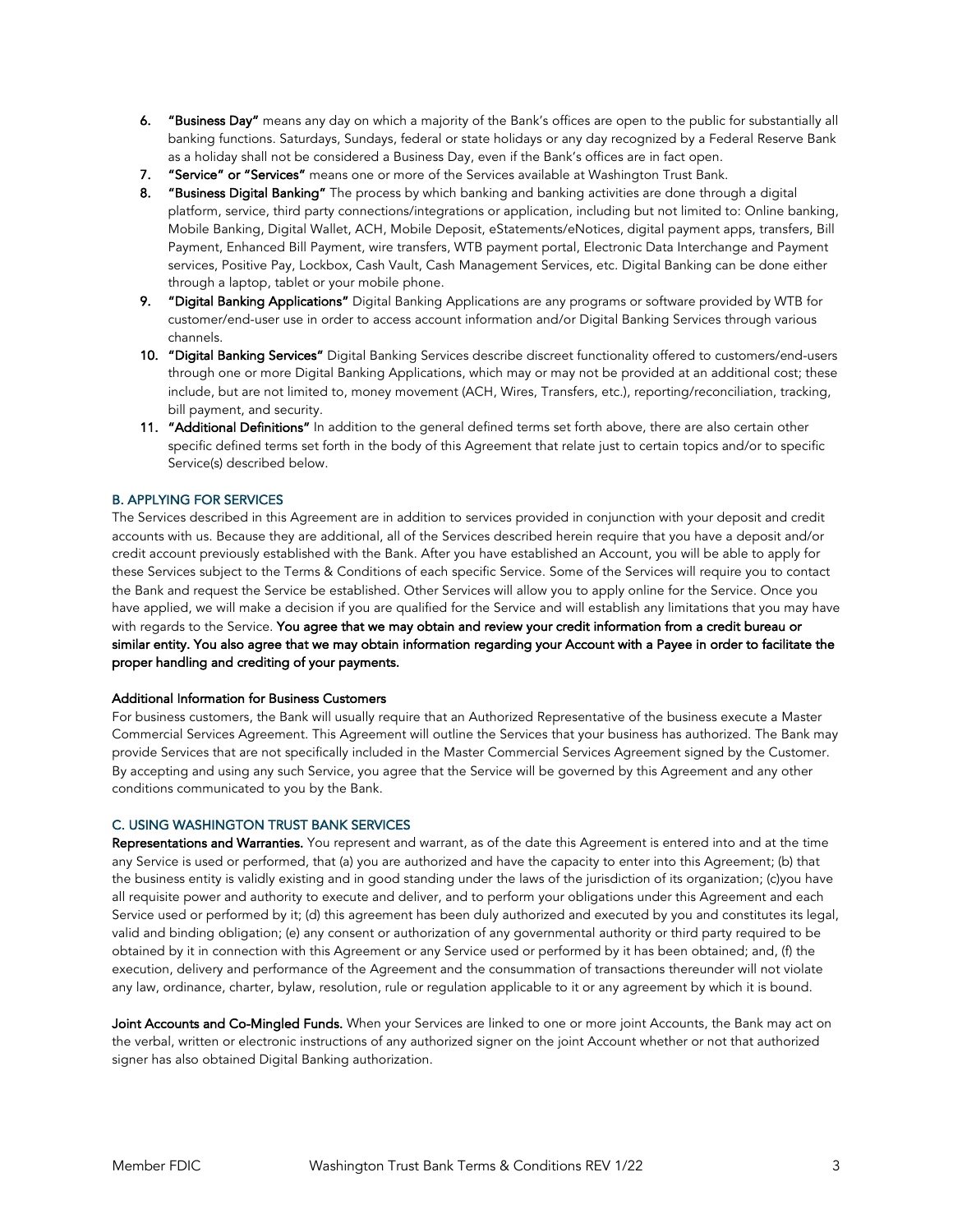#### Additional Information for Business Customers

In the event that you request the Bank to provide Services to a parent company, affiliate, or other commonly-owned company, you agree that you shall be jointly and severally liable for any such company's obligations under this Agreement. You represent and warrant to the Bank that any and all transfers and comingling of funds required or permitted by you have been duly authorized by all necessary parties, including the account holder of each Account, and that you have retained in your regular business records, for a period of seven (7) years after the termination of the Services, all adequate documentary evidence of such authorization. You further represent and warrant to the Bank that each transfer or comingling of funds authorized hereunder is not a violation of any agreement, bylaw, or governing body resolution, nor is it a violation of any local, state, or federal law, regulation or any decree, judgment or order of any judicial or administrative authority. These representations and warranties will remain effective until such time as expressly withdrawn in writing by you and delivered to the Bank.

No Third Party Beneficiaries/Third Party Claims. The Services we provide you under this Agreement are for your exclusive benefit and therefore no other person or organization has any rights or remedies under this Agreement.

Waivers and Assignment. No waiver of the terms of this Agreement will be effective unless in writing and signed by an authorized Bank officer. You may not transfer or assign your rights or duties under this Agreement.

Accepting the Agreement. When you use any of the Services offered in this Agreement or authorize others to use the Services, you agree to the Terms & Conditions of the entire Agreement.

Errors and Questions. In case of errors and questions about your Digital Banking Services, you should contact us as soon as possible by:

- (1) Calling us: 509.353.BANK
- (2) Writing us: Washington Trust Bank, PO Box 2127, Spokane, WA 99210-2127
- (3) Initiating a chat or secure message: Start a chat with us at [www.watrust.com.](www.watrust.com) Consumer Digital Banking users may also opt to utilize the Message Center to send us a secure message.

Changes to this Agreement. To the extent allowed by law, requlation or rule, the Bank may change the Terms & Conditions in this Agreement. These changes can be made without notice to you. However, at the sole discretion of the Bank, we will attempt to provide prior notice to you of changes, and changes will usually take effect thirty (30) days from the date of the notice. The notice may be delivered in writing through mail or email, posted in the Bank's branches, posted electronically on our website or other internet-based service, or by other means of communication we determine in our sole discretion.

Termination or Discontinuation of Services. In the event you wish to terminate your Service(s), you must contact the Bank in writing, through secure online email, or by calling the Bank's Priority Service team at 800.788.4578. Canceling your Service(s) will not terminate your Washington Trust Bank Accounts. The Bank may terminate or suspend the use and access to any Service at any time, with or without cause and without prior notice. In the event that your Service(s) are terminated or suspended, we may, but are not obligated to, immediately discontinue making authorized transfers, including reoccurring transfers and other transfers that were previously authorized but not yet made. The termination or suspension of Services does not affect your obligations under this Agreement with respect to occurrences before termination or suspension. At the Bank's discretion, we will terminate your access to Digital Banking Applications for inactivity after 12 months. Please refer to the Deposit Account Disclosure and Price List for further information.

Providing the Bank Instructions. For some Services, we may choose to honor your request to give us verbal or written instructions regarding the Services. You agree that we may in good faith rely on such verbal or written instructions that purport to come from you, another account holder or any Authorized Representative, without independent verification by the Bank. You may elect to send or receive instructions, alert notifications, or reports from the Bank related to Services through various electronic means, including, without limitation, facsimile transmission, voice mail, unsecured email, text message to a mobile device, pager or other electronic or telephonic methods ("Electronic Transmission"). In doing so, you acknowledge that such Electronic Transmissions are an inherently insecure communication method due to the possibility of error, delay and observation or receipt by unauthorized personnel. You agree that the Bank may rely in good faith on your instructions regarding how and to what number or email address Electronic Transmissions should be sent and may rely on any Electronic Transmission that we reasonably believe to have been initiated by you. Should you elect to send or receive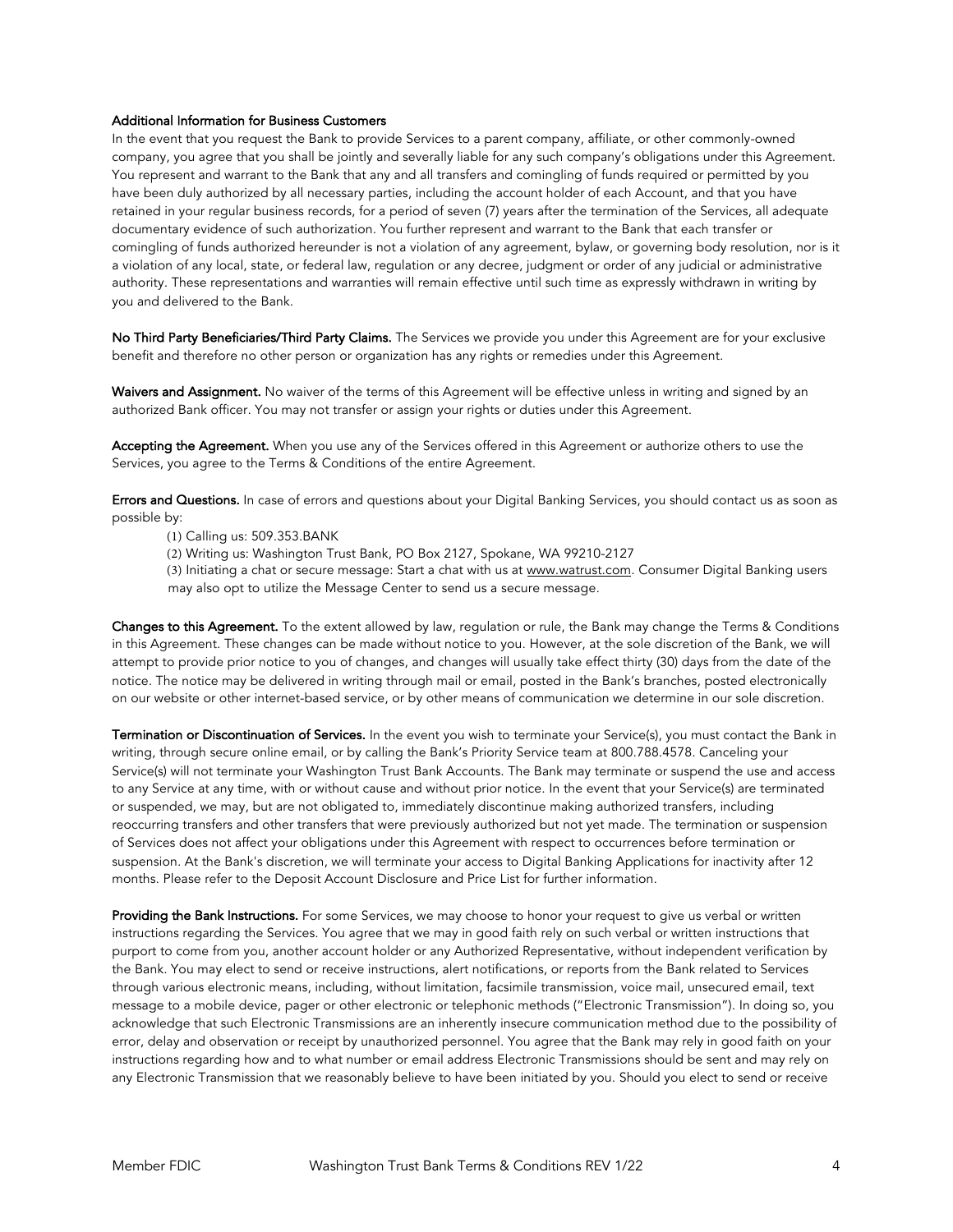Electronic Transmissions to or from the Bank, you assume all risks, and the Bank will not be liable for any loss that results from the non-receipt, disclosure or alteration of any such Electronic Transmission.

Customer Records. This Agreement and the performance of Services by the Bank shall not relieve you of any obligation imposed by law, clearinghouse rules or contract regarding the maintenance of records or from employing adequate audit, accounting and review practices as are customarily followed by similar businesses. You agree to retain and provide to the Bank, upon request, all information necessary to remake or reconstruct any deposit, transmission, file, entry, funds transfer request, payment order or other order or instruction received from you and/or which is related to a transaction involving or using the Services and/or affecting an Account, for thirty (30) days following receipt by the Bank of the relevant deposit, transmission, file, entry, funds transfer request, payment order or other order or instruction.

Telephone and Electronic Communications Monitoring or Recording. You acknowledge and agree that for both you and for any of your Authorized Users, the Bank may monitor and record telephone and electronic communications at any time without further notice to the parties to such communication. The decision to record a communication is solely the Bank's decision and we are not liable for either recording or failing to record a communication.

Business Days/Hours of Operation. Our business hours are 9 a.m. to 5 p.m. (PT), Monday through Friday, except Bank holidays. Although transfers can only be completed on Business Days, Digital Banking Applications are available 24 hours a day, seven days a week, except during maintenance periods, for scheduling of payment orders and transfers.

Posting of Transactions and Cut-Off Times. The various services have cut-off times with regard to whether the transaction will post to your account the day you provide the Bank instructions or on a following day. Please note the cut-off times for each of the Services.

Third Party Websites and Agreements. The Services may contain links or reference links to websites operated by third parties. These links are provided for convenience only. These websites are not under the Bank's control. We are not responsible for the content of these websites. We do not review, approve, monitor, endorse, warrant, or make any representations with respect to a third party website. You agree that you will access these third party websites at your own risk and you acknowledge that the linked third party websites may contain terms and privacy policies that are different from the Bank's policy. We are not responsible for such provisions, and expressly disclaim any liability for them.

Software and Equipment. The Services may require the use of computer hardware, scanners, and software. You agree that you are solely responsible for maintaining your software and equipment in good working order, with the necessary compatibility and format to interface with the Bank's Services, including the ability to support the Bank's security procedures. You agree to install upgrades and other system enhancements within a reasonable time of being requested to do so by the Bank. License agreements for necessary software shall either be embedded in the software or separately documented. You agree to comply with all applicable software license agreements, whether or not such agreements have been executed by you. You have no rights or ownership in any software provided by or through the Bank or its third-party vendors, and shall not transfer, copy, alter, modify, reverse engineer, reproduce, or convey in any manner, in whole or in part, any such software. You will return all software and user manuals associated with any software upon request. The Bank makes no representations or warranties with respect to any equipment or software provided by the Bank or such third-party vendors.

Fees. Unless otherwise agreed by us in writing, you agree to pay any fees, charges and assessments provided in the most current fee schedule. These charges will be automatically deducted from your Account. The Bank will provide you with a monthly notice of any charges to your Account. Please refer to the fee schedule for more information.

Privacy. The Bank has a commitment to keep your information secure and confidential. Please see the Bank's Privacy Policy at <www.watrust.com> to understand how the Bank protects, collects and shares your personal information.

Disclosure of Account Information to Third Parties. We will disclose information to third parties about your Account or the transfers you make only in the following situations:

(1) Where necessary to complete the transfer;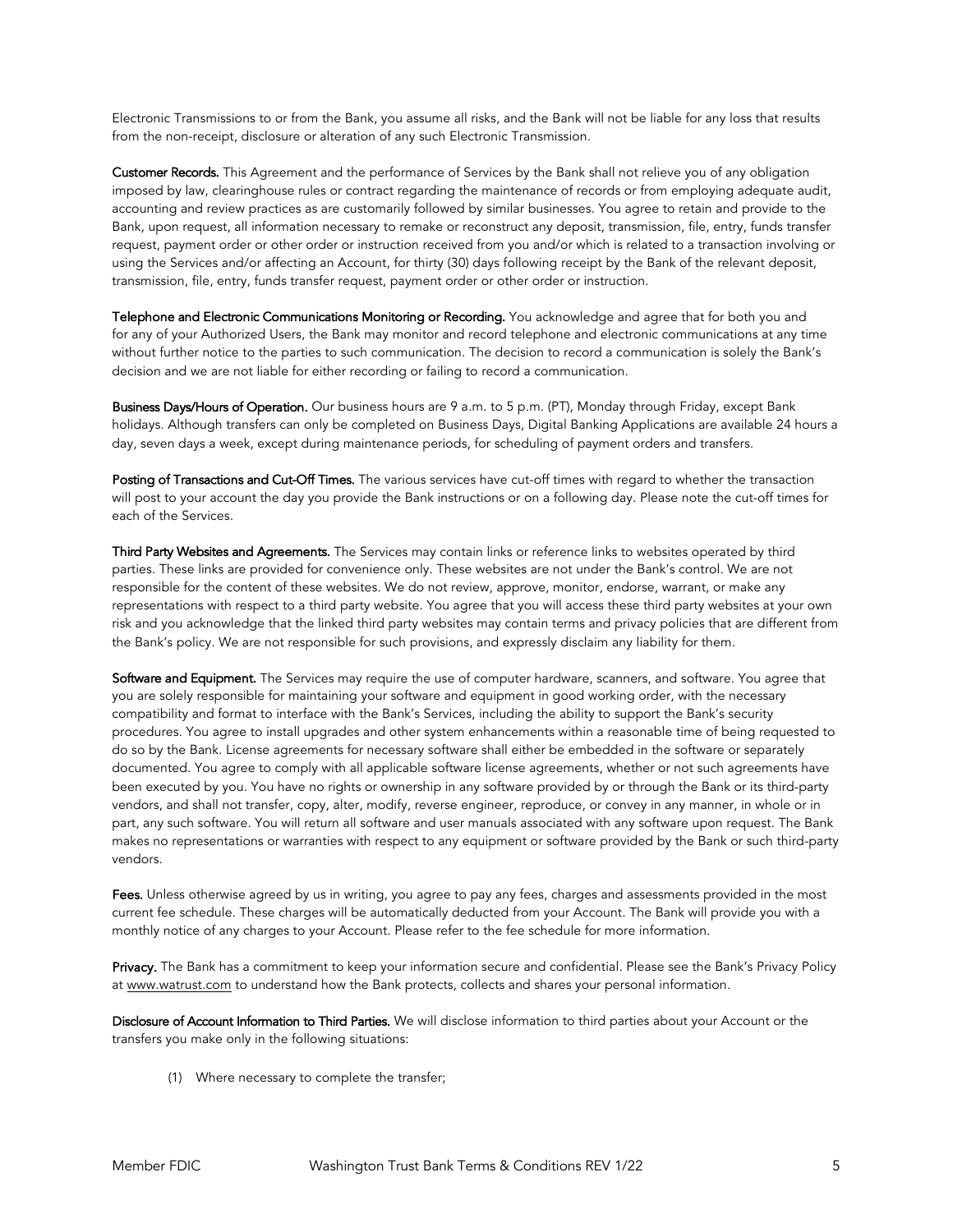- (2) In order to verify the existence and condition of your Account for a third party, such as a credit bureau or merchant;
- (3) In order to comply with a governmental agency or court order;
- (4) To our employees, service providers, auditors, collection agents, affiliated companies, or attorneys in the course of their duties and to the extent allowed by law;
- (5) If you give us written permission;
- (6) As otherwise stated in our Privacy Policy located on our website.

#### Security Procedures

Confidentiality. You and the Bank represent, warrant and mutually agree that all confidential information concerning the other party or parties that comes into its possession in connection with any of the Services, including, without limitation, security procedures or any security codes, IDs, passwords, passcodes, tokens, keys, personal identification numbers, digital certificates/signatures or template numbers (individually and collectively, "Codes"), will be maintained in strictest confidence and shall not be used or divulged to any other party except as may be necessary or advisable for the due performance of any of the Services or as required by applicable law. You are solely responsible for the procedures to assure the internal confidentiality of your own security procedures, security devices and Codes and assumes all risk of accidental disclosure or inadvertent use of any security device by any party whatsoever, or the detection or misappropriation and unauthorized use of such security procedures, security devices and Codes, whether such disclosure, use, detection or misappropriation is on account of your negligent or deliberate acts or otherwise. If you or your Authorized Users have reason to believe that any security procedures, security devices or Codes have or may become known by unauthorized persons (whether or not employed by you), you shall immediately notify the Bank by telephone and confirm such verbal notification in writing to the Bank within 24 hours. The Bank will replace the security procedures and Codes in accordance with the Bank's security procedures. You will be solely responsible for any transactions, payments, funds transfers, misappropriations or other instructions and communications initiated by any unauthorized user before the Bank received your notice and has had a reasonable time to act on such notice. The Bank reserves the right to change any or all of the security procedures or Codes by giving verbal or written notice to you. Your obligation to maintain the confidentiality of all security procedures and Codes shall survive the termination of any Service or the Agreement.

Fraud Mitigation Services. You can and should take precautions to decrease the risk of unauthorized transactions, including but not limited to protecting the secrecy of passwords, promptly reviewing bank statements for unauthorized activity, and immediately reporting suspicious activity to the Bank. We may make available to you certain products and services that are designed to detect and/or deter check fraud. You agree that if you fail to implement any of these products or services, or you fail to follow these and other precautions reasonable for your particular circumstances, you will be precluded from asserting any claims against us for paying any unauthorized, altered, counterfeit or other fraudulent item that such product, service, or precaution was designed to detect or deter, and we will not be required to re-credit your Account or otherwise have any liability for paying such items.

Passwords and Security. Use of Services requires a password. Each individual, including each individual named on joint Accounts, must designate a password. You will be required to change your password periodically to enhance security. Upon your application for Services, you will be provided an access code and a temporary password. Maintaining the confidentiality of your password is essential to protecting your Account. You agree not to give your password to any unauthorized individual. We will not contact you via email or phone and request your password. You agree to take adequate measures to guard against unauthorized access to your password. If you believe that your password has been lost or stolen or that someone may attempt to use your Services without your consent or has transferred money without your permission, you must contact the Bank at once by calling 800.788.4578 or writing us at the address listed below under the Errors and Questions section of this Agreement. Telephoning is the best way to reduce potential losses. We may suspend or cancel your password even without receiving such notice from you, if we suspect your password is being used in an unauthorized or fraudulent manner. Unless otherwise provided in this Agreement or as required by law, you agree to be fully liable for losses which may arise from unauthorized transactions.

#### Additional Information for Business Digital Banking Customers

Business Customers have the ability to set up additional company users within our Digital Banking Application. If you wish to use this capability, you will designate an Authorized Representative(s) as part of the Master Commercial Services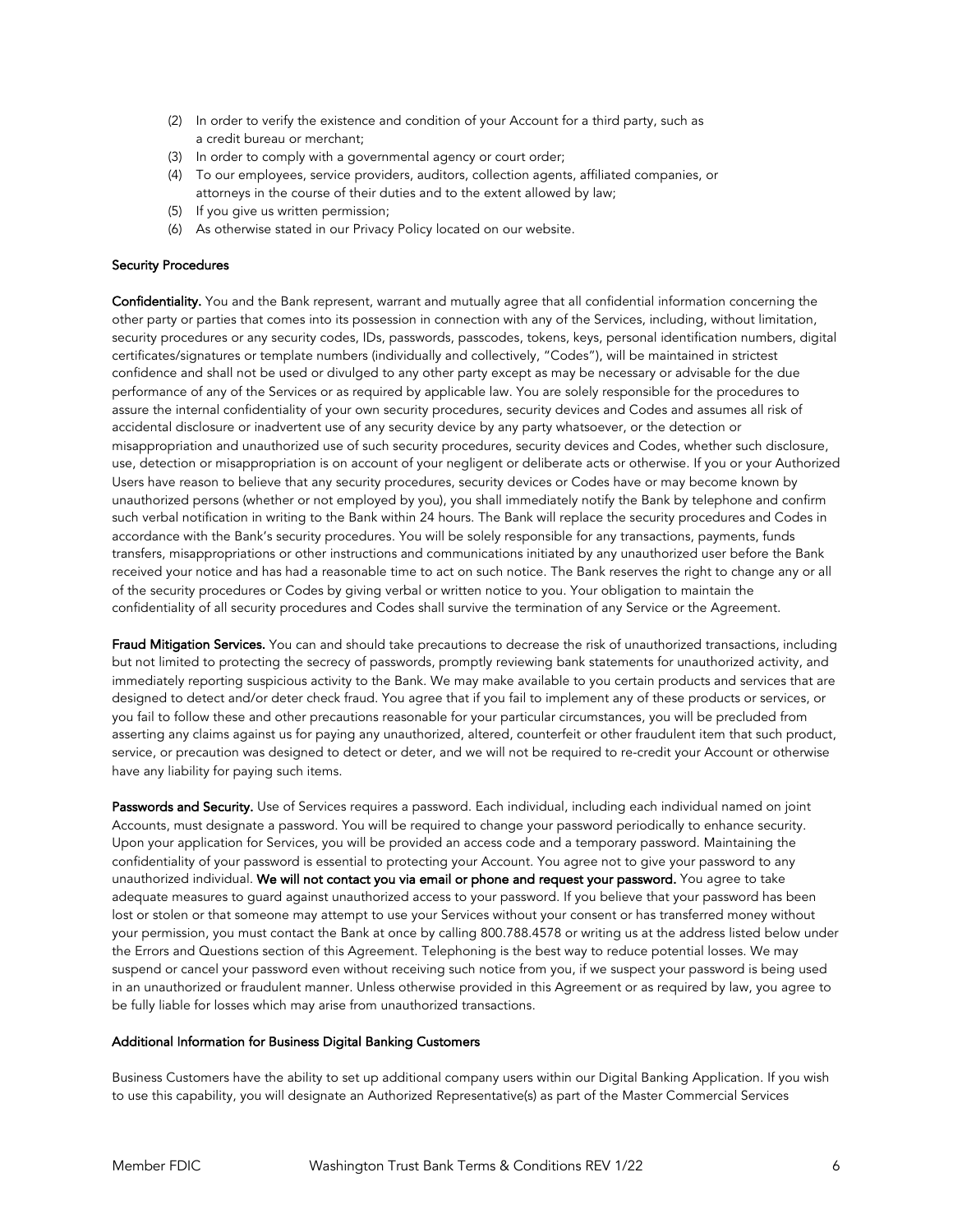Addendum. You agree that your Authorized Representatives can act on your behalf and may enter into any and all transactions as described in this Agreement, including selecting any additional services on behalf of your company. Any designated Authorized Representatives will have the ability to use our Digital Banking Application to set up Authorized Users to act on your behalf. These Authorized Users will be given rights to use any services listed in this Agreement and any such other additional services as designated by your Authorized Representatives. You agree that the Bank may act on the instructions that are provided by your Authorized Representative or Authorized Users. You may revoke or change Authorized Representatives at any time with prior written notice and execution of additional documentation as required by the Bank.

Export Restrictions. You agree that the Services may contain or use software that is subject to the U.S. Export Administration Regulations (15 C.F.R., Chapter VII) and that you will comply with these regulations. You will not export or reexport these Services, directly or indirectly, to (1) any country that is subject to U.S. export restrictions; (2) any end user who has been prohibited from participating in U.S. export transactions by a U.S. federal agency; or (3) any end user who you have reason to know will utilize them in the design, development or production of nuclear, chemical or biological weapons. You further agree that this product may include technical data subject to export and re-export restriction imposed by U.S. law.

## Disclaimer of Warranties.

NOTICE: THE BANK MAKES NO WARRANTIES, EXPRESS OR IMPLIED, IN LAW OR IN FACT, INCLUDING, WITHOUT LIMITATION, THE IMPLIED WARRANTIES OF FITNESS FOR A PARTICULAR PURPOSE AND OF MERCHANT ABILITY, EITHER TO THE CUSTOMER OR TO ANY OTHER PARTY, WITH RESPECT TO THE SERVICES PROVIDED BY THE BANK, ITS AGENTS OR THIRD-PARTY VENDORS, OR WITH RESPECT TO INTERNET-BASED OR SOFTWARE PRODUCTS PROVIDED OR MADE AVAILABLE BY THE BANK OR ITS THIRD-PARTY VENDORS TO THE CUSTOMER FOR THE CUSTOMER'S USE IN CONNECTION WITH THIS AGREEMENT AND ANY SERVICE.

NOTICE: THE BANK PROVIDES ALL INTERNET SERVICES ON AN "AS IS" AND "AS AVAILABLE" BASIS, AND MAKES NO REPRESENTATIONS OR WARRANTIES OF ANY KIND WITH RESPECT TO THE INTERNET SERVICES OR THE CONTENT OR SECURITY OF ANY WEB SITE. THE BANK DISCLAIMS ALL SUCH REPRESENTATIONS AND WARRANTIES, WHETHER EXPRESS, IMPLIED OR STATUTORY, INCLUDING, WITHOUT LIMITATION, ALL IMPLIED WARRANTIES OF MERCHANTABILITY AND FITNESS FOR A PARTICULAR PURPOSE. WITHOUT LIMITING THE FOREGOING, THE BANK DOES NOT WARRANT THAT THE OPERATION OF ANY WEB SITE WILL BE UNINTERRUPTED OR ERROR-FREE. THE CUSTOMER IS RESPONSIBLE FOR TAKING APPROPRIATE PRECAUTIONS AGAINST DAMAGE TO ITS OPERATIONS WHICH COULD BE CAUSED BY INTERRUPTIONS OR MALFUNCTIONS OF ANY WEB SITE AND ASSUMES THE RISK OF SUCH OCCURRENCES.

## Limitation of the Bank's Liability for Services and Hold Harmless Agreement.

a. You acknowledge that the Bank's fees for Services are very small in relation to the amounts of the transactions and transfers initiated through these Services and consequently the Bank's willingness to provide such Services is based on the liability limitations contained in this Agreement. In addition to greater limitations on the Bank's liability that may be provided elsewhere, our liability related to any Service shall be limited exclusively to actual proven damages arising directly from our own gross negligence or willful misconduct. We will not, under any circumstances, be liable for any special, incidental, indirect, consequential, punitive or similar losses or damages, whether or not the likelihood of such losses or damages was known by either party at the time you first obtained Services from the Bank or at the time any instruction or order is given to the Bank pursuant to any Service, and whether such losses or damages arise from tort, contract or otherwise. The Bank's maximum liability for any loss of interest shall be calculated using a rate equal to the average Federal Funds rate at the Federal Reserve Bank of New York for the period involved. Notwithstanding the foregoing, the Bank shall not be liable for any losses or damages caused, in whole or in part, by the action or inaction of you or any Authorized Representative, Authorized User or other of your employees, whether or not such action or inaction constitutes negligence or a breach of this Agreement, or for any losses or damages arising directly or indirectly from any error, omission or other inaccuracy in any deposit, transmission, file, entry, funds transfer request, payment order or other order or instruction from you, or any failure to verify or confirm any such deposit, transmission, file, entry, funds transfer request, wire transfer payment order or other order or instruction, or arising out of or related to any cancellation or attempted cancellation of any such deposit, transmission, file, entry, funds transfer request, payment order or other order or instruction. The Bank is not liable for any damage, cost, loss, liability or delay caused by accident,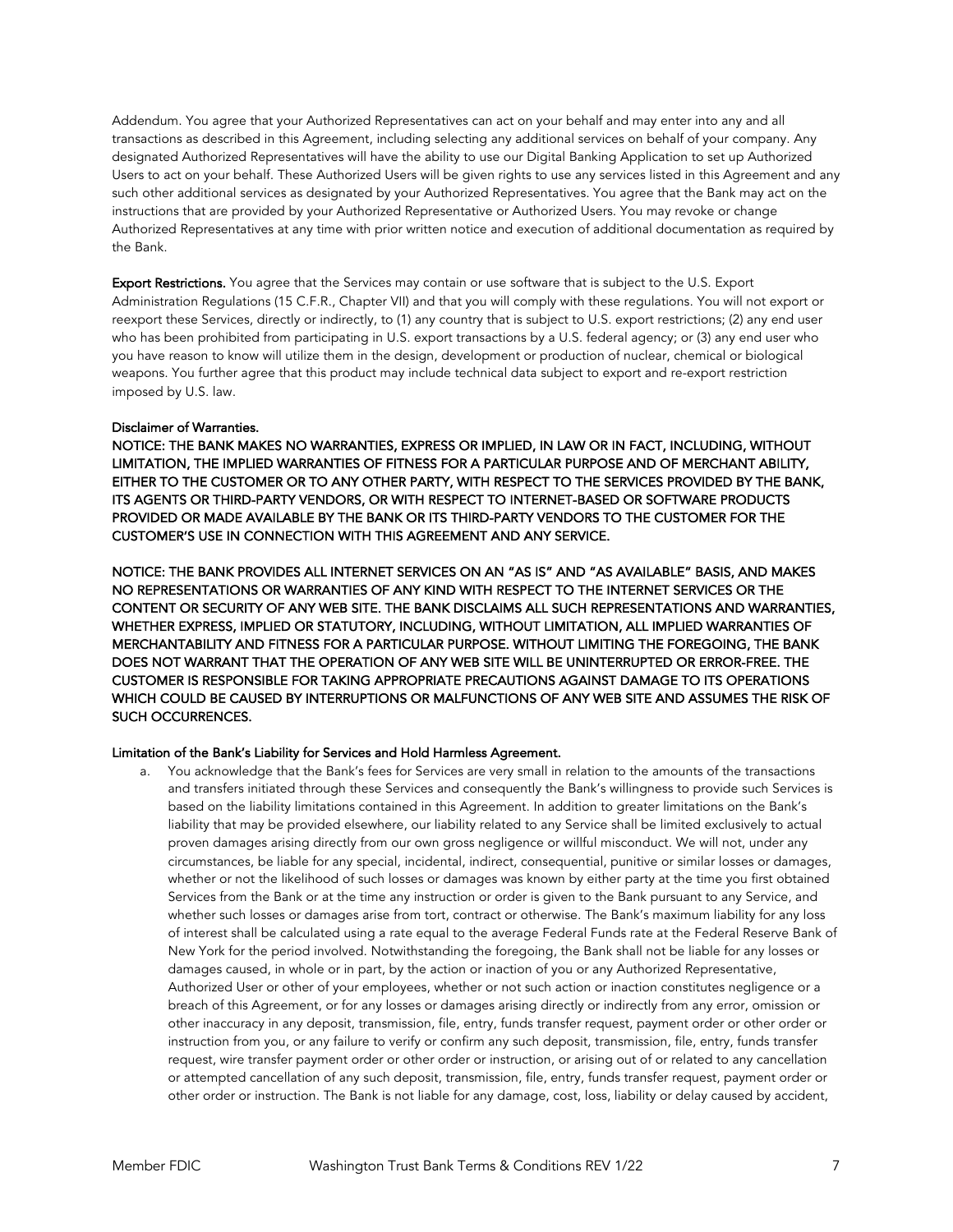strike, fire, flood, war, riot, terrorist act, equipment breakdown, electrical or mechanical failure, act of nature, or any cause which is attributable to a third party, that was beyond the Bank's reasonable control. The Customer agrees that the fees charged for the performance of the Services shall be deemed to have been established in contemplation of these liability limitations.

b. Each check, internal transfer of funds in the Accounts, bill payment instruction, ACH transfer, wire transfer or other Service transaction that the Customer has authorized the Bank to pay, return or otherwise perform under the Agreement will be paid, returned or performed by the Bank without it performing any additional verification or security procedures other than any set forth in the Agreement, including these Terms & Conditions and/or any Addendum to the Agreement, and the Bank will have no liability whatsoever for paying, returning or performing any such check, internal funds transfer, bill payment, ACH transfer, wire transfer or other Service transaction, even if it is altered, counterfeit, bears a forged or unauthorized signature or is otherwise not validly authorized, issued or properly payable. The Customer (i) agrees to indemnify and hold the Bank harmless from any losses or liabilities it may suffer or incur as a result of any payment, return or performance of any such check, internal funds transfer, bill payment, ACH transfer, wire transfer or other Service transaction, whether performed by the Customer or by the Bank, that is done pursuant to the Customer's instruction, and (ii) releases and forever discharges the Bank, and its parent, subsidiaries, affiliates, successors, officers, directors, employees and agents, from any and all manner of action or actions, suits, claims, damages, judgments, levies, executions, expenses, costs, interest, attorney's fees and legal expenses, whether known or unknown, liquidated or un-liquidated, fixed, contingent, direct or indirect, which the Customer has, or ever can, may or shall have or claim to have against the Bank regarding or relating to the payment, return or performance of any such check, internal funds transfer, bill payment, ACH transfer, wire transfer or other Service transaction pursuant to the provisions of the Agreement.

#### Additional Provision Applicable to Businesses.

- (1) Protecting your Passcodes. You agree that we may send you notices and other communications, including passcode confirmations, to the current address shown in our records, whether or not that address includes a designation for delivery to the attention of a particular individual. You further agree that Washington Trust Bank will not be responsible or liable to you in any way if information is intercepted by an unauthorized person, either in transit or at your place of business. You agree to keep passcodes secure and strictly confidential, provide them only to authorized signers on your account(s), instruct each person to whom you give your passcode that he or she is not to disclose it to an unauthorized person, and immediately notify us and select a new passcode if you believe your passcode has become known to an unauthorized person. Washington Trust Bank will have no liability to you for any unauthorized transfer made using your passcode that occurs before you have notified us of possible unauthorized use and we have had a reasonable opportunity to act upon that notice.
	- (a) Acknowledgement of Commercially Reasonable Security Procedures. By using any of our Digital Banking platforms, you acknowledge and agree that this Agreement sets forth security procedures for electronic banking transactions that are commercially reasonable. You agree to be bound by instructions, whether authorized or unauthorized, which we implement in compliance with these procedures, unless you have given us prior notice of possible unauthorized use as described above and we have had reasonable opportunity to act upon such notice.

Our Proprietary Rights. You agree that the Services and any necessary software and equipment used in connection with these Services contain proprietary and confidential information that is protected by applicable intellectual property and other laws. The information and materials may not be copied, displayed, distributed, downloaded, licensed, modified, published, re-posted, reproduced, reused, sold, transmitted, used to create derivative work or otherwise used for public or commercial purposes except as provided in these Terms & Conditions without our express written permission.

Copyright in the images, text, screens, and web pages appearing at the Bank's website is owned by the Bank or others as indicated. You further acknowledge and agree that the content contained in sponsor advertisements or information presented to you through the Services or through third parties is protected by copyrights, trademarks, service marks, patents or other proprietary rights and laws.

Washington Trust Bank grants you the rights it has in the software associated with the Services to allow you to use the object code of the software; provided that you do not (and do not allow any third party to) copy, modify, create a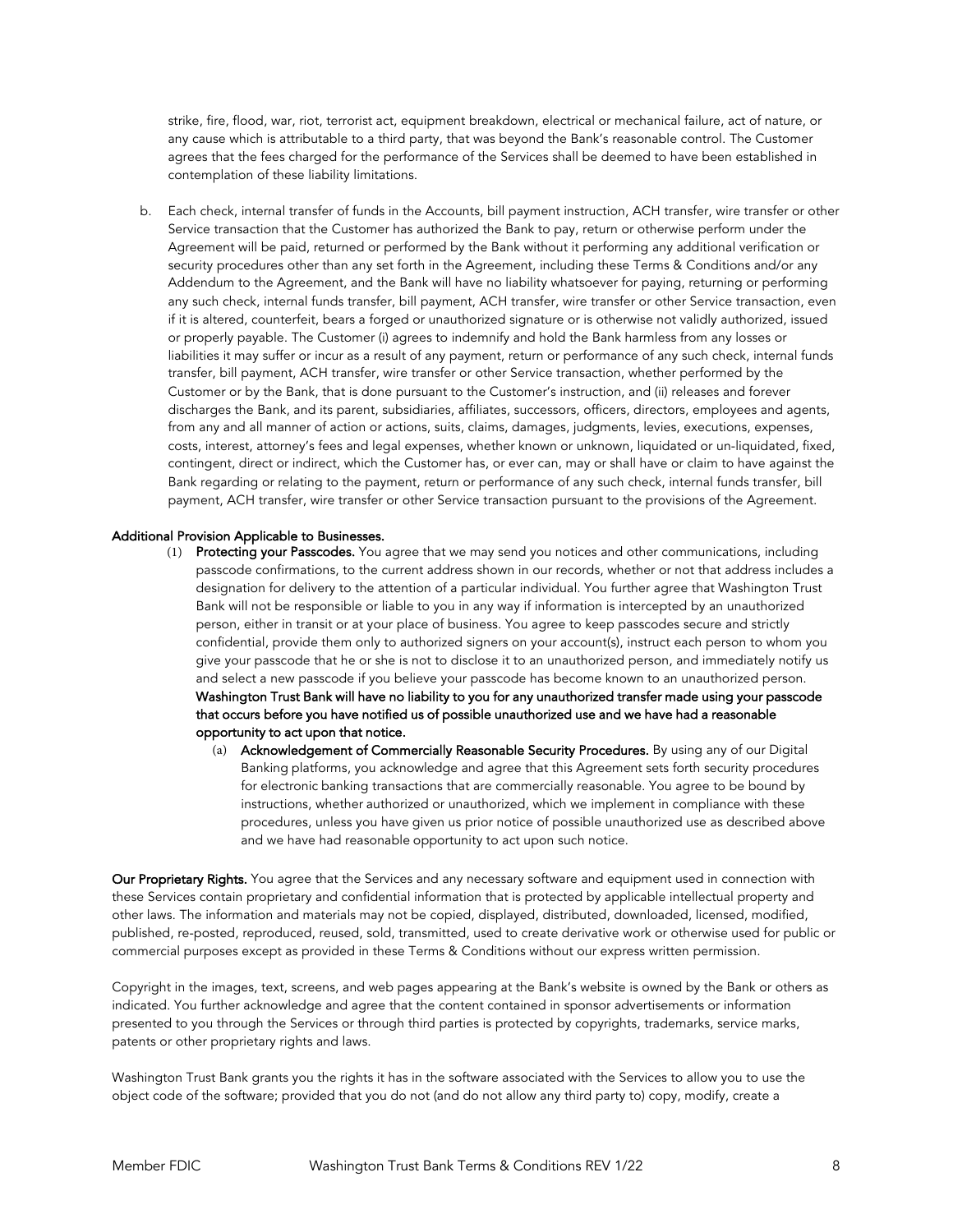derivative work of, reverse engineer, reverse assemble or otherwise attempt to discover any source code, sell, assign, sublicense, grant a security interest in or otherwise modify the software in any manner or form, or use modified versions of the software associated with our Services, including (without limitations) for the purpose of obtaining unauthorized access to the Services. You agree not to access these Services by any means other than through the interface provided by the Bank.

Notices. All written notices to the Bank shall be delivered or mailed to the address designated by the Bank. Notices sent to the Customer shall be delivered or mailed to the Customer's current lead Account address or other known address if deemed more appropriate by the Bank under the circumstances. Notices may be delivered to some Service customers, including the Customer, in electronic format, including electronic mail or by a posting to the Bank's website, if requested or deemed appropriate by the Bank under the circumstances.

Severability. To the extent possible, each provision of this Agreement shall be interpreted in such manner as to be effective and valid under applicable law, but if any provision shall be held to be invalid, illegal or unenforceable, such provision shall be ineffective only to the extent of such invalidity, illegality or unenforceability, without rendering invalid, illegal or unenforceable the remainder of any such provision or the remaining provisions of this Agreement.

Governing Law. This Agreement shall be governed by the laws of the State of Washington, without regard to conflicts of law principles, and where applicable by federal law. You consent to the jurisdiction of the courts of the State of Washington. You agree to waive any argument that such venue is inconvenient and agree to bring any litigation in connection with our Digital Banking platforms and/or this Agreement in either the Superior Court of Spokane County, Washington or the Federal District Court of the Eastern District of Washington.

YOU AND THE BANK HEREBY AGREE TO WAIVE TRIAL BY JURY IN ANY JUDICIAL PROCEEDING INVOLVING, DIRECTLY OR INDIRECTLY, ANY MATTER IN ANY WAY RISING OUT OF, RELATED TO OR CONNECTED WITH THESE SERVICES OR THIS AGREEMENT. YOU AND THE BANK REPRESENT AND WARRANT TO EACH OTHER THAT THIS JURY TRIAL WAIVER IS KNOWINGLY, VOLUNTARILY AND WILLINGLY GIVEN.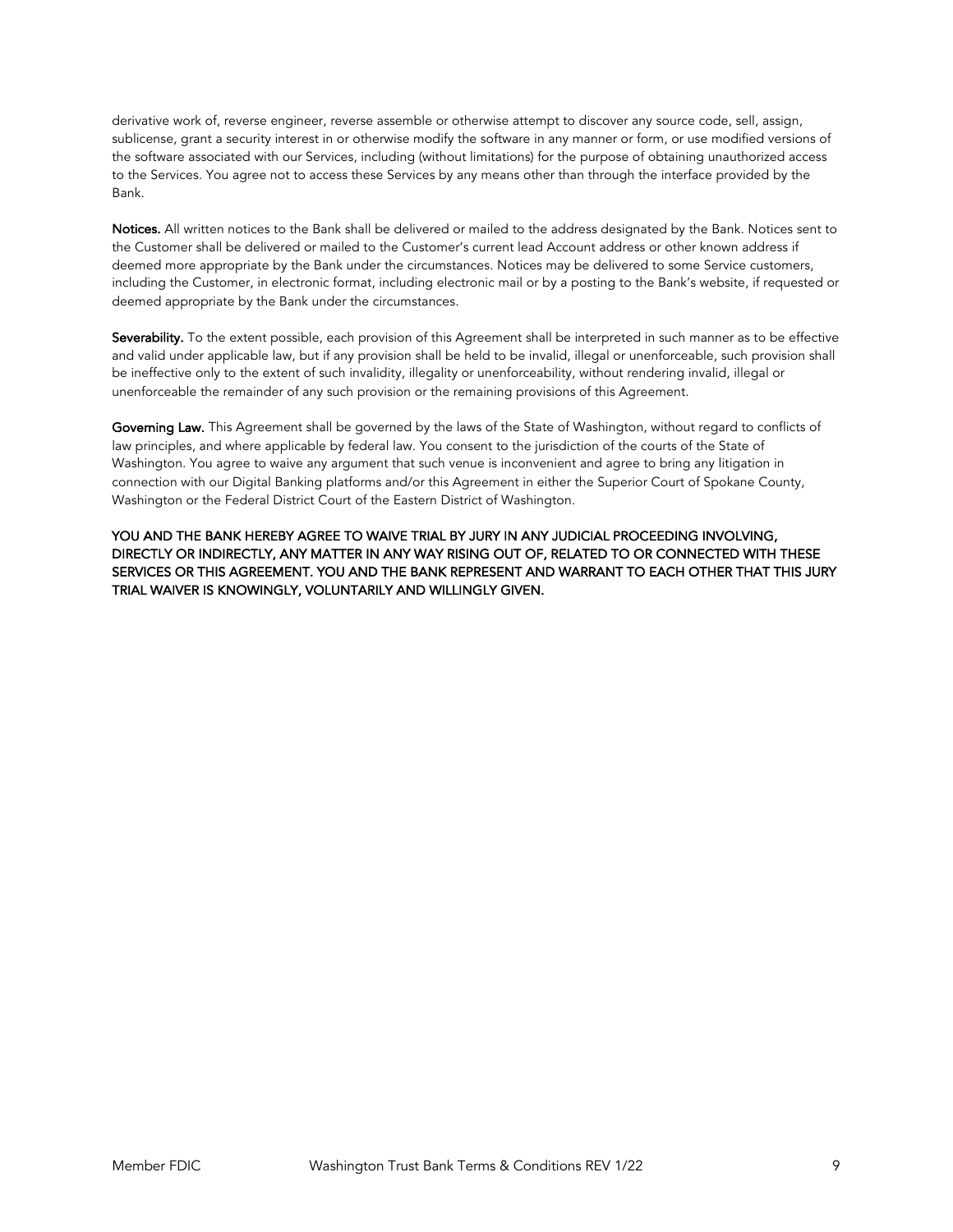#### III. WASHINGTON TRUST BANK SERVICES

#### A. DIGITAL BANKING SERVICES

#### 1. Digital Banking.

Digital Banking is an optional Service that allows you access to your accounts from a personal or business computer or mobile device. In order to enroll in Digital Banking Services you will need to visit our website, meet with a Washington Trust Bank branch employee or call our Priority Service team at 800.788.4578. Once we have accepted your application, we will provide you with an initial account password that will allow you to access our Digital Banking Application and create your own security. Through Digital Banking you will be able to review your Account activity for Accounts linked to your Digital Banking User ID, review electronic check images, set up alerts that can be sent to your email or mobile devices regarding account activity, make transfers between your Accounts, make payments or take an advance on your Washington Trust Bank loans, lines of credit and credit cards, place online stop-payment orders on checks, and activate your debit card or report a lost or stolen card online. Making payments or sending money outside of Washington Trust Bank requires other Services such as Bill Pay, ACH or Wires. These products are discussed later on in this Agreement and require a separate application and enrollment.

To access our Digital Banking Application you will need a computer or mobile device and software that are capable of interfacing with our Digital Banking Application. You are solely responsible for the equipment you use to access our Digital Banking Application. We are not responsible for errors or delays or your inability to access our Digital Banking Application and Services caused by your equipment. We are not responsible for the cost of upgrading your equipment to stay current with Digital Banking platform access requirements, nor are we responsible, under any circumstances, for any damage to your equipment or the data on your equipment. In addition to adequate equipment and software, you agree to obtain, install and maintain antivirus and anti-spyware software before transmitting or receiving data using our Digital Banking Application and Services. You also agree to keep the anti-virus and anti-spyware updated on a regular basis. You understand that the technical processing behind Digital Banking Services involves (1) the transmission of data over various networks; and (2) changes to conform and adapt to the technical requirements of the connecting networks or devices. Transmitting and receiving information over the Internet carries a certain amount of risk. Such transmitted data is subject to unauthorized interception, diversion, corruption, loss, access and disclosure. The Bank is not responsible for any adverse consequences whatsoever regarding your connection or use of the Internet and is not responsible for any use of an Internet connection in violation of any law, rule or any violation of the intellectual property rights of another person or entity.

Note: When accessing your Digital Banking Services through Washington Trust Bank's mobile banking application, or through an indirect service, all of the features of Digital Banking may not be available. To access all of the features you will need to sign in directly through our website <www.watrust.com>from a personal computer.

#### Additional Information for Business Customers

As a business customer using Digital Banking Services, you represent and warrant that the owner(s) and authorized signer(s) on your Account(s) are identical. You agree that Washington Trust Bank is not required to determine, even at the time you start your Digital Banking Service or at any other time that the Account(s) have the same authorized signers. Please use caution when providing access to your employees to use these services. As discussed below, it gives your assigned employees broad access to your Accounts.

#### 2. Digital Banking Alerts.

You will be able to set up alerts to be sent to the email address you have provided as your primary email address, a mobile device that accepts text messages, or a mobile device that can accept our mobile app alerts. If your mobile device or your email changes, you are responsible for informing us of the change. While Washington Trust Bank does not charge for the delivery of alerts, please be advised that text or data charges or rates may be imposed by your carrier. We try our best to provide alerts in a timely manner with accurate information, but alerts may be delayed or prevented by a variety of factors beyond our control (such as system failures or misdirected delivery). We do not guarantee the delivery or the accuracy of alerts. The contents of an alert may be outdated by the time an alert is sent or received, due to account activity on your Account or to delays or failure in delivery. You agree that we are not liable for any delays, failure to deliver, or misdirected delivery of any alert; for any errors in the content of an alert or any actions taken or not taken by you or a third party as a result of an alert.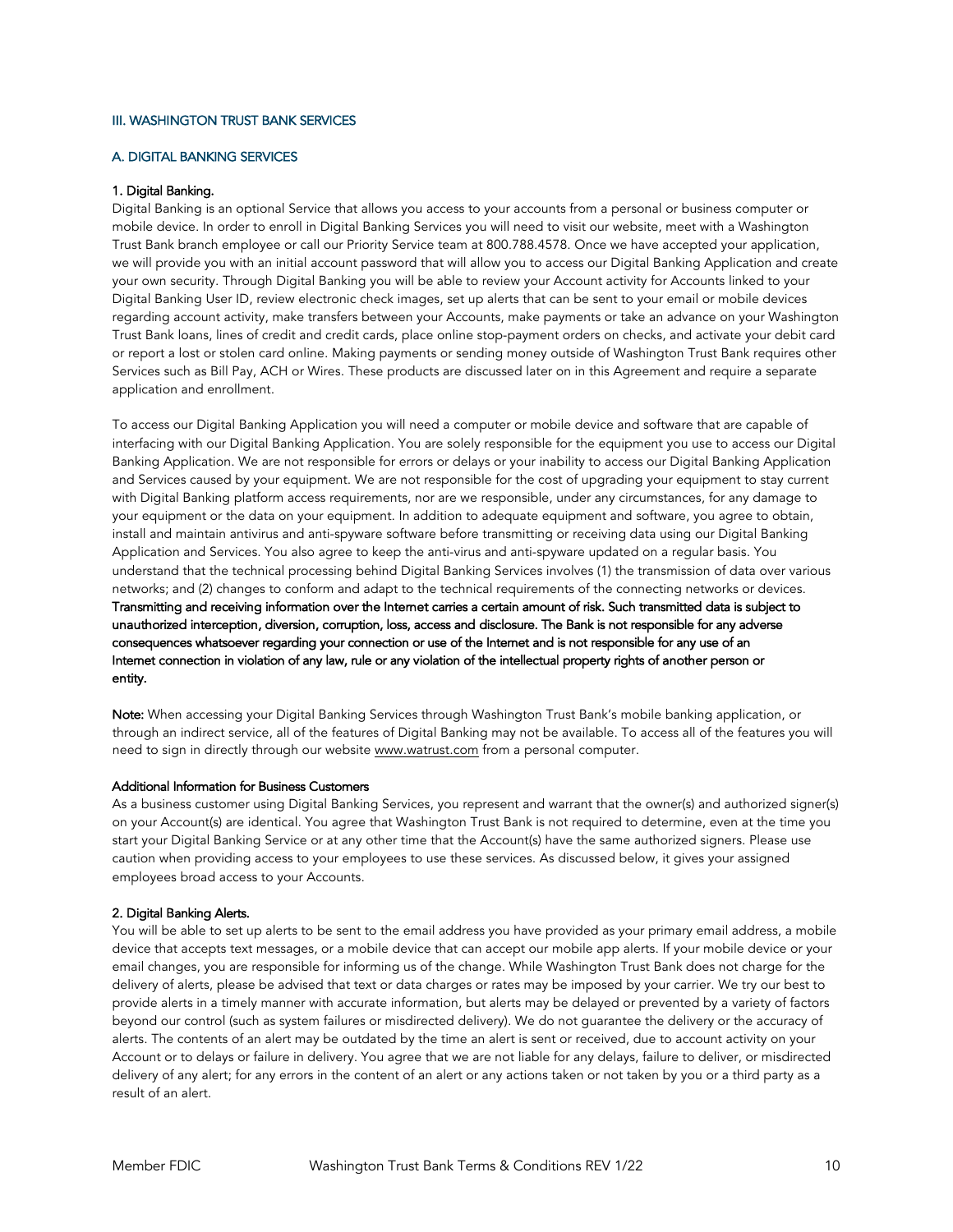Because alerts are not encrypted, we will never include your passcode or a full account number. However, alerts may include your name and some information about your account. Depending on the type of alert, such information as account balance, transaction balance and transaction information (including amount and location of an ATM transaction) or the due date of a credit payment may be included. Anyone with access to your alerts will be able to see this information.

You may unsubscribe from receiving text alerts at any time by texting "STOP" to 322654.

#### 3. Transfers.

You may transfer money between any of your linked Washington Trust Bank Accounts. Transfers can be made either on a onetime or recurring basis. One-time transfers may be immediate or scheduled for a future date. The recurring transfer feature may be used when a set amount is transferred at regular intervals. Recurring transfers will process the business day prior to the scheduled date, during nightly processing. If the recurring transfer is not set up before that time, the first transfer may be skipped. (For example: If a transfer is scheduled on Wednesday to pull the 5th of each month, and the 5th is a Sunday, the funds will transfer during processing on Friday the 3rd. If the transfer is not scheduled until Saturday the 4th, the first transfer will not take place until the following month.)

## 4. Enhanced Bill Pay.

If you are enrolled in Digital Banking Services, you can use the optional Bill Pay Service to make a one-time payment online from your checking account to a Merchant/Payee you select, make recurring payments online from your checking account to a Merchant/Payee you select, make pre-scheduled payments from your checking account to Merchants/Payees, view your pending Bill Pay instructions, view your bills from Merchants/Payees that participate in bill presentment, set up new Payees, and set up email alerts regarding bills that are paid through the system.

You may schedule payments with a delivery date as allowed by the system. When you attempt to schedule a payment, we will inform you of the earliest available processing and estimated delivery dates. Payments may be scheduled up to one year in advance. Expedited payment may be available for a fee. If for any reason your account with the Merchant/Payee is not in good standing, you agree that you are responsible for all late fees, interest charges or other actions taken by the Payee.

You authorize us to make payments in one of two ways. Most payments are made by electronic transmission to the Merchant/Payee you have designated. Electronic payments may be processed using a virtual credit card. If your Merchant/Payee charges to process credit card payments, it is possible to incur a fee as a result of this processing method. Any credit card processing fee resulting from virtual card processing that is not disclosed at the time your payment is scheduled will be reimbursed upon request, with documentation of fee assessment. All other payments are made with a check to your designated Merchant/Payee. Funds for check payments will not debit your account until the check is presented by the Payee, after your scheduled payment date. When more than one customer schedules a payment to the same Merchant/Payee, we may issue a consolidated check to the Merchant/Payee with an accompanying paper list which includes each customer by name, the account number to be credited and the amount of each payment.

#### 5. P2P (Person to Person) Payments.

P2P (Person to Person) Payment allows you to make ACH transfers to other people with accounts at other banks or to your own accounts at other banks via our Digital Banking Enhanced Bill Payment Service.

The three (3) options for sending payments to individuals are:

- 1. Email or Text Payment electronic payments can be made just by knowing the recipient's email address or mobile phone number. The payee will receive an email or text that prompts them to submit their bank account information. The payee's account information is passed behind the scenes and not viewable by the sender. A keyword is communicated from the sender to the payee. The payee is required to enter the keyword as a security measure prior to entering in their bank account information. The sender must complete the payee activation process to complete the payment process.
- 2. Electronic Payment sender knows the recipient's full account information.
- 3. Check a paper check is sent to the recipient.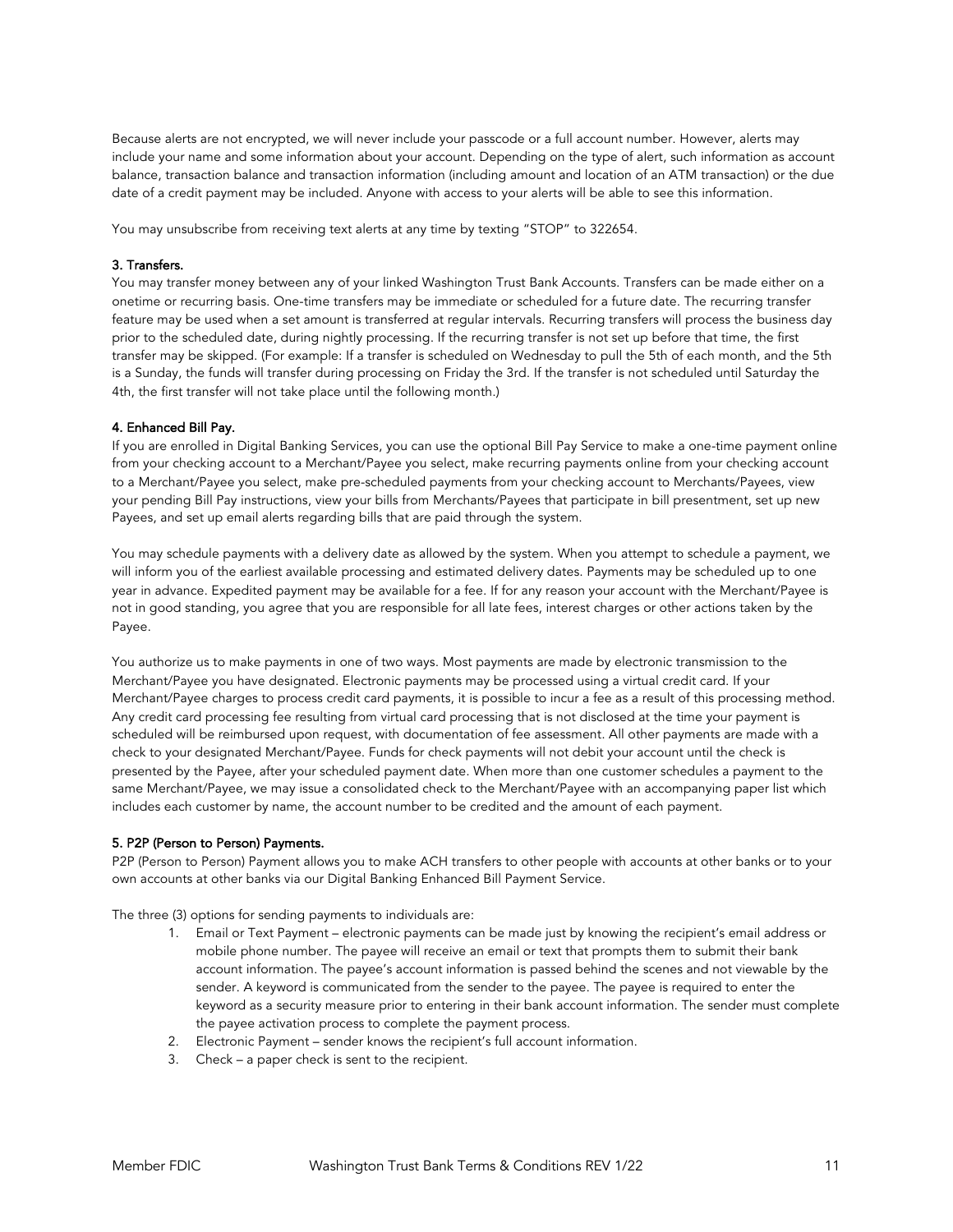# **Definitions**

As used for P2P (Person to Person) Payment, the following terms have the following meanings:

- 1. "Business Day" refers to Monday through Friday, excluding federal holidays.
- 2. "Cancelled" means funds will neither be processed nor sent for any reason.
- 3. "Account" means a deposit account held by Washington Trust Bank and registered for the P2P (Person to Person).
	- Electronic Payment Services.
- 4. "Completed" means funds have been successfully processed and both Pay To and Pay From Accounts have been updated. It does not mean funds have necessarily been received into your Pay To Account.
- 5. "Current Day" refers to funds from an Account that are scheduled to be sent with a present day Send On date (i.e., the transfer is scheduled to begin processing the same date as the Instructions are entered).
- 6. "Cut-Off Time" means the time by which we must receive Instructions to have them considered entered on that particular Business Day. See the paragraph entitled "Cutoff Times" for additional details.
- 7. "External Account" means a deposit account held by a financial institution other than us.
- 8. "Funded" means when an amount to be sent has been withdrawn from (or in the case of a line of credit, charged against) the available balance of the Pay From Account.
- 9. "Future Dated" means Instructions that are not scheduled to begin processing on the Current Day; only Business Days may be selected for Future Dated transfers.
- 10. "In Process" means the funds requested for transfer are in transit but have not yet been credited to the Pay To Account.
- 11. "Instructions" means the information provided by you in order for the funds to be delivered to the Pay To Account.
- 12. "Pay From Account" means the account from which funds will be sent.
- 13. "Pay To Account" means, the account to which funds will be transferred.
- 14. "Pending" means any Instruction that has not been Cancelled before the Cutoff Time on the Send On date and has not been Funded.
- 15. "Repeating" means automatic recurring payment or transfer to the same Pay To Account, for the same amount which you can authorize for transmission;
- 16. "Returned" means a request to transfer funds was rejected and not processed by the institution that holds the Pay From or Pay To Account.
- 17. "Send On date" means the Business Day we will begin the delivery process. NOTE: The Send On date may vary depending on available funds or credit, the Business Day on which it falls, the recipient's acceptance of the transfer, if required, or the recipient's registration status in the P2P (Person to Person). Payment and may be on or after the date entered in the sender's Instructions.
- 18. "Transfer" means any Instruction to move funds electronically from one account to another, or to advance funds from a line of credit to another account via the P2P (Person to Person) Payment and/ or Instructions that have been processed through the P2P (Person to Person) Payment, as the context requires.

We may disclose information to third parties about your account or the funds you send or receive:

- a. As necessary to complete transactions;
- b. As necessary in connection with offering the P2P (Person to Person) Electronic Payment Services;
- c. In connection with the investigation of any claim related to your account or the funds you send or receive;
- d. To comply with government agency or court orders;
- e. In accordance with your written permission; and
- f. As otherwise permitted by the terms of our privacy notice.

The Bank's privacy notice, which includes details about our information sharing practices and your right to opt-out of certain information sharing, was provided to you when you opened your Washington Trust Bank Account with us. It can be viewed by clicking on the "Privacy" link on any of our website pages.

P2P (Person to Person) Payment can be Cancelled at any time. By canceling P2P (Person to Person) Payment, any Pending, Repeating and Future Dated transfers, as well as transfers that have not been accepted by the recipient will also be terminated. However, any transfer that is In Process cannot be Cancelled. When you cancel P2P (Person to Person) Payment, you will no longer be able to access or use P2P (Person to Person) Payment and you will not receive a refund of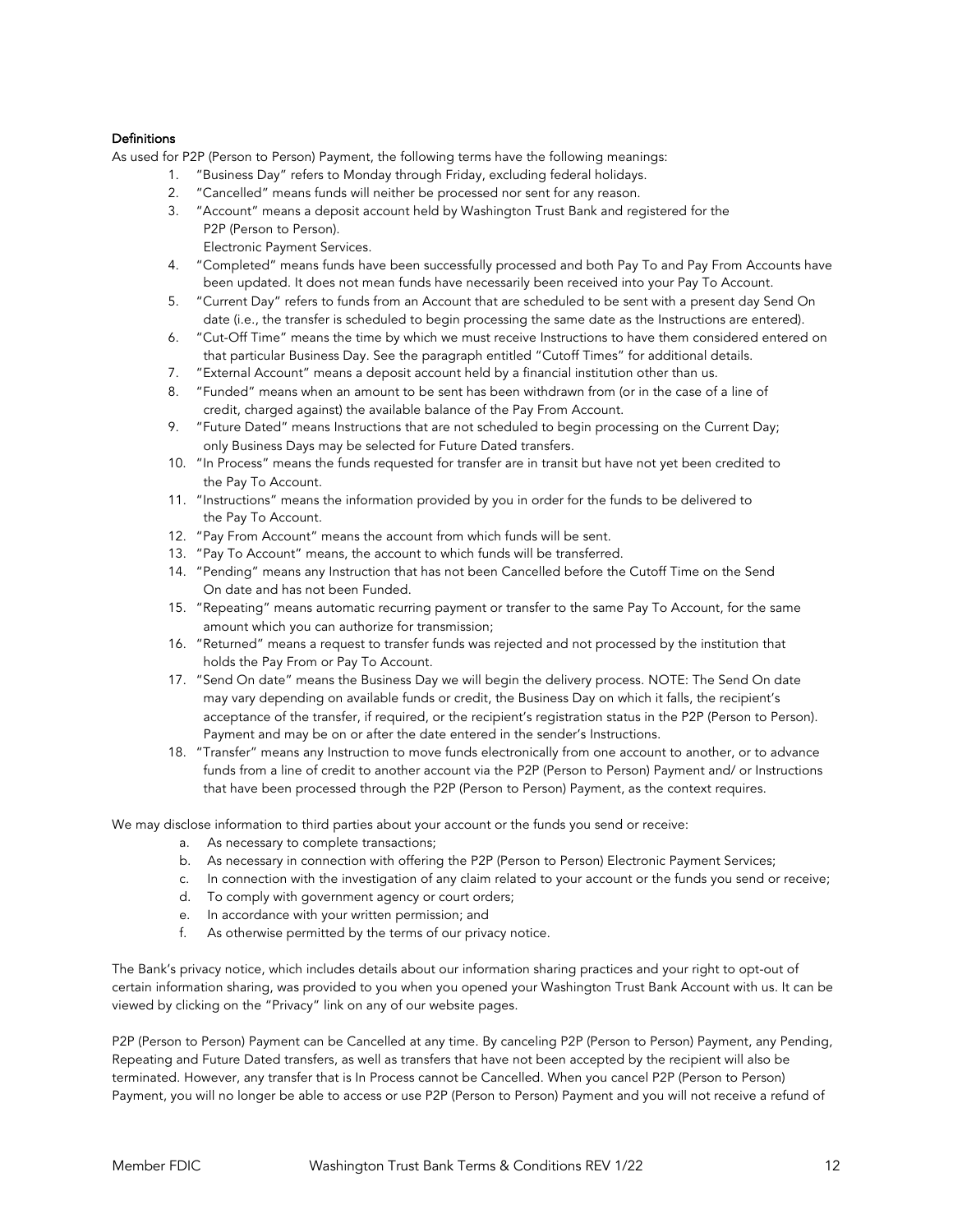any applicable fees. When you cancel P2P (Person to Person) Payment, it will not cancel your other online services or your account relationships, if any, with us.

The Cut-Off Time to accept a P2P (Person to Person) Payment transfer is 12p.m. (PT) on any Business Day. All Cut-Off Times reflect the times displayed on our internal system clocks and may not necessarily be synchronized with the internal clock displayed on your computer. For this reason, we suggest that you transmit any Instructions to us sufficiently in advance of such Cut-Off Times to eliminate the possibility of missing the cutoff. Instructions entered after the Cut-Off Time with a Send On date that is the next Business Day may start to process immediately and may be Funded prior to the Send On date.

To use P2P (Person to Person) Payment to send money, the parties must use at least one eligible Account with us and at least one External Account. To send money, you may transfer funds up to your available balance, limited by daily and per transaction amounts, established by the bank and subject to change. For detail on these limits, please contact our Priority Service team at 800.788.4578.

You authorize us to charge your designated Pay From Account with us for all transfers of funds that you initiate through P2P (Person to Person) Payment and you agree to have sufficient funds in your Pay From Account on the Send On date to cover each such transfer you schedule and any fees that might be associated with such transfer until the transfer is Completed or Cancelled. We will not be obligated to make any transfer you may request unless there are sufficient available funds in your Pay From Account to cover the transfer on the Send On date until the transfer is Completed or Cancelled. If there are insufficient available funds to cover a transfer, we will automatically try to debit the Pay From Account up to two (2) more times a day for up to three (3) succeeding Business Days. After the final attempt, the transfer request will be Cancelled.

Transfer Instructions relating to External Accounts and the transmission and issuance of data related to such Instructions shall be received pursuant to the terms of this Agreement and the rules of the National Automated Clearing House Association (NACHA) and the applicable automated clearing house ("Regional ACH") (collectively, the "Rules") and you and we agree to be bound by such Rules as in effect from time to time. In accordance with such Rules, any credit to the Account or the External Account shall be provisional until such credit has been finally settled by us or the third party institution which holds the External Account, as the case may be. You acknowledge that you have received notice of this requirement and of the fact that if we do not receive final settlement for a transfer for any reason, we shall charge back the amount of such transfer to the Pay To or Pay From Account (as applicable) or any other of your accounts or claim a refund from you.

Future Dated, P2P (Person to Person) transfers can be scheduled up to 18 months prior to the Send On date. Repeating transfers that are for the same fixed amount each month will be sent in accordance with your Instructions and on the same calendar day of each period you designate, or on the prior Business Day if the regular Send On date falls on a non-Business Day. If you desire to cancel a Repeating transfer, you may cancel your transaction online. If for any reason you cannot access P2P (Person to Person) Payment online, you may also call customer service at the phone number set forth in these Terms & Conditions.

There is no service fee from us to use P2P (Person to Person) Payment. However, other processing fees may apply. If we process a transfer in accordance with your Instructions that overdraws your Account with us, we may assess a fee for any such overdraft in accordance with the terms of your Deposit Agreement. If we process a transfer in accordance with your Instructions that overdraws your External Account with a financial institution other than us, that institution may assess fees or charge interest for any such overdraft. We will not be liable for failure to pay any transfer request unless it is drawn against available funds credited to the designated Pay From Account. You will be responsible for paying any telephone company or utility charges and/or Internet access service fees incurred while using telephone lines and/or Internet access services to connect with P2P (Person to Person) Payment. Fees are subject to change from time to time upon notice to you as may be required by law.

If you permit other persons to use P2P (Person to Person) Payment or your password, you are responsible for any transactions they authorize from your accounts. Notify us immediately if you believe your password has been lost or stolen or that an unauthorized online transfer has been made from any of your deposit accounts. Telephoning us is the best and fastest way of keeping your possible losses to a minimum.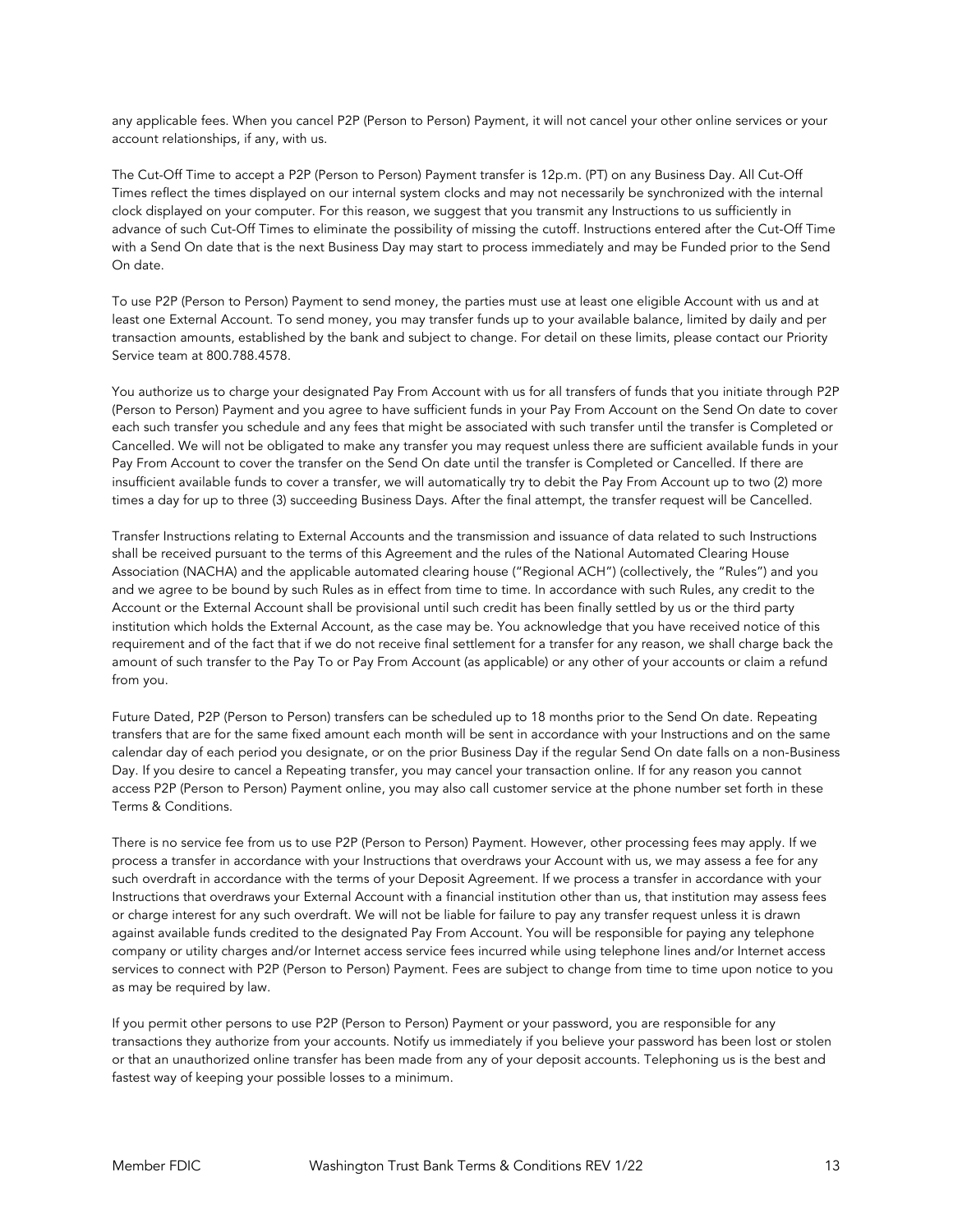If we do not complete a transfer you send from your deposit account in the correct amount or according to our agreement with you, we will be liable for those damages as the law imposes in such cases. However, there are some exceptions. We will not be liable, for example:

- a. If, through no fault of ours, your account does not contain sufficient funds to make the transfer and the transfer would exceed any credit line or any overdraft for such account.
- b. P2P (Person to Person) Payment, your operating system or software was not functioning properly at the time you attempted to initiate such transfer and it was evident to you at the time you began the transfer.
- c. Circumstances beyond our control, such as fires, floods, acts of God, power outages and the like.
- d. For External Transfers, the third party financial institution holding your account mishandles or delays processing or posting a transfer sent by P2P (Person to Person) Payment.
- e. If you have not provided us with complete and correct transfer information, including without limitation the financial institution name and account number for your Pay To and Pay From Accounts, the email address of the recipient for transfers you send and transfer amount for a transfer.

The list of examples set out in this paragraph is meant to illustrate circumstances under which we would not be liable for failing to make a transfer and is not intended to list all of the circumstances where we would not be liable.

# 6. Mobile Deposit.

Mobile Deposit enables you to use Digital Banking and certain hardware (such as a smartphone or other mobile device) approved by us to (i) create electronic images of the front and back of certain Paper Items and (ii) transmit those images and other information, including, without limitation, information captured from the magnetic ink character recognition ("MICR") line, to us for review and processing in accordance with the Digital Banking Terms & Conditions.

For purposes of Mobile Deposit, a Paper Item ("Paper Item") includes a check, a substitute check, purported substitute check, draft, demand draft, preauthorized draft, money order, or cashier's check.

An Electronic Item ("Electronic Item") means the electronic image of each Paper Item and other information captured from the Paper Item. After we receive your transmission, we will review each Electronic Item. For each Electronic Item that we determine is eligible for processing as described below, we will:

- a. Create a substitute check that we will present directly or indirectly to the Bank (a) on which the original Paper Item to which the Electronic Item relates is drawn, or (b) at or through which the Paper Item is payable (each, the "Paying Bank");
- b. Include the Electronic Item in an electronic file for presentment directly or indirectly to the Paying Bank; or
- c. Present or post any Electronic Item for which we are the Paying Bank.

In order to enroll in Mobile Deposit, you must be designated as an authorized signer or owner of a Washington Trust Bank account (the "Account") that is eligible for this service.

As a condition to the Bank's provision of Mobile Deposit, you shall (a) maintain the Account in good standing, (b) subscribe to our Digital Banking Application, and (c) comply with such restrictions on Mobile Deposit we may communicate to you from time to time.

Mobile Deposit is provided at no charge to you; however, standard data and/or text message service charges may apply depending upon your wireless provider and plan. We may, upon at least 30 days prior notice to you, to the extent required by applicable law, charge additional fees for use of Mobile Deposit. If you continue to use Mobile Deposit after the additional fee becomes effective, you agree to pay the service fee that has been disclosed to you, as may be amended from time to time. Further, you will be required to designate an account at the Bank from which fees for Mobile Deposit will be debited (your "Billing Account").

Any applicable fees for Mobile Deposit may be changed by us at our discretion at any time upon at least 30 days prior notice to you, to the extent required by applicable law. If the Billing Account is closed, or if the Billing Account does not have sufficient available funds to cover the fees, you authorize us to charge any such fees to any other deposit account you maintain with us.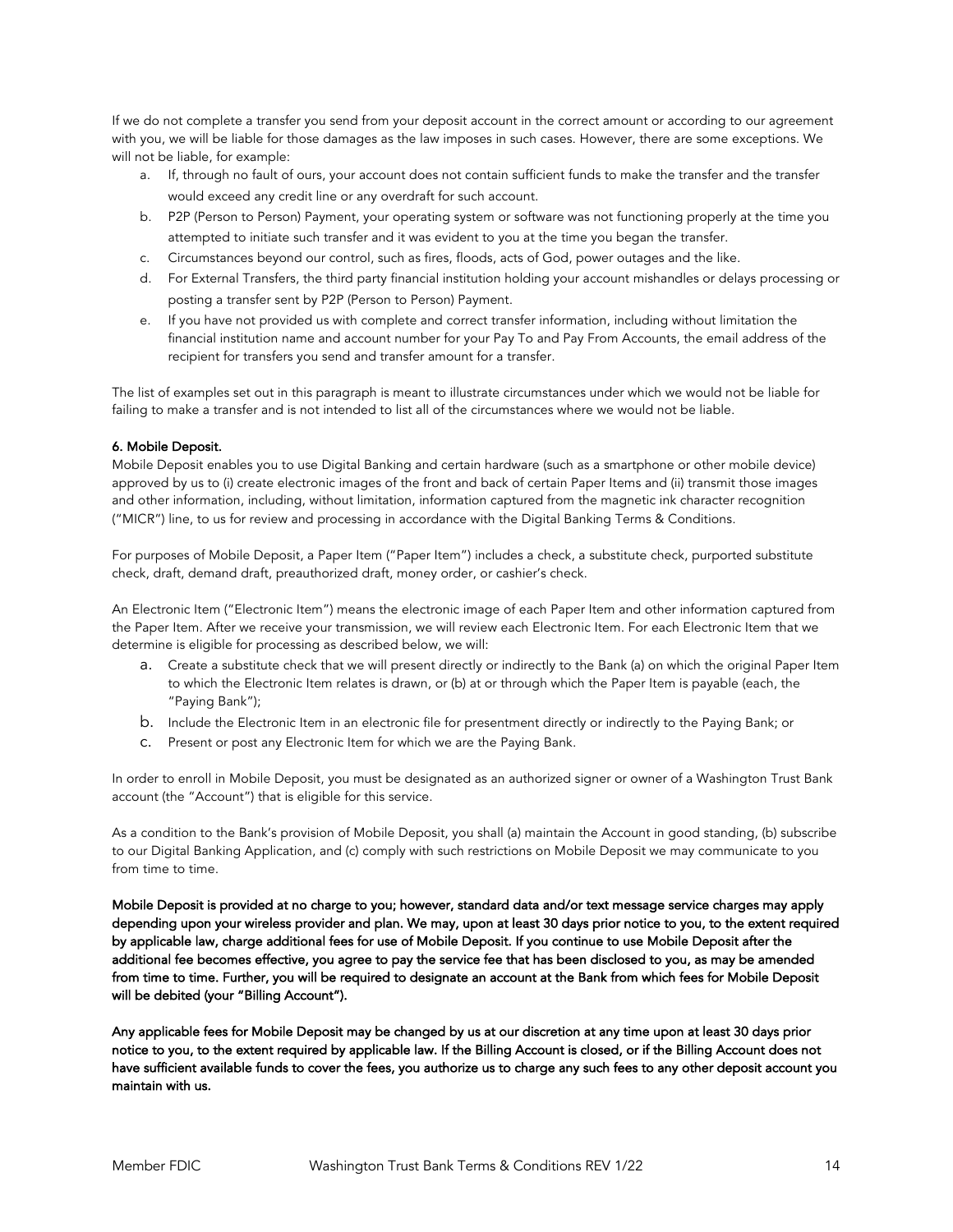You shall use hardware approved by the Bank and our Digital Banking Services to create electronic images of checks and other Paper Items that you wish to deposit to your Account by means of Mobile Deposit, and to transmit your Electronic Items to us. The following items may not be deposited through Mobile Deposit: international checks, remotely created checks (whether in paper form or electronically created), checks drawn against a line of credit, or cash. Except as noted in the preceding sentence, only checks, money orders, or cashier's checks, drawn on or payable at or through a U.S. bank, can be transmitted through Mobile Deposit. Additionally, only Items that are made payable to, and indorsed by, you may be transmitted through Mobile Deposit.

At the Bank's discretion, daily and monthly deposit limits will be established and modified. For details on these limits, please contact our Priority Service team at 800.788.4578.

If you transmit your Electronic Item(s) to the Bank before 8 p.m. (PT) (the "Cut-Off Time") on any Business Day, we shall review and process your Electronic Item(s) on the next Business Day. A Business Day is every day except Saturdays, Sundays, and federal holidays ("Business Day"). If you transmit your Electronic Item(s) to us after the Cut-Off Time on any Business Day, we shall review and process your Electronic Item(s) on the second Business Day following your transmission. Your Electronic Item(s) is deemed to have been received by the Bank when Mobile Deposit generates a confirmation message.

We will not consider funds that are deposited using Mobile Deposit as "received" until we have received, reviewed, and processed an Electronic Image that meets all of the requirements for deposit (including all requirements to create a Substitute Check) stated in the Washington Trust Bank Terms & Conditions and any additional documentation. Each Business Day on which we review and process your Electronic Item(s), we will use commercially reasonable efforts to review each Electronic Item and to reject any Electronic Item that we in our sole discretion determine to be ineligible for Mobile Deposit (each, an "Exception Item"). An Exception Item includes, without limitation, an Electronic Item that (a) is illegible or contains MICR (magnetic ink character recognition) data that is not machine-readable, (b) was previously processed as an Electronic Item, or (c) is drawn on banks located outside the United States and is not payable at or through a bank located within the United States. We will notify you of each Exception Item through our Digital Banking Application, or other communication channels at our discretion. If you wish to attempt to deposit any Exception Item to your Account, you shall do so only by depositing the original Paper Item on which the Exception Item is based or as otherwise agreed between us. Even if we do not initially identify an Electronic Item as an Exception Item when we review and process the Electronic Item to which the Exception Item relates, the Electronic Item, substitute check, or the purported substitute check created by us from it may nevertheless be returned to us because, among other reasons, the Paying Bank determines that such item or check is illegible or missing an image. Our failure to identify an Exception Item shall not preclude or limit the obligation of you to the Bank. Once the funds are available, you can withdraw the funds in cash and we will use the funds to pay items and transactions drawn on your account. Electronic Images submitted through the Bank's Mobile Deposit from your mobile device are not subject to the funds availability requirement of the Federal Reserve Board's Regulation CC. You are responsible for verifying the actual availability of funds following any Mobile Remote Deposit.

Subject to our right to identify and reject Exception Items, we shall be deemed to have accepted each Electronic Item that is not an Exception Item for deposit to the Account on the Business Day that we process the Electronic Item, provided its transmission to us is prior to the Cut-Off Time. In addition, an Electronic Item will be deemed to have been deposited at the office where the Account is maintained.

Any individual authorized by you to access Mobile Deposit (a "User") shall do so by entering a user name and a password, or other unique identifier that may be required (individually and collectively, "Codes"). No person employed by the Bank shall have access to any Codes you or your Users create. From time to time, we may require you to use additional security and authentication procedures.

You or the Bank may terminate Mobile Deposit at any time. The Bank may periodically audit and verify your compliance with Mobile Deposit. You agree to cooperate and provide information or documents, at your expense, as may be reasonably requested by the Bank in the course of such audit.

#### You represent and warrant to the Bank that: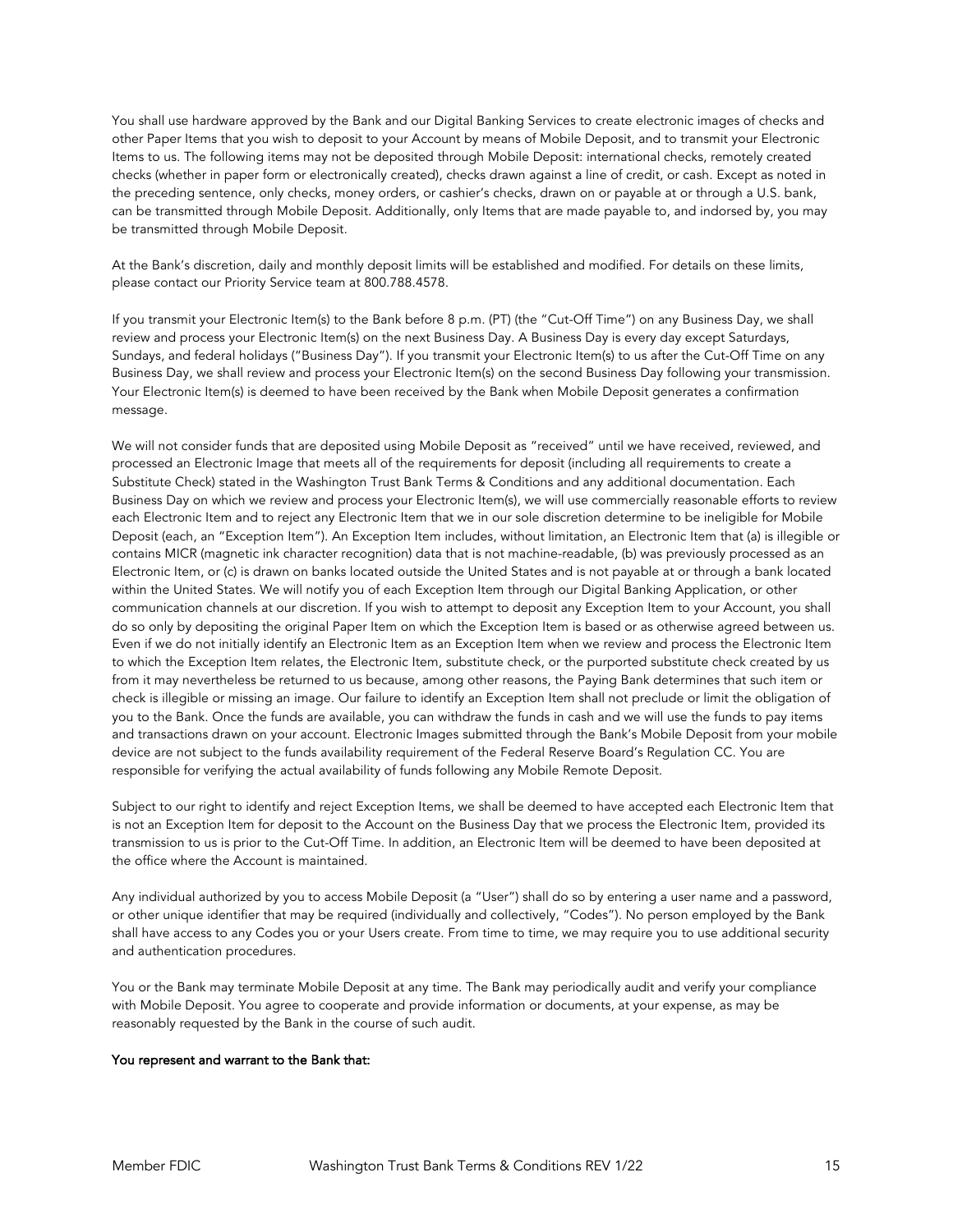FAILURE TO PROTECT YOUR HARDWARE AND SECURITY CREDENTIALS MAY ALLOW AN UNAUTHORIZED PARTY TO ACCESS MOBILE DEPOSIT AND TRANSMIT AN ELECTRONIC ITEM FOR DEPOSIT. ALL USES OF MOBILE REMOTE DEPOSIT CAPTURE THROUGH YOUR SECURITY CREDENTIALS WILL BE DEEMED TO BE USES AUTHORIZED BY YOU AND BE BINDING UPON YOU. YOU ASSUME THE ENTIRE RISK FOR THE FRAUDULENT OR UNAUTHORIZED USE OF YOUR SECURITY CREDENTIALS. YOU AGREE TO (i) EXERCISE RESPONSIBLE BEHAVIOR WHEN USING MOBILE DEPOSIT, (ii) FOLLOW THE INSTRUCTIONS AND RECOMMENDATIONS THAT THE BANK PROVIDES YOU WITH RESPECT TO THE SERVICE AND (iii) USE MAXIMUM CAUTION IN PROTECTING YOUR HARDWARE AND SECURITY CREDENTIALS FROM AUTHORIZED ACCESS. YOU AGREE TO NOTIFY THE BANK IMMEDIATELY IF YOU BECOME AWARE OF ANY LOSS OR THEFT OF, OR ANY UNAUTHORIZED USE OF THE SERVICE OR YOUR SECURITY CREDENTIALS.

You will use Mobile Deposit only for Paper Items that are payable to, and indorsed by, you.

You will properly secure all hardware you use in connection with Mobile Deposit (including, but not limited to, securing the hardware with Codes to prevent unauthorized use). You will maintain control over and be responsible for secure retention, storage, and destruction of original Paper Items for which you have created an Electronic Item. After transmitting the Electronic Item to us, you will retain the original Paper Items for a minimum of five (5) calendar days, but no longer than fourteen (14) calendar days, from the transmission date ("Retention Period"). You will retain and store the original Paper Items in a secure and locked container that is only accessible by persons needing access to such Paper Items. During the Retention Period and upon our request, you agree to provide us with the original Paper Item(s). Once the Retention Period has expired, you will securely and irretrievably destroy original Paper Items from which you have previously created and submitted to us an Electronic Item.

You will not submit any duplicate Electronic Items to us.

You will not deposit to your Account or otherwise negotiate any original Paper Item from which you have previously created and submitted to us an Electronic Item, unless we have notified you that the Electronic Item is an Exception Item.

You will transmit to us only Electronic Items that are suitable for processing, including, but not limited to, Electronic Items that are legible and contain machine-readable MICR data.

You will review and verify for accuracy the information contained in the Electronic Item(s) before you transmit it to us.

You will only transmit Electronic Item(s) that are drawn on or payable at or through banks located within the United States.

You will not store or make a back-up copy of the Electronic Item(s).

Any User of the Service is at least 18 years of age.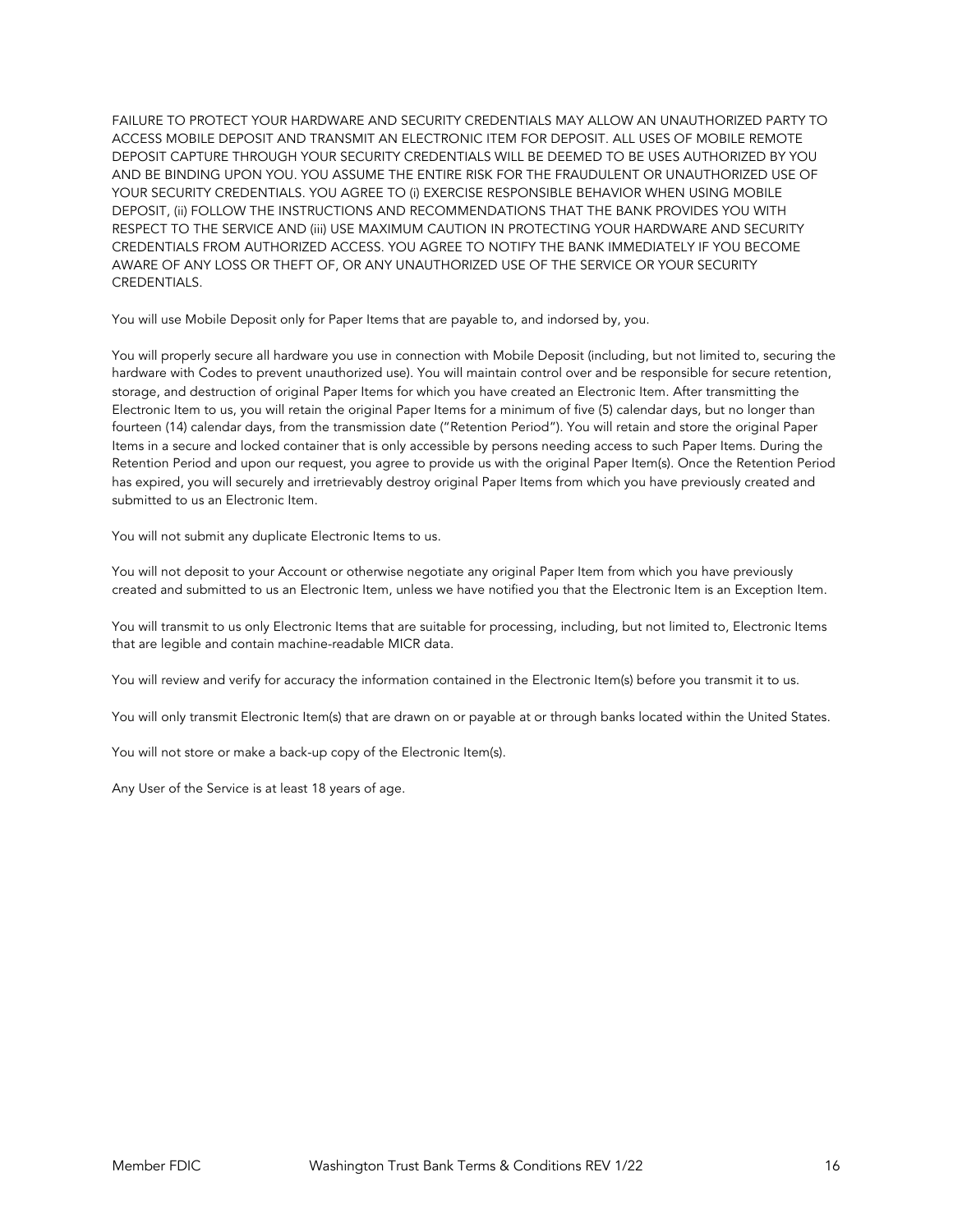## 7. Mobile and Tablet Applications.

This Agreement is an End User Agreement for our Mobile and Tablet Applications. Access to your Services is provided by us via mobile and tablet applications using mobile technology solutions provided by Jack Henry and Associates, Inc. ("Licensor"). Jack Henry and Associates, Inc. is not a provider of any financial services and is not responsible for any of the materials, information, products or services made available to you through the mobile and tablet applications.

You agree that the Licensor are the owner of all rights, title and interest in and to the mobile technology solutions, including any downloaded software and computer programs as well as accompanying user documentation and all subsequent versions and updates. Your use of the applications is your acceptance of the Terms & Conditions.

You are granted a personal, nonexclusive, nontransferable license to use the applications in accordance with this Agreement for the sole purpose of accessing the Services made available to you through the applications. The license may be terminated at any time, for any reason or no reason, by you, the Bank or the Licensor. Upon termination, you agree to immediately delete all applications you have downloaded to your mobile devices.

You agree not to modify, revise or create derivative works of the applications. You agree not to decompile, reverse engineer or otherwise attempt to derive the source code for the applications. You agree not to distribute, sell, rent, lease, sublicense, or otherwise transfer rights to the applications. You agree not to remove or alter any proprietary notices, legends, symbols or labels from the applications. You agree that the Licensors may collect and use technical data and related information about your device, system and application software. Such data will be gathered periodically to facilitate updates, product support and other services related to the applications. The Licensors may use this data so long as the form of the data does not personally identify you.

## 8. Cut-off Times and Limits for Transfers and Payments.

Transfers and payments from a deposit account (excluding investment accounts) are immediately reflected in the Account's available balance. Transfers and payments from a credit account are immediately reflected in the available account balance.

Transfers as a payment to a Washington Trust Bank line of credit, installment loan or mortgage account made before 12 p.m. (PT), will be credited with the date the payment is submitted. Transfer payments submitted after 12 p.m. (PT) will be credited on the next Business Day's date. Updates to credit account balances, funds availability, and transaction posting may take up to two (2) Business Days.

Expedited payments made through Bill Pay scheduled prior to 12 p.m. (PT) can be made on the day of the scheduled payment.

Transfers to a deposit account made prior to 12 p.m. (PT) on a Business Day will appear on the same day's date in the account transaction history. Transfers made after noon will be credited on the next Business Day's date. This process may impact when fees apply to your account. Credits can help avoid overdrafts, returned items and related fees. However, debits may cause you to incur overdrafts, returned items and related fees. Please note that although these transfers are included in the balance we use to pay transactions that night, they will appear with our next Business Day's date in the deposit account transaction history.

Transfers are limited to the account available balance unless the funding account is a credit card, then it is limited to the ledger balance. We are not required to process any loan advance request (1) in an amount less than the minimum amount established by the Bank, (2) if any default exists under any credit agreement with the Bank, or (3) if the Bank is otherwise excused or prohibited under any credit agreement, loan document or applicable law, rule or regulation.

# 9. Canceling Transfers and Payments.

In order to cancel a Bill Payment, you must sign into the Digital Banking Application and follow the directions provided on the Bill Pay screens. The cancel feature is located in the pending payment section or in the recurring payment section. Future-dated payments can be Cancelled prior to 12 p.m. (PT) on the third day prior to the scheduled delivery date.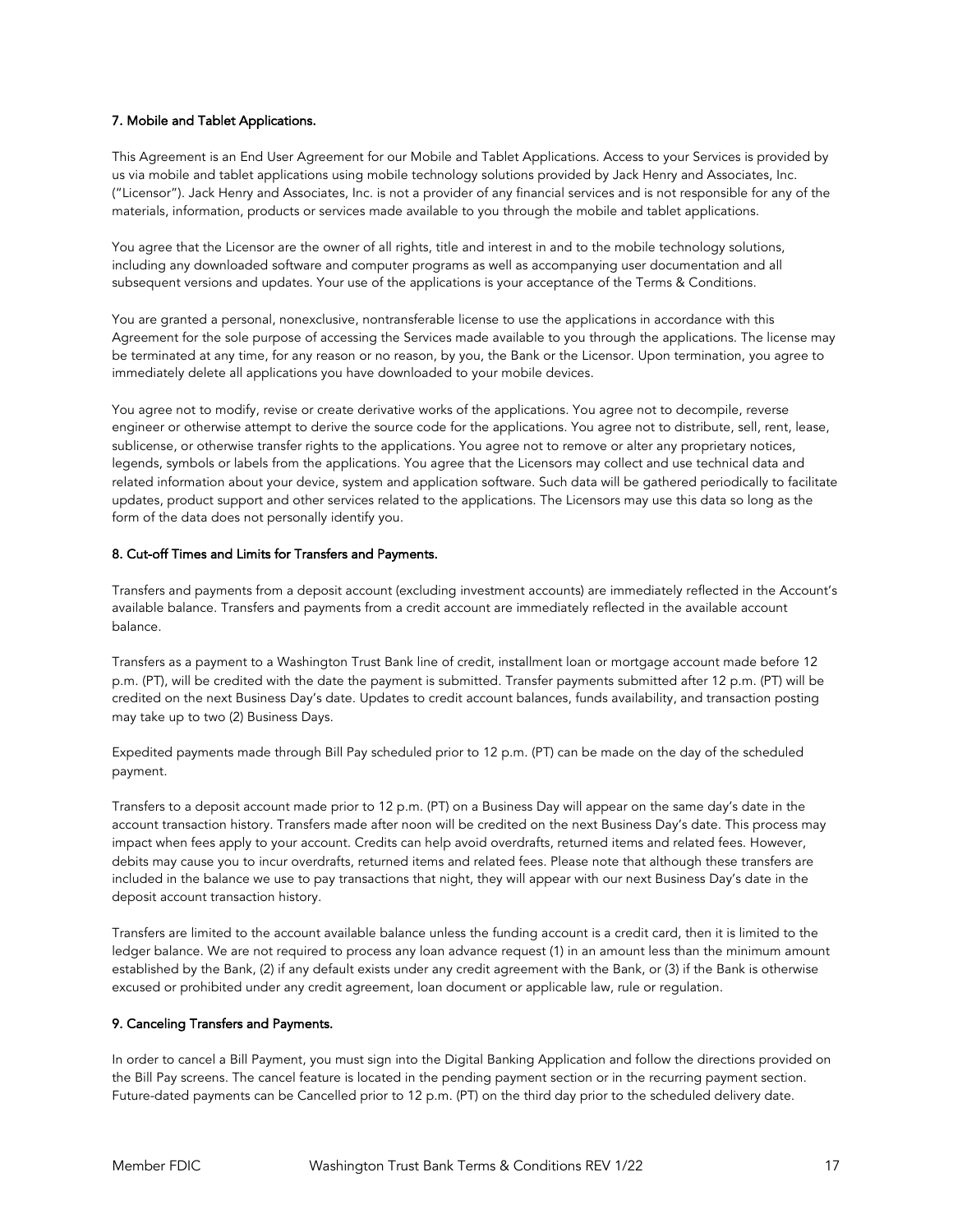A one-time transfer to any of your Washington Trust Bank deposit accounts or credit accounts cannot be Cancelled after you have submitted it in our Digital Banking Application. Future dated and recurring transfers can be Cancelled prior to 12 p.m. (PT) on the Bank Business Day prior to the date the transfer is scheduled to be made. If the transfer's or payment's status is "processed" or "in process" — you cannot cancel it.

Alternatively, you may request to cancel a scheduled or recurring transfer or payment by calling our Priority Service team at 800.788.4578. We must receive the telephonic request three (3) Bank Business Days or more before the transfer or payment is scheduled for processing. If you call, we may also request you to put your request in writing and get it to us within ten (10) days after you call. If you call to cancel a transfer or payment that is pending you will be charged a stop payment fee in accordance with this Agreement and your Account Agreement.

If you attempt to cancel a transfer in accordance with the above instructions and we fail to cancel the transfer, we will be liable for your loss or damages.

#### 10. Automated Stop Payment Services.

You may maintain certain deposit accounts with us on which you draw paper-based checks ("Check(s)"). From time-to-time, you may request that we stop payment of a Check and also give us certain other instructions regarding the payment of Checks. If you request and we agree, the Bank may provide to you Stop Payment Services ("Stop Payments"). We offer Stop Payments through Digital Banking. You will initiate Stop Payment orders through the Stop Payment system in accordance with the specifications we have established. Using Stop Payments is considered an instruction to the Bank "in writing" for all legal purposes. You will not receive written confirmation of a Stop Payment order placed using Stop Payments. A stop payment order is effective for six (6) months unless you select a longer period or you remove the stop payment order before it expires. You are responsible to ensure that only your Authorized Representatives and Authorized Users have access to our Digital Banking Application and Services and that those persons use it only in the manner authorized by you. We have no liability for any damages caused by unauthorized use. You are also responsible for ensuring that all stop payment orders contain accurate information, including the accurate name to which the Check is made payable, the Check number, the account number and the exact amount of the Check. You are liable to us for any damages or claims arising out of our refusal to pay a Check on which you have placed a stop, or paying any Check on which: (a) you have released the stop payment order, (b) the stop payment order has expired; (c) you have improperly or inaccurately entered the stop payment order as a Stop Payment in our Digital Banking Application; or (d) the stop payment order has not been entered in a timely manner. You are solely responsible for determining whether a Check has been paid prior to initiating a stop payment order. You acknowledge that placing a stop payment order on a Check may not relieve your obligations on the Check or the underlying obligation. We will exercise good faith and ordinary care in implementing your instructions on any Stop Payment entered through our Digital Banking Applications. Should we inadvertently pay a Check or permit a transaction over a valid stop payment order, you are required to prove that a direct loss has been suffered and, if so, the amount of such loss. If we determine that we are legally obligated to credit the account, and in fact do so, we shall have all of your rights and remedies against the payee or the beneficiary of the underlying transaction and you agree to cooperate and assist us in our effort to collect the amount of the Check or transaction.

#### 11. Statements.

All payments, transfers and/or fees incurred will appear on your monthly account statement. The payee name, payment amount, and date of the payment will be shown for each payment made through Digital Banking during that statement cycle. Please refer to your Deposit Account Disclosure for more information about your statement. If you are interested in eStatements, please log on to the Digital Banking platform and sign up today.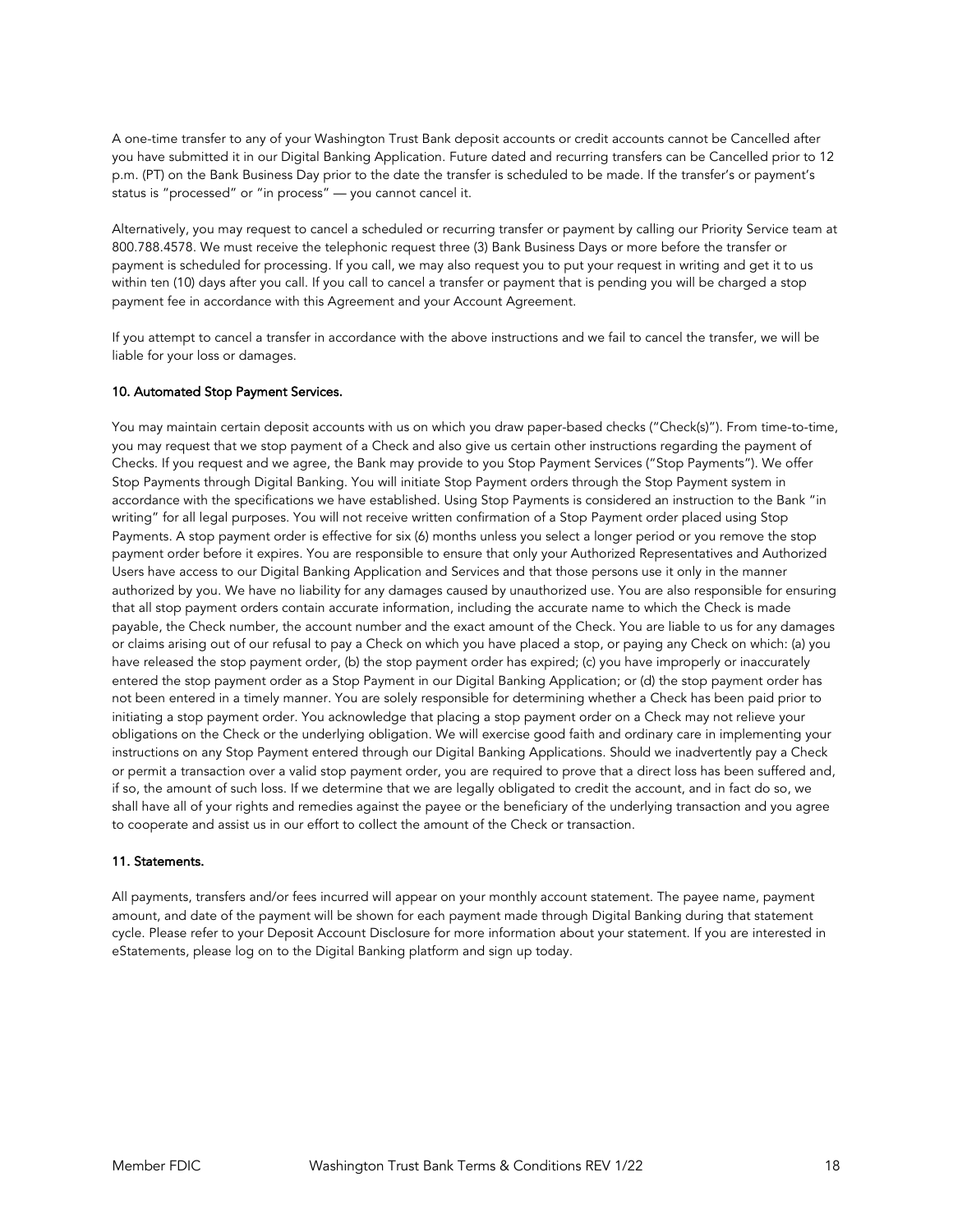#### 12. eStatements and eNotices.

Washington Trust Bank eStatements and eNotices offer you the ability to replace your mailed paper Account statement with an electronic text document that you can view and save to your computer, or print at your convenience. You may apply for eStatements and eNotices by enrolling in Digital Banking Services and then selecting the eStatements and eNotices enrollment option. For Accounts with multiple owners, only one account owner needs to enroll the Account for eStatements and eNotices. Once an Account is enrolled, we will no longer mail paper account statements to you. At the Bank's discretion, we will terminate your Digital Banking Application access for inactivity after twelve (12) months. If you are enrolled to receive eStatements at the time of Service(s) cancelation, you will begin to receive and be charged for paper statements. Please refer to the Deposit Account Disclosure and Price List for further information.

After enrollment, a periodic eStatement and any legal disclosures or notices will be provided to you through our Digital Banking Application. You will be able to view, print, and/or save the eStatement and eNotices to your computer, including the current month's eStatement and previous eStatements up to a maximum of twelve (12) months from the current statement date. You must view your current eStatement and eNotices within five (5) days of the email notification that it is available.

You may cancel the eStatement and eNotices for any Account and resume receiving paper statements at any time by contacting our Priority Service Center at 800.788.4578. You will resume receiving paper statements in the mail beginning with the next statement cycle.

# 13. Errors and Questions About Your Accounts

In case of errors and questions about your Digital Banking Services, you should contact us as soon as possible by:

- a. Calling us: 509.353.BANK
- b. Writing us: Washington Trust Bank, PO Box 2127, Spokane, WA 99210-2127
- c. Initiating a chat or secure message: Start a chat with us at www.watrust.com. Consumer Digital Banking users may also opt to utilize the Message Center to send us a secure message.

It is essential that you review your account statement regularly. If you think that your statement is wrong or you need more information about a transfer listed on your statement, you must notify us no later than sixty (60) days after the date on the first statement on which the problem or error appeared. When contacting us you must provide:

- a. Your name and Account number;
- b. A description of the error or the transfer you think is in error, and an explanation of why you believe it is in error or why you need more information;
- c. The dollar amount of the suspected error.

If you tell us anything under this Agreement orally, we may require you to send your statement in writing within ten (10) Business Days. If we ask you to put your complaint or inquiry in writing and we do not receive it within ten (10) Business Days, we may not credit your Account. You agree to assist us in the discovery and resolution of the issues related to errors and/or unauthorized use.

We will determine whether an error occurred within ten (10) Business Days after we hear from you and will correct any error promptly. If we need more time, however, it may take up to forty-five (45) days to investigate your complaint or questions. If we decide to do this, we will credit your Account within ten (10) Business Days if the notice of error involved an electronic fund transfer for the amount you think is in error so that you have use of the money during the time it takes us to complete our investigation. If we determine that there was no error, we will reverse the previously credited amount, if any, and we will send you written explanation within three (3) Business Days after we finish our investigation. You may ask for copies of the documents that we used in our investigation.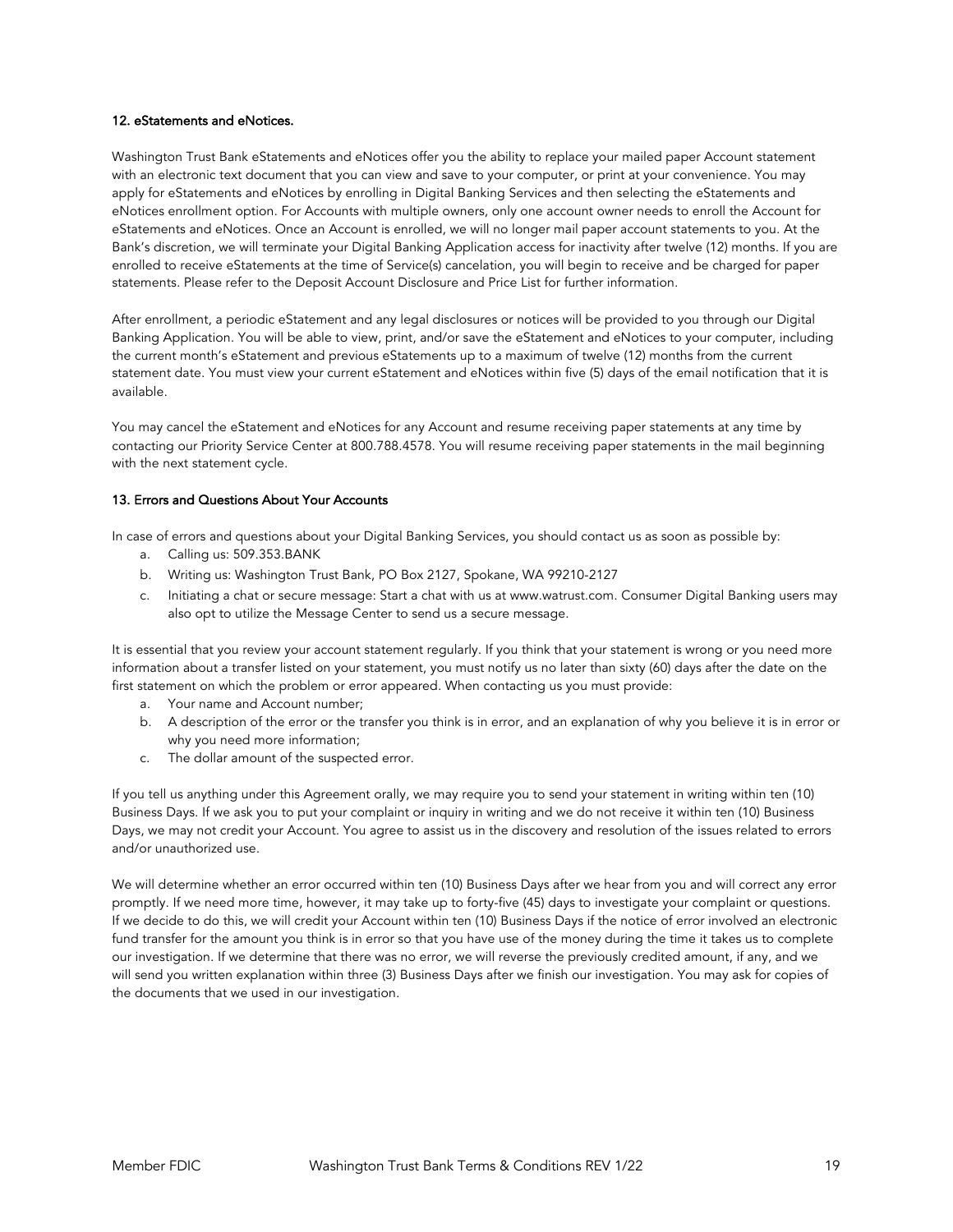#### 14. Our Liability Regarding Transfers and Payments.

If we do not complete a transfer or payment to or from your Account on time or in the correct amount, we will be liable for your losses or damages according to our Agreement with you and as provided by law. However, there are some exceptions to this liability. For instance, we will not be liable in the following circumstances:

- a. If through no fault of ours, you do not have enough funds in the Account to make the transfer, or the transfer would exceed the credit limit on any overdraft line associated with the Account;
- b. The equipment or software used by the Bank to provide Digital Banking Services was not working properly and you knew or were advised by the Bank about the malfunction before you executed the transaction;
- c. Circumstances beyond our control (such as, but not limited to, fire, flood, or interference from an outside force) prevent the proper execution of the transaction despite the reasonable precautions we have taken;
- d. You have reported your password as lost or stolen or we suspect that your password is being used in an unauthorized or fraudulent manner;
- e. Your Digital Banking Application access has been terminated;
- f. If the funds in your Account are unavailable because of garnishment, levy, or other hold requirements imposed upon us by law or by a government agency or court orders.

Our liability is explained in any agreements, notices and disclosures that we separately provide to you from time-to-time regarding your Accounts and services with the Bank. This section explains our liability to you only to the extent that our liability has not been separately disclosed to you by any of these agreements, notices or disclosures. Under no circumstances will we be liable to you to provide access to your Accounts through any Digital Banking Services or Applications. Furthermore, unless otherwise required by applicable law, we will only be responsible for performing the services expressly stated in this Agreement and will only be liable for material losses incurred by you to the extent such losses directly result from our gross negligence or material misconduct in performing the services described herein.

# Unless otherwise required by law, in no event will we or our affiliates be liable to you for special, indirect, punitive or consequential damages including, without limitation, lost profits and attorney's fees, even if we are advised in advance of the possibility of such damages.

We will not be obligated to honor, in whole or in part, any transaction or instruction which:

- a. Is not in accordance with any term or condition applicable to our Digital Banking Application or Services or any related Account;
- b. Would result in us exceeding any limitation of our intra-day net funds position established pursuant to present or future FDIC guidelines;
- c. Would violate any applicable provision of any risk control program of the FDIC or any applicable rule or regulation of any other state or federal regulatory authority; or
- d. Is not in accordance with any other requirement of our applicable policies, procedures or practices.

# B. ADDITIONAL SERVICES

## 1. Payment Services

#### a. ACH Services.

This section applies only to ACH Services within the United States of America and does not apply to cross-border ACH transactions. Our ACH Services allow you to transfer funds to or from your Accounts by initiating ACH transactions ("Entries") for payments ("Credit Entries") and/or collections ("Debit Entries") on ACH Business Days to your Accounts or the Accounts of others ("Receivers") in accordance with the Bank's security procedures and the Agreement. We may send Entries to any ACH processor selected by us or directly to another bank.

You agree to comply with the NACHA Rules, as amended from time-to-time, for all Entries, whether or not an Entry is sent through the ACH network. You act as Originator and we act as Originating Depository Financial Institution (ODFI) with respect to Entries. You will deliver Entries to us as provided in the NACHA Rules. The NACHA Rules govern if they are in conflict with these Terms & Conditions.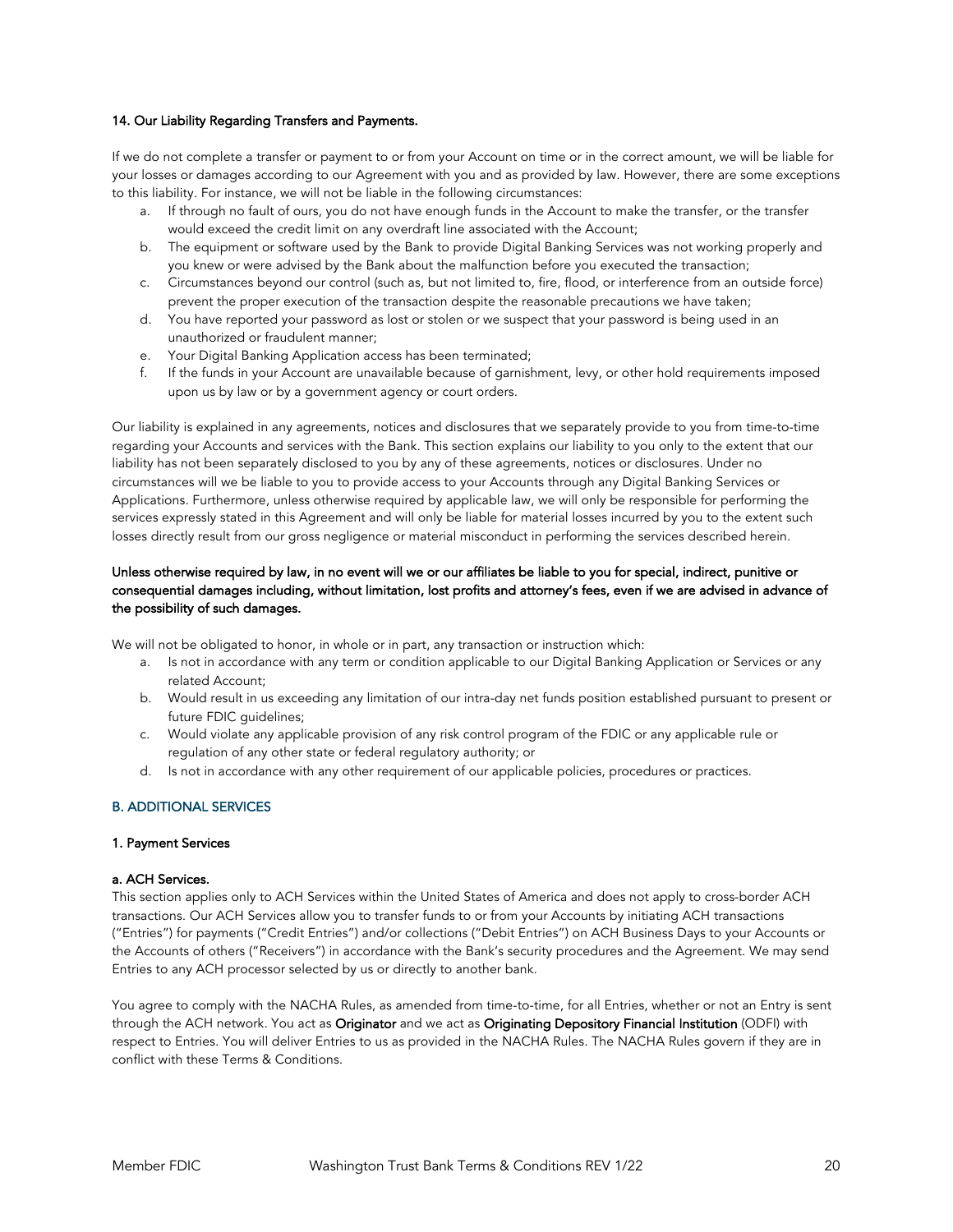You agree to comply with applicable laws and regulations. You may not use this Service for any illegal transaction or activity, including under the regulations and laws of the Receiver of your transaction. Your compliance includes adherence to applicable laws and regulations, including United States economic sanctions laws and regulations, regulations issued by the Office of Foreign Assets Control of the U.S. Department of the Treasury and Executive Orders issued by the President of the United States. We may review your compliance with this Agreement and NACHA Rules. You shall, upon request, provide to us any such information as we may require performing such a review. We may terminate or suspend your ACH service for breach of NACHA Rules.

If you are acting as a third party processor, we may request that you furnish us with additional information. Such information may include, without limitations, data: (1) regarding your financial condition; (2) verifying your customers and the nature of their businesses; and (3) sufficient for us to determine whether you are working with additional ODFIs.

Where a preauthorized debit Entry from a consumer's Account varies in amount from the previous debit Entry, you will comply with the notice requirements set forth in the NACHA Rules, the Electronic Funds Transfer Act and Regulation E of the Board of Governors of the Federal Reserve System, as applicable.

Entry Origination, Processing Dates, and Deadlines. You may initiate Entries in the manner and format agreed to by us. You agree to notify us and obtain our permission prior to transmission of ACH entries appropriately classified as Accounts Receivable Conversion (ARC), Back Office Conversion (BOC), Re-Presented Check (RCK), Internet-Initiated/Mobile (WEB), and Telephone-Initiated (TEL), as defined in the NACHA Rules. You agree to not initiate any ACH transactions involving a financial agency's office that is outside the territorial jurisdiction of the United States, or any such International ACH Transaction (IAT) as defined in NACHA Rules. We will establish a deadline for the receipt of Entries from you ("Deadline").

We may establish different Deadlines for Entries depending on the method of delivery employed by you and all such Deadlines are subject to change. We must receive your Entries at or prior to the Deadline for the Entries to be processed on the ACH Business Day of receipt. Entries received after the Deadline will be processed on the next ACH Business Day.

Entry Content. In submitting any Entry, you are responsible for providing all information required by us. You bear sole and exclusive responsibility to verify that the information in Entries is authentic, accurate and conforms to NACHA Rules. Services hereunder are only designed to respond to information provided by you. Accordingly, any error (including any inaccuracy or incompleteness) or non-compliance in any information provided by you may result in unintended processing by us. We bear no responsibility for detecting or reporting any error in data supplied by you and shall not be liable to you for any information provided by you with respect to an Entry which is inaccurate, incomplete or otherwise incorrect.

Pre-Notification Requirements. To the extent required by the NACHA Rules, you shall send pre-notification that you intend to initiate an Entry to a particular Account in accordance with the procedures set forth in the NACHA Rules or by us. The pre-notification can be returned or result in a Notification of Change. If the pre-notification is returned, you shall research the problem and make any necessary corrections before transmitting another Entry. If the pre-notification results in a Notification of Change, you shall make the required change prior to initiating another Entry, or issue a Refused Notification of Change as outlined in NACHA Rules.

Entry Limits and Payment. You shall at all times maintain an Account with us to serve as the settlement Account for the purpose of funding your Entries. The total dollar amount of Entries initiated by you, under all ACH Services and pending on a given day, shall not exceed the lesser of the collected or available balances in the settlement Account or a dollar limit should one be established by us. Establishment of a Weekly Dollar Limit should not be interpreted or construed by you as a commitment or agreement to provide any credit or loans to you and is subject to modification or termination by us at any time. You agree to not initiate Entries in excess of your Weekly Dollar Limit without the written consent of us. You shall pay us for all Entries and authorize us to charge your settlement Account or any other Account with us in the amount of such Entries. We shall have the right to reject Entries initiated by you without notice if we have reason to believe that there will be insufficient available funds on the relevant settlement date. You will receive funds for any ACH Debit Entry on the applicable ACH settlement date. We shall credit the settlement Account in any amount payable to you, subject to our right to make adjustments in accordance with the Agreement. We may monitor and periodically review your compliance with your Weekly Dollar Limit, and may, at our sole discretion, cease processing Entries based on such review.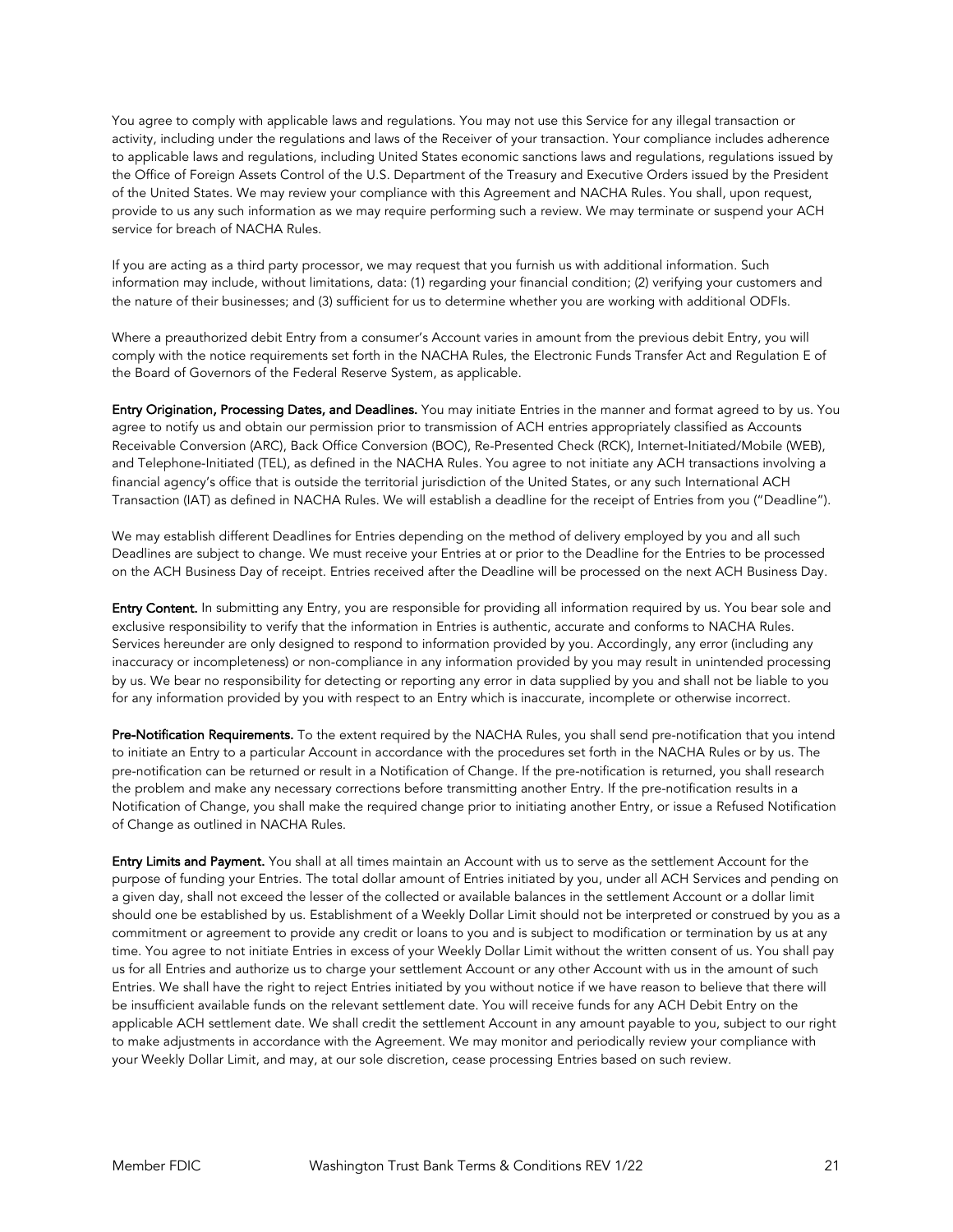According to U.C.C. 4A-403(a), if the sender is a bank, payment of an Entry is conditional until the receiving bank receives final settlement of the Entry through a Federal Reserve Bank or through a funds-transfer system. If the receiving bank does not receive such payment for the Entry, the receiving bank is entitled to a refund from the receiver and the Originator will not be considered to have paid the amount of the Entry to the Receiver.

Data Breach Notification. You may have gathered personal or financial information of your customers for the purpose of initiating ACH transactions. Such information may include, without limitation, the customer's bank Account number together with the customer's bank's routing number, or the customer's name with the customer's social security number or tax identification number. You agree to immediately report to us any loss or theft of or unauthorized access to such information (each a "data breach") by or from you, your Authorized Representative(s), Authorized Users or other employees or third-party service providers, if circumstances indicate that the misuse of such information has occurred or is reasonably possible. You acknowledge that we may have an obligation to report any data breach to NACHA or other affected parties, and agree to establish appropriate security procedures to prevent, detect, investigate and report data breaches.

ACH Secured Funds Entries. We may require you to prefund all ACH Debit Entries up to three (3) Business Days prior to the settlement date. Upon initiation of prefunded Entries, we are authorized to charge your settlement Account or other Account(s) in the total amount of such Entries. Funds received by the Bank for this purpose shall be held in an Account owned and controlled by us until the relevant settlement date. You acknowledge and agree that such funds are held solely for the benefit of us and that you will not be entitled to earn any interest thereon.

File Confirmation System. You shall at all times comply with the file confirmation procedures we have established and any security procedures established by either of us. You agree that, where you deem appropriate, imposition of a dual-control environment within your business operations will be implemented. All such procedures are solely for the purpose of you verifying the origination of Entries (but not for validation of data or detection of errors in transmission or content). You bear sole responsibility for any inaccurate or incomplete information provided to us.

Rejected and Returned Entries, and Unauthorized Entries. We may reject any Entry that is not initiated in accordance with this Agreement. In the event that an Entry is rejected, or returned by an ACH processor, for any reason whatsoever, it shall be your responsibility to remake the Entry. We will give you notice of any rejected or returned Entry. We are authorized to debit/credit the Account for Entries that are returned to us. We have no obligation to pay you interest on the amount of any returned Entry debited from the Account. A Receiver of your Entry may, in some cases, have the right to have an unauthorized or erroneous Debit Entry credited to its Account. You agree that we may deduct the amount owing to the Receiver from your Account upon our receipt of proper notice of such crediting from the Receiver's bank. We may charge back against you any Debit Entry that is returned or reversed by the Receiving Depository Financial Institution, as that term is defined in the NACHA Rules.

ACH Redeposit Service. If you request, we may, but shall not be obligated to, reinitiate (a maximum of two (2) times) each Debit Entry returned for insufficient or uncollected funds. We shall also have the right to reinitiate such an Entry absent your request.

Amendment of Entries. You do not have the right to delete or amend any Entry after we have received it, unless we have agreed to a request from you to provide ACH adjustment Services. If such Services are provided, you may initiate an amendment to your ACH files after receipt by us. You may initiate such amendments by fax in accordance with the terms of the Agreement and all communications must be received by us prior to the established deadlines in order to be effective. We may from time-to-time change such telephone numbers or the form of instructions upon notification to you. You agree to be bound by any instructions, whether or not authorized, issued and accepted by us in accordance with the agreed procedures.

Customer Representations/Indemnity. You represent and warrant to us that each Entry complies with the terms of the Agreement and NACHA Rules, does not breach any warranty contained in the Agreement or NACHA Rules, complies with applicable state and federal laws, including, without limitation, the Electronic Funds Transfer Act, Regulation E and regulations promulgated by the Office of Foreign Assets Control, is accurate, timely, and authorized in writing and that any Debit Entry is for a sum that on its settlement date is due and owing from the Receiver to you or is a correction of a previously transmitted erroneous Credit Entry. You shall indemnify and hold us harmless against any NACHA or ACH Operator fines or fees and all claims, demands, suits, proceedings, losses, liabilities, damages and expenses (including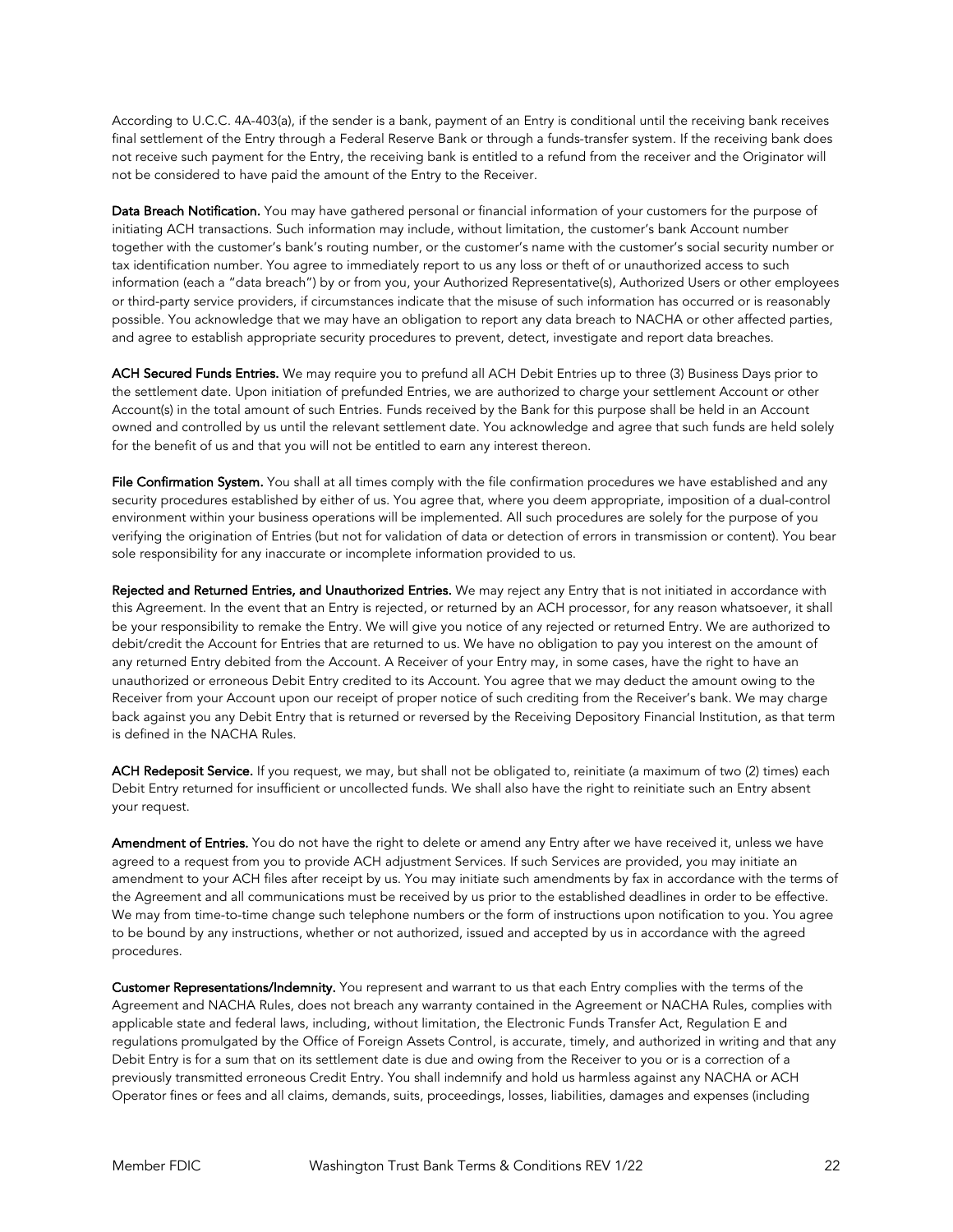attorney's fees) relating, directly or indirectly, to any breach by you or by your agents of this Agreement (whether a breach of representation, warranty, or covenant), or relating to you or your agent's negligence or willful misconduct.

Re-Presented Check Entries. NACHA Rules allow you to utilize ACH to collect certain checks that have been returned unpaid for insufficient funds ("RCK Entry"). In the event that you initiate an RCK Entry for check collection purposes, you agree that such RCK Entry will comply with all provisions of the Agreement and NACHA Rules, and make the following additional representations and warranties regardless of which entity initiates the RCK Entry on its behalf:

- 1. Each check is eligible under NACHA Rules to be collected through an RCK Entry.
- 2. You have no knowledge of any insolvency and have good legal title to the returned item.
- 3. All signatures on the returned item are authentic and authorized, and the returned item is without alteration, not subject to claims or defenses, and will not be presented to the paying bank.
- 4. The RCK Entry accurately reflects the item and any information encoded after issue in magnetic ink is correct. (RCK Entries cannot be used for collection fees.
- 5. Any restrictive endorsement placed on the item is void or ineffective.
- 6. You have provided clear and conspicuous notice of the electronic check representation policy in advance of receiving the returned item to which the RCK Entry relates.
- 7. You will provide us immediately upon request a copy of the front and back of the returned item, provided that the request is made within seven (7) years of the settlement date of the RCK Entry.

Internet-Initiated Entries. NACHA Rules allow you to initiate a Debit Entry to a consumer Receiver's Account pursuant to an authorization obtained from the Receiver through the Internet ("WEB Entry"). In the event that you initiate a WEB Entry to us, you agree that such WEB Entry will comply with all provisions of the Agreement and applicable ACH Rules, and make the following additional representations and warranties regardless of which entity initiates the WEB Entry on its behalf:

- 1. You have employed a commercially reasonable fraudulent transaction detection system to screen each WEB Entry.
- 2. You have employed commercially reasonable methods of authentication to verify the identity of the Receiver.
- 3. You have taken commercially reasonable steps to verify that the routing numbers are valid.
- 4. You have established a secure Internet session prior to and during the key entry by the Receiver of any banking information and through the transmission of the data to you. Currently, 128-bit RC4 encryption technology is the standard for financial transactions and is considered commercially reasonable. If technological advancements cause the commercially reasonable standard to change, you agree to comply with the new standard.
- 5. You have and will conduct an annual audit to ensure that the financial information that you obtain from Receivers is protected by security practices that include adequate levels of: (1) physical security to protect against theft, tampering, or damage, (2) personnel and access controls to protect against unauthorized access and use, and (3) network security to ensure secure capture, storage and distribution of financial information. You will provide proof of your security audits to us upon request. Any such information provided to us shall be kept confidential. We may cease processing Entries for you, if we, in our sole discretion, determine that your security procedures are inadequate.

Telephone-Initiated Entries. NACHA Rules allow you to initiate a Debit Entry to a consumer Receiver's Account pursuant to the consumer's oral authorization and banking information obtained by telephone ("TEL Entry"). In the event that you initiate a TEL Entry to us, you agree that such TEL Entry will comply with all provisions of this Agreement and applicable ACH Rules.

- 1. Receiver Authorization. You agree to obtain the Receiver's explicit authorization prior to initiating a Debit Entry to a Receiver's Account. In the event that you obtain a Receiver's authorization verbally, you will either tape record the Receiver's oral authorization or provide, in advance of the settlement date of the Entry, written notice to the Receiver that confirms the oral authorization. You agree that, at a minimum, the following specific information shall be disclosed to, and acknowledged by, the Receiver during the telephone call:
	- i. The date on or after which the Receiver's Account will be debited;
	- ii. The amount of the Debit Entry to the Receiver's Account;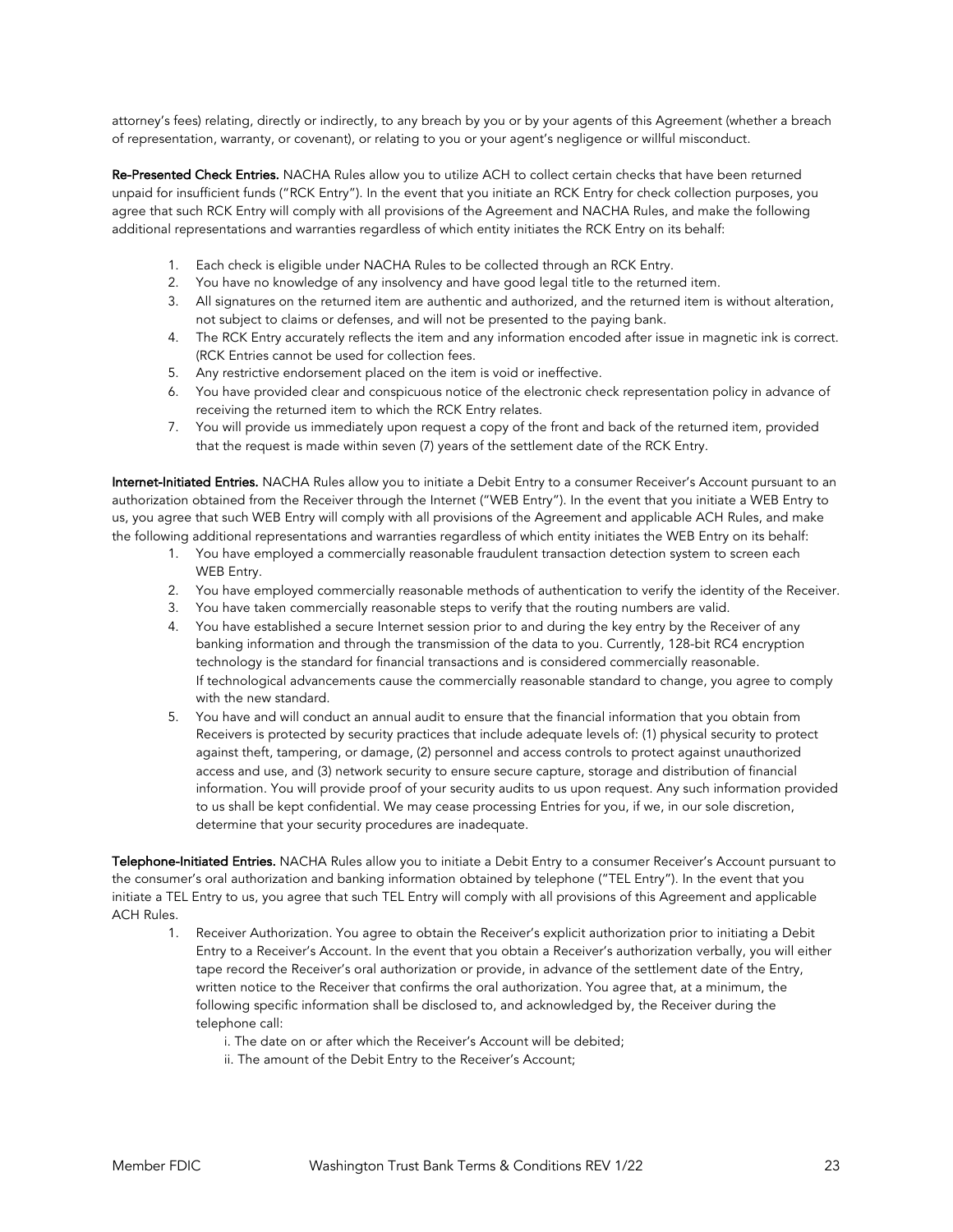- iii. The Receiver's name;
- iv. A telephone number that is available to the Receiver and answered during normal business hours for customer inquiries;
- v. The date of the Receiver's oral authorization; and
- vi. A statement that the authorization obtained from the Receiver will be used to originate an ACH Debit Entry to the Receiver's Account.

You will retain either the original or a duplicate tape recording of the Receiver's oral authorization or a copy of the written notice confirming the Receiver's oral authorization for two (2) years from the date of the authorization, and shall immediately provide same to us upon request. If you choose to provide the Receiver with written notice confirming the Receiver's oral authorization, you will disclose to the Receiver during the telephone call the method by which such notice will be provided.

2. Security Procedures. In addition to all other representations and warranties contained herein, you also represent and warrant each time you deliver a TEL Entry to us, that you have (1) utilized a commercially reasonable security procedure to verify the identity of the Receiver, including name, address and telephone number; and (2) you have established commercially reasonable procedures to verify the accuracy of the receiving depository financial institution's ABA routing and transit number.

Accounts Receivable and Back Office Conversion Files. NACHA Rules allow you to utilize ACH to collect consumer check payments received through U.S. mail or at a drop box location ("ARC Entry"). NACHA Rules also enable you to convert, during back office processing, checks presented either at the point of purchase or a manned bill payment location ("BOC Entry"). In the event that you initiate an ARC or BOC Entry to the Bank, you agree that such ARC or BOC Entry will comply with all provisions of the Agreement and applicable ACH Rules, and make the following additional representations and warranties regardless of which entity initiates the ARC or BOC Entry on its behalf: Prior to the receipt of each check, you have provided clear and conspicuous notice to the Receiver (1) that receipt of the check is authorization for payment as a check transaction or for a one-time ACH Debit to the Receiver's Account; (2) that funds may be withdrawn from the Receiver's Account the same day payment is made; (3) that the Receiver will not receive the check back from the Receiver's financial institution; and (4) of your phone number for inquiries regarding BOC Entries.

- 1. You have established reasonable policies and practices for enabling a Receiver to opt out of check conversion for a specific checking Account.
- 2. Each check is eligible as a source document under NACHA Rules to be collected through an ARC or BOC Entry.
- 3. The amount of the entry, the routing number, the Account number, and the check serial number are in accordance with the source document.
- 4. The source document to which the ARC or BOC Entry relates will not be presented for payment.
- 5. You have established policies and procedures to destroy the source document as soon as is reasonable and shall use commercially reasonable methods to securely store the source document until such destruction.
- 6. You shall use commercially reasonable methods to securely store the banking information relating to the ARC or BOC Entry.
- 7. You shall retain a reproducible and legible image, microfilm or copy of the front of the Receiver's source document for two (2) years from the settlement date of each ARC or BOC Entry, and shall immediately provide same to us upon request.
- 8. For BOC Entries, you have employed commercially reasonable procedures to verify the identity of each Receiver of BOC Entries.
- 9. For BOC Entries, you maintain a working telephone number that is answered during your normal business hours for Receiver inquiries regarding BOC Entries

Point-of-Purchase Entries. NACHA Rules allow you to initiate a Debit Entry to a Receiver's Account for in-person purchase made by check at the point of purchase ("POP Entry"). In the event that you initiate a POP Entry with the Bank, you agree that such POP Entry will comply with all provisions of the Agreement and applicable ACH Rules, and make the following additional representations and warranties regardless of which entity initiates the POP Entry on its behalf: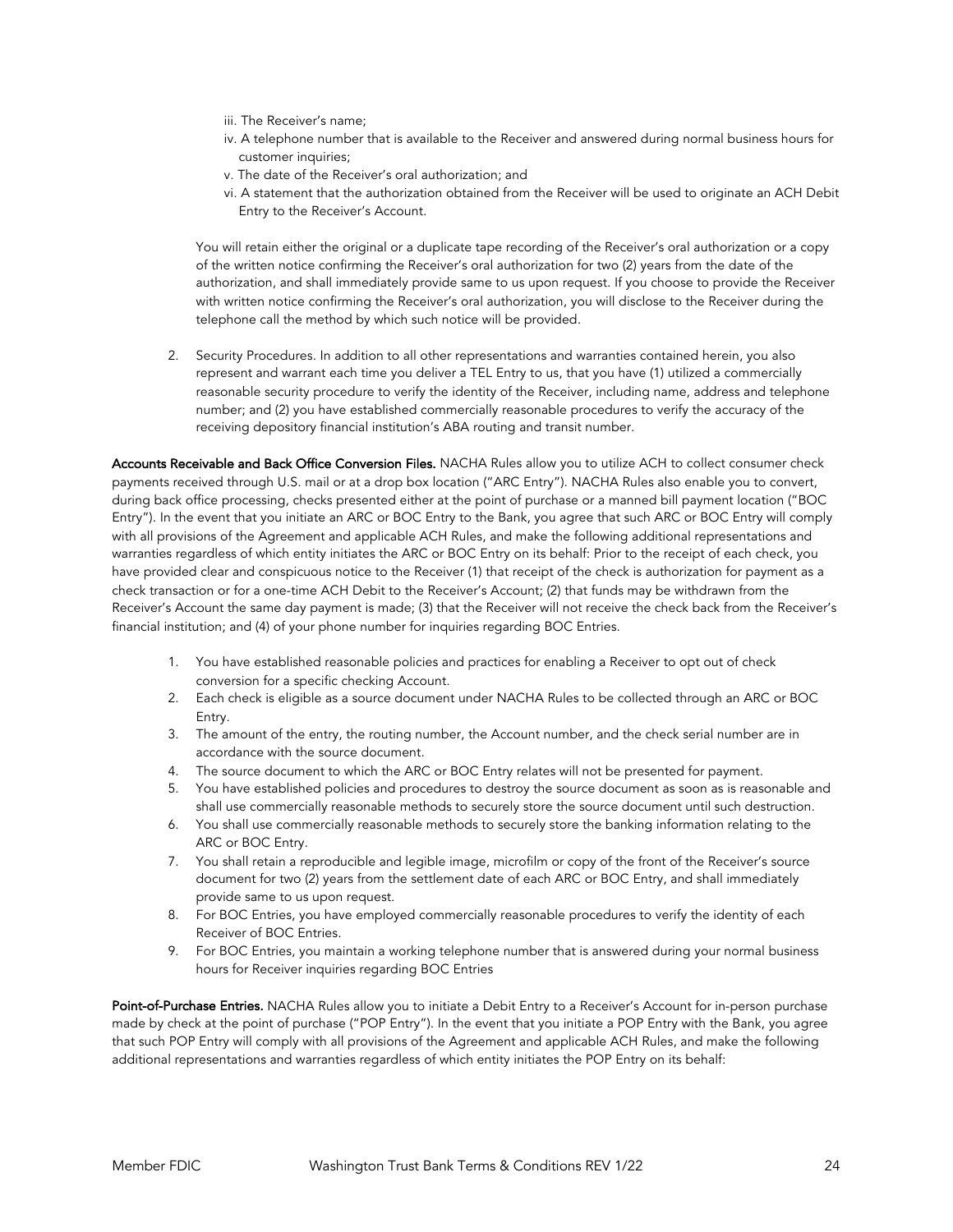- 1. You have posted a notice in a prominent and conspicuous location at the point-of-purchase and provided the Receiver with a written notice of same (1) that when a check is provided as payment, it is authorization for payment as a check transaction or for a one-time ACH Debit to the Receiver's Account; and (2) that funds may be withdrawn from the Receiver's Account the same day payment is made.
- 2. Each check is eligible under NACHA Rules to be collected through a POP Entry and the Receiver has not opted out of check conversion.
- 3. You have returned the voided source document to the Receiver after capturing the necessary check information and the source document was not previously negotiated, voided or provided by the Receiver for use in a prior POP Entry.
- 4. You have obtained the Receiver's authorization and provided a copy of it to the Receiver, which authorization: (1) is in writing and signed or similarly authenticated by the Receiver; (2) is readily identifiable as an ACH debit authorization; (3) clearly and conspicuously states its terms; and (4) states that the check will not be processed.

Third-Party Vendors. If you initiate Entries through a third-party vendor or processor ("Vendor"), Vendor is the agent of you. If you use a Vendor, you shall be deemed to have authorized us to follow the instructions of such Vendor to the same extent and under the same conditions as would apply if the instructions came directly from you. You shall be responsible for ensuring that such Vendor fully complies with the ACH Rules and the Agreement, as amended from time-to-time. We are not responsible for the acts or omissions of Vendor and you agree to be liable for and hold the Bank harmless from any losses caused by the acts or omissions of the Vendor

Third-Party Sender. If you are transmitting Entries as a third-party vendor or processor on behalf of Originators ("Third-Party Sender"), you agree to be bound by the applicable terms provided in this Section and NACHA Rules. You warrant to us that the Originator has agreed to assume the responsibilities of an "Originator" under NACHA Rules and that ACH Entries shall not be initiated in violation of laws of the United States. You represent that you have executed an ACH agreement with each Originator and that the agreement binds the Originator to the NACHA Rules. We may review your, or any Originator's, compliance with this agreement and NACHA Rules. You shall, upon request, provide to us any such information as we may require performing such a review. You shall provide us with the list of Originators, copies of the agreements, and other information deemed reasonably necessary to identify the Originators within two (2) Business Days of our request. We reserve the right to review the list of Originators for which you are transmitting the Entries and to reject any in our sole discretion. We may terminate or suspend your ACH service, or ACH services for any Originator, for breach of NACHA Rules. As Third-Party Sender, you agree to indemnify, defend and hold us harmless from and against any and all claims, demands, expenses, losses, liabilities and damages, including reasonable attorneys' fees and court costs at trial or on appeal that arise directly or indirectly from the failure of the Originator to perform its obligations as an "Originator" under NACHA Rules. You further agree to assume all applicable responsibilities, warranties and liabilities of the "ODFI" (Originating Depository Financial Institution), as specified in the NACHA Rules. You shall cooperate fully and respond within five (5) Business Days to any inquiry from us relating to potential NACHA Rule inquires or violations.

ACH Debit Block and ACH Positive Pay. If requested by you and agreed to by both of us, we will provide ACH Services related to processing your Debit Entries on the basis of our ACH Debit Block or ACH Positive Pay Services. You understand that our ACH Debit Block and ACH Positive Pay Services will also cause the rejection of paper checks which have been converted to electronic form (i.e., under the National Automated Clearing House Association rules), and that those items may be returned to check payees. You agree to take appropriate steps to assure that persons making purchases with checks drawn on your designated Accounts do not permit the conversion of such checks into electronic form. You acknowledge that our ACH Debit Block and ACH Positive Pay Services will not affect any paper draft or check, including socalled "pre-authorized" or demand drafts. You further agree to indemnify us against any loss, including service fees and interest penalties, resulting from the return of an ACH Debit, including any ACH Debits for federal or state tax payments, which you have not specifically authorized for payment.

1. ACH Debit Block. Under the ACH Debit Block, you have instructed us to not permit any inbound ACH debit entries against your Accounts, so we will, in accordance with this Section, return all ACH debit entries to the Originator if you have authorized ACH Debit Block. You represent and warrant to us that you have not, and during the period of this Service will not, authorize anyone to transmit ACH debits against your designated **Accounts**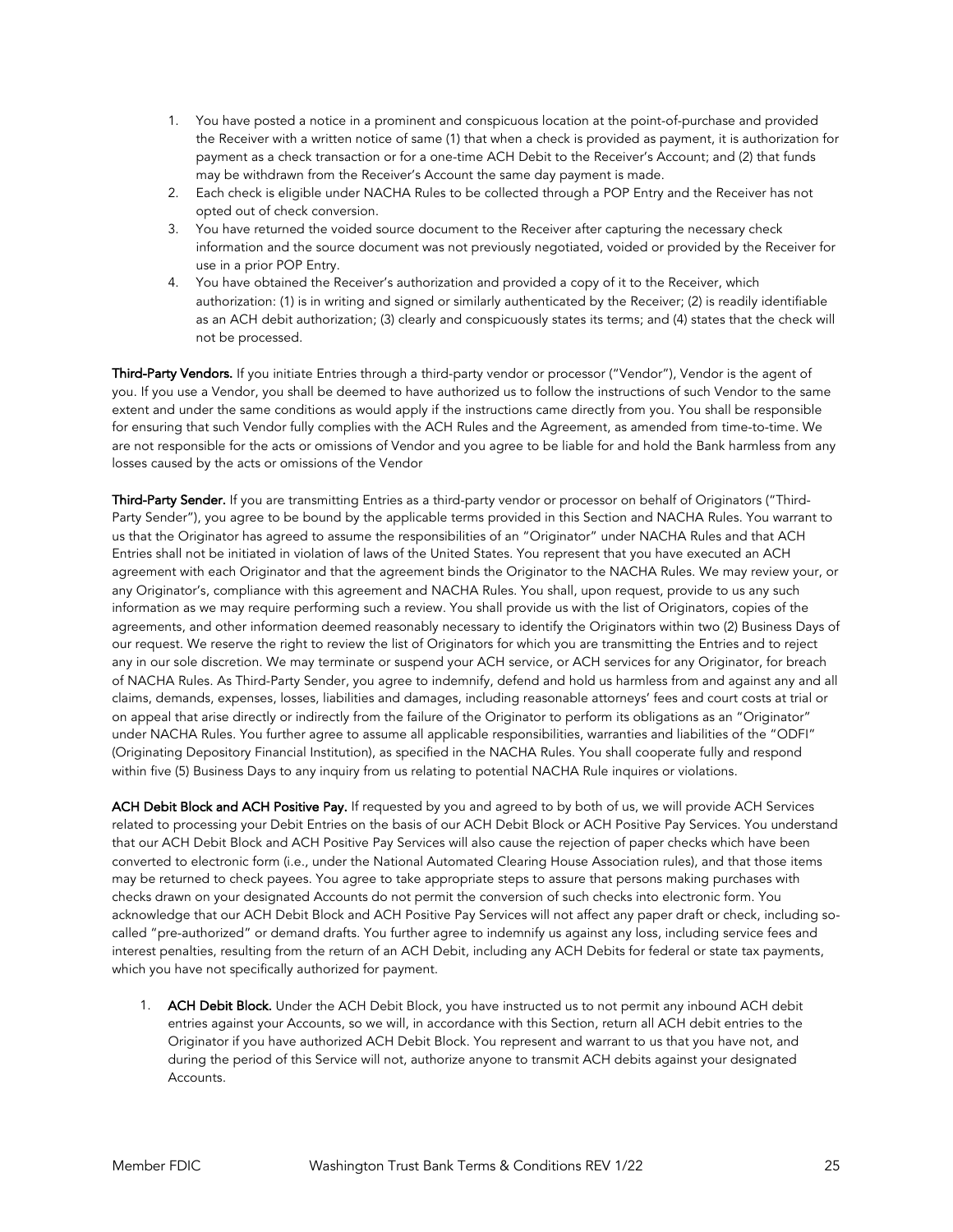- 2. ACH Positive Pay. If requested by you and agreed to by both of us, we will grant access to our System in the manner agreed to by us for the purpose of your use of the Bank's ACH Positive Pay Service ("ACH Positive Pay"), which is an Internet Service whereby we will provide Internet-based access to you to assist in protecting yourself from losses resulting from unauthorized ACH debits. Under ACH Positive Pay, we will permit and process only ACH debit entries from originating companies that you specifically authorize. You can establish additional conditions with regard to maximum amount and ACH Standard Entry Class code. You will provide authorization for incoming ACH debits in the following ways: (1) by providing a list of originating companies during initial setup or later amendment to the service; and (2) by choosing to pay an item presented as an exception in ACH Positive Pay. We will pay, and debit the Account, for each ACH Debit Entry you authorize. The ACH Positive Pay Exceptions Report will include all ACH debit entries you have not previously authorized. On each Business Day, ACH Debit Entry exceptions that you have not previously authorized, will be provided to you online via the ACH Positive Pay service. You are responsible for informing yourself of such exceptions by accessing the daily ACH Positive Pay Exception report using the ACH Positive Pay service, or if that Internet-based system is not available, by telephone. We shall not be required to contact you by any other means.
- 3. "Pay" or "Return" Instructions. On any Business Day that an ACH Positive Pay Exceptions Report is posted by us and prior to the daily cut-off time established by us, you shall instruct us through ACH Positive Pay, or, if that Internet-based system is not available, by telephone, to "Pay" or to "Return" any ACH Debit entry you have not previously authorized. We will execute your "Pay" or "Return" instructions regarding any such ACH Debit Entry if we have received your instruction before our established cutoff time. In the event, a "Pay" or "Return" instruction is not received from you by the deadline, we shall be authorized by you to not pay and return said ACH Debit Entry as unauthorized.
- 4. Security Procedures. You warrant that no individual will be allowed to initiate "Pay" or "Return" instructions in the absence of proper supervision and safeguards. You will take responsible steps to maintain the confidentiality of any security codes, devices, instructions or information we have provided in connection with the Services agreed to hereunder. If you believe or suspect that any such security codes, device, information or related instructions are known or suspected to have been accessed by unauthorized persons, you shall notify us immediately and take immediate corrective steps to mitigate the negative impact of such activity.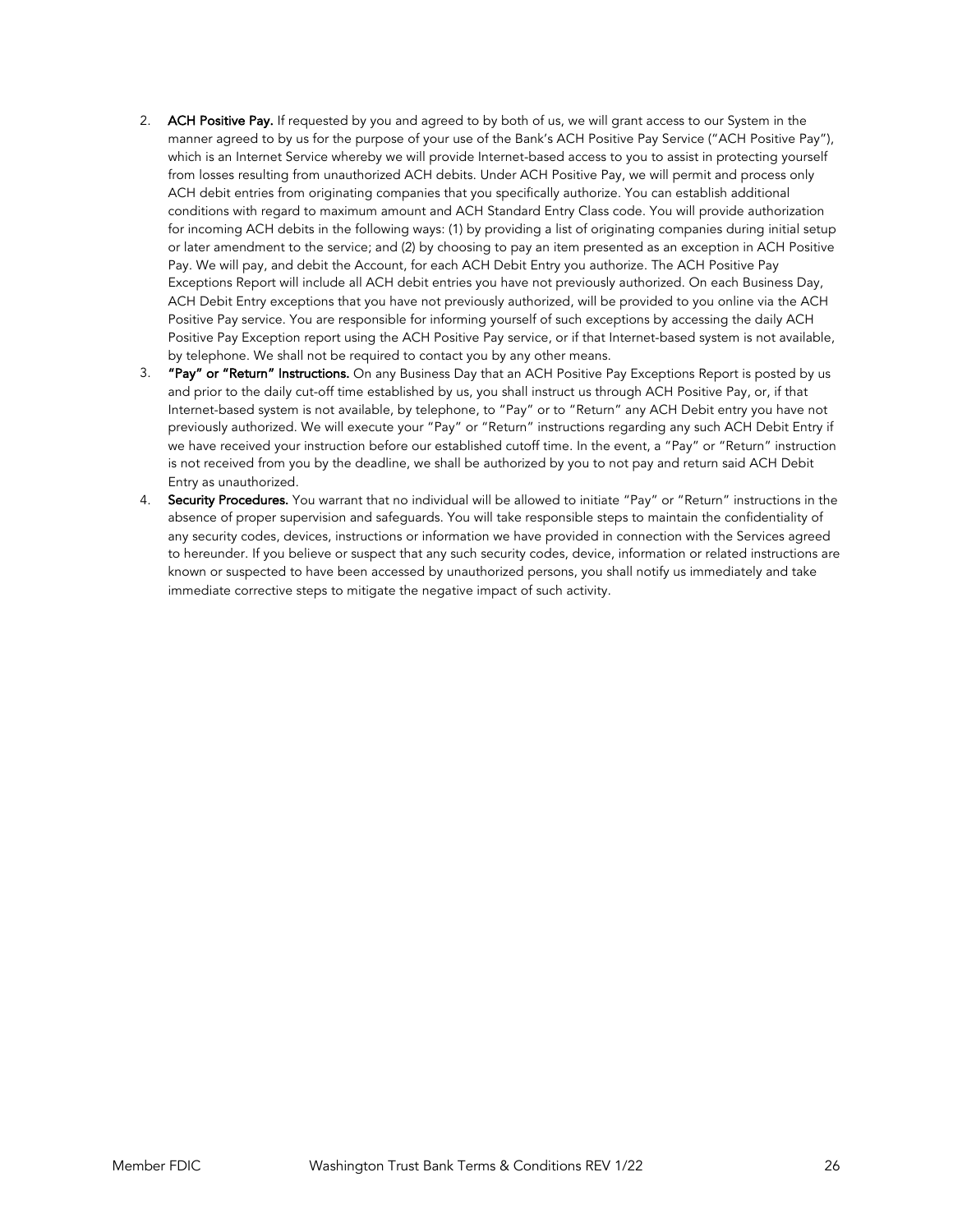## b. WTB Payment Portal.

WTB Payment Portal makes it easier for businesses, nonprofits and other organizations to accept online payments or donations. The secure hosted payment acceptance portal allows processing of payments from ACH and Merchant Services. The landing page is custom branded and will have the look and feel of your website. WTB Payment Portal is subject to all general and online Terms & Conditions.

Processing, Collections, and Availability of Funds. We will process and deposit payments in accordance to our standard procedures and ACH processing schedule. Unless otherwise agreed, all collected funds held in the Account shall be deemed to be your funds for all purposes, including adjustment, attachment, execution, garnishment and other forms of legal process. The crediting and collection of items under the WTB Payment Portal services will be subject to the same Terms & Conditions and funds availability schedule as applies to other deposits and ACH transactions.

Fees. Unless otherwise agreed by us in writing, you agree to pay any fees, charges and assessments provided in the most current fee schedule. These charges will be automatically deducted from your Account. The Bank will provide you with a monthly notice of any charges to your Account. Please refer to the fee schedule for more information. You may charge your customer a convenience fee on each transaction to cover the transaction and interchange fees. The user making a payment will be charged the convenience fee when making a payment. This convenience fee will be deposited in your account along with the principal amount of the payment.

Sharing of Your Information. You authorize us to display your business name, contact information, logo, and other branding elements on your personalized WTB Payment Portal page for the purpose of enabling others to recognize and transact with you using WTB Payment Portal. You understand that this information will be visible to anyone who visits your WTB Payment Portal page.

The information on your WTB Payment Portal page must not mislead or deceive others as to your identity. Additionally, the content on your page must not be profane, offensive or defamatory, or infringe intellectual property or other rights of third persons. We may require you to change details you include on your WTB Payment Portal page, or to suspend your WTB Payment Portal page, in our sole discretion.

Indemnification. If a third-party claims that any part of your branding, intellectual property, or general information used on your WTB Payment Portal page infringes that party's patent, copyright, trademark, or other rights, or if a third-party makes claims relating to your use of WTB Payment Portal, you will defend and hold us harmless against those claims at your expense and pay all costs, fees, damages, and attorney's fees.

# c. Bank to Bank (B2B) Transfers.

Bank to Bank (B2B) Transfers allow you to make ACH transfers to your own accounts at other banks via consumer Digital Banking Services.

With Bank to Bank (B2B) Transfers, you are able to send money to an account that you hold at any U.S. bank through our consumer Digital Banking Application via your desktop, laptop, tablet or mobile smartphone. After sending two test transactions, in denominations between \$.01 - \$.99, you are able to send money using account routing and transit numbers.

## Cut Off Times.

The processing of Bank to Bank (B2B) transfers initiated before 4:30 p.m. (PT) will begin on the same Business Day. The processing of transfers initiated after 4:30 p.m. (PT) will begin the next Business Day. Funds transferred to your Washington Trust Bank Account will be available three (3) days after processing or when the transaction has finally settled.

#### Definitions.

As used in Bank to Bank (B2B) Transfers, the following terms have the following meanings:

- 1. "Business Day" refers to Monday through Friday, excluding federal holidays.
- 2. "Cancelled" means funds will neither be processed nor sent for any reason.
- 3. "Account" means a deposit account held by Washington Trust Bank and registered for the Bank to Bank (B2B) Electronic Payment Services.
- 4. "Completed" means funds have been successfully processed and both Pay To and Pay From Accounts have been updated. It does not mean funds have necessarily been received into your Pay To Account.
- 5. "Current Day" refers to funds from an Account that are scheduled to be sent with a present day Send On date (i.e., the transfer is scheduled to begin processing the same date as the Instructions are entered).
- 6. "Cut-Off Time" means the time by which we must receive Instructions to have them considered entered on that particular Business Day. See the paragraph entitled "Cutoff Times" for additional details.
- 7. "External Account" means a deposit account held by a financial institution other than us.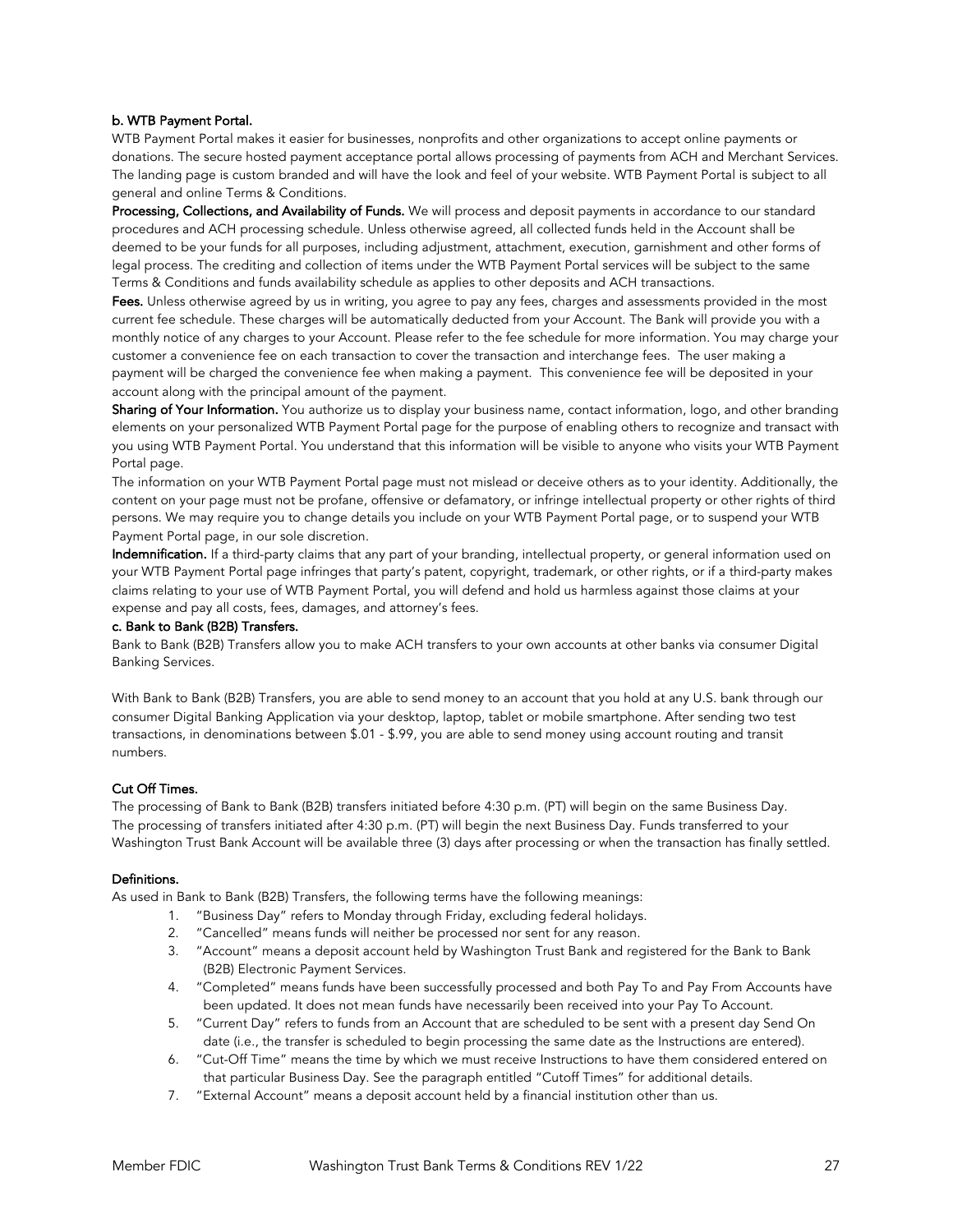- 8. "Funded" means when an amount to be sent has been withdrawn from (or in the case of a line of credit, charged against) the available balance of the Pay From Account.
- 9. "Future Dated" means Instructions that are not scheduled to begin processing on the Current Day; only Business Days may be selected for Future Dated transfers.
- 10. "In Process" means the funds requested for transfer are in transit but have not yet been credited to the Pay To Account.
- 11. "Instructions" means the information provided by you in order for the funds to be delivered to the Pay To Account.
- 12. "Pay From Account" means the account from which funds will be sent.
- 13. "Pay To Account" means, the account to which funds will be transferred.
- 14. "Pending" means any Instruction that has not been Cancelled before the Cutoff Time on the Send On date and has not been Funded.
- 15. "Repeating" means automatic recurring payment or transfer to the same Pay To Account, for the same amount which you can authorize for transmission;
- 16. "Returned" means a request to transfer funds was rejected and not processed by the institution that holds the Pay From or Pay To Account.
- 17. "Send On Date" means the Business Day we will begin the delivery process. NOTE: The Send On date may vary depending on available funds or credit, the Business Day on which it falls, the recipient's acceptance of the transfer, if required, or the recipient's registration status in the Bank to Bank (B2B) Transfers and may be on or after the date entered in the sender's Instructions.
- 18. "Transfer" means any Instruction to move funds electronically from one account to another, or to advance funds from a line of credit to another account via the Bank to Bank (B2B) Transfers and/or Instructions that have been processed through the Bank to Bank (B2B) Transfers, as the context requires.

We may disclose information to third parties about your account or the funds you send or receive:

- 1. As necessary to complete transactions;
- 2. As necessary in connection with offering the Bank to Bank (B2B) Transfers;
- 3. In connection with the investigation of any claim related to your account or the funds you send or receive;
- 4. To comply with government agency or court orders;
- 5. In accordance with your written permission; and
- 6. As otherwise permitted by the terms of our privacy notice.

The Bank's privacy notice, which includes details about our information sharing practices and your right to opt-out of certain information sharing, was provided to you when you opened your Washington Trust Bank Account with us. It can be viewed by clicking on the "Privacy" link on any of our website pages.

Bank to Bank (B2B) Transfers can be Cancelled at any time. By canceling Bank to Bank (B2B) Transfers, any Pending, Repeating and Future Dated transfers, as well as transfers that have not been accepted by the recipient will also be terminated. However, any transfer that is In Process cannot be Cancelled. When you cancel Bank to Bank (B2B) Transfers, you will no longer be able to access or use Bank to Bank (B2B) Transfers and you will not receive a refund of any applicable fees. When you cancel Bank to Bank (B2B) Transfers, it will not cancel your other online services or your account relationships, if any, with us.

You authorize us to charge your designated Pay From Account with us for all transfers of funds that you initiate through Bank to Bank (B2B) Transfers and you agree to have sufficient funds in your Pay From Account on the Send On date to cover each such transfer you schedule and any fees that might be associated with such transfer until the transfer is Completed or Cancelled. We will not be obligated to make any transfer you may request unless there are sufficient available funds in your Pay From Account to cover the transfer on the Send On date until the transfer is Completed or Cancelled. If there are insufficient available funds to cover a transfer, we will automatically try to debit the Pay From Account up to two (2) more times a day for up to three (3) succeeding Business Days. After the final attempt, the transfer request will be Cancelled.

Transfer Instructions relating to External Accounts and the transmission and issuance of data related to such Instructions shall be received pursuant to the terms of this Agreement and the rules of the National Automated Clearing House Association (NACHA) and the applicable automated clearing house ("Regional ACH") (collectively, the "Rules") and you and we agree to be bound by such Rules as in effect from time to time. In accordance with such Rules, any credit to the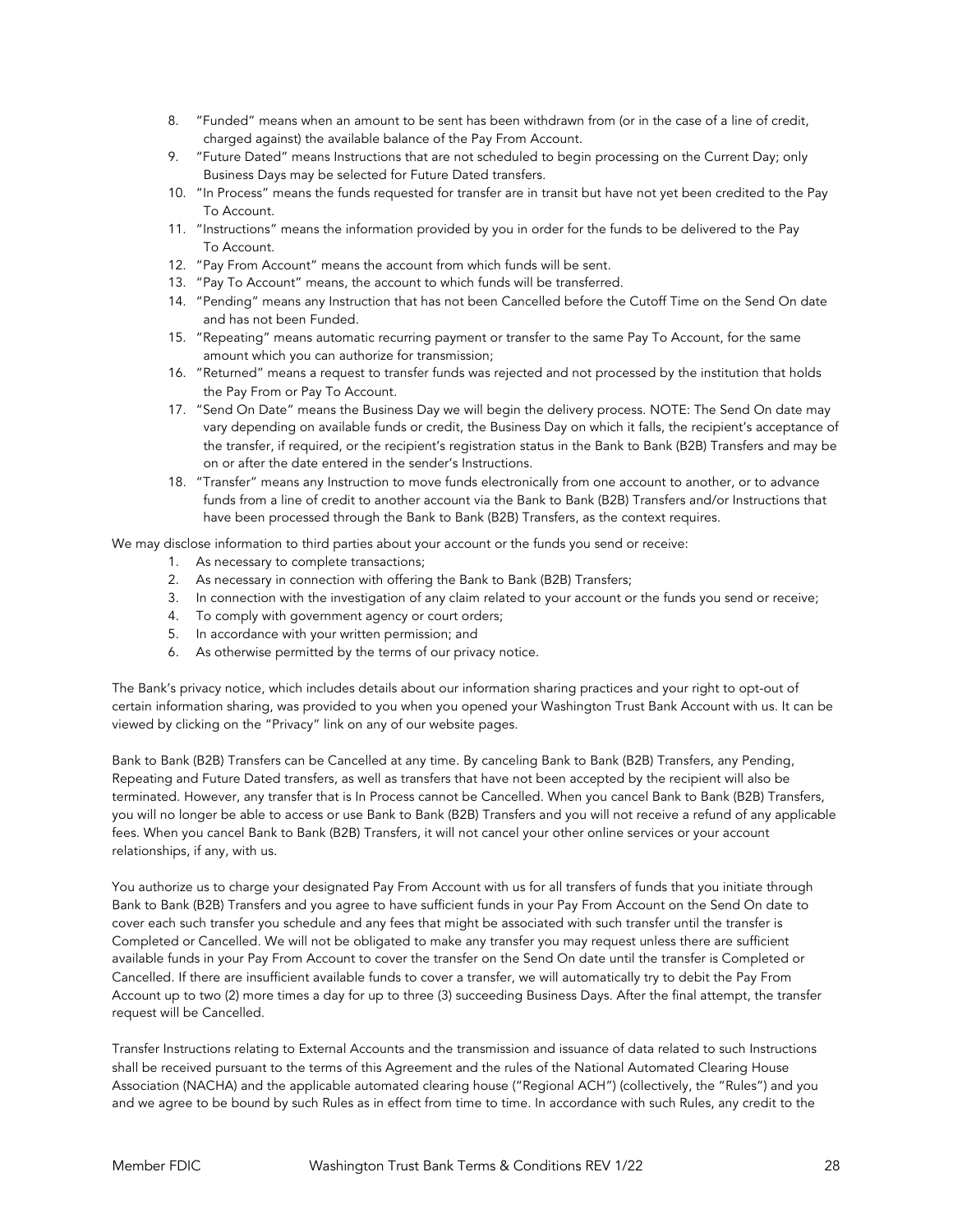Account or the External Account shall be provisional until such credit has been finally settled by us or the third party institution which holds the External Account, as the case may be. You acknowledge that you have received notice of this requirement and of the fact that if we do not receive final settlement for a transfer for any reason, we shall charge back the amount of such transfer to the Pay To or Pay From Account (as applicable) or any other of your accounts or claim a refund from you.

For Future Dated Bank to Bank (B2B) transfers, there is no limit to how far in advance they can be setup. Repeating transfers that are for the same fixed amount each month will be sent in accordance with your Instructions and on the same calendar day of each period you designate, or on the prior Business Day if the regular Send On date falls on a non-Business Day. If you desire to cancel a Repeating transfer, you may cancel your transaction online. If for any reason you cannot access Bank to Bank (B2B) Transfers online, you may also call customer service at the phone number set forth in these Terms & Conditions.

There is no service fee from us to use Bank to Bank (B2B) Transfers. However, other processing fees may apply. If we process a transfer in accordance with your Instructions that overdraws your Account with us, we may assess a fee for any such overdraft in accordance with the terms of your Deposit Agreement. If we process a transfer in accordance with your Instructions that overdraws your External Account with a financial institution other than us, that institution may assess fees or charge interest for any such overdraft. We will not be liable for failure to pay any transfer request unless it is drawn against available funds credited to the designated Pay From Account. You will be responsible for paying any telephone company or utility charges and/or Internet access service fees incurred while using telephone lines and/or Internet access services to connect with Bank to Bank (B2B) Transfers. Fees are subject to change from time to time upon notice to you as may be required by law. If you permit other persons to use Bank to Bank (B2B) Transfers or your password, you are responsible for any transactions they authorize from your accounts. Contact us immediately if you believe your password has been lost or stolen or that an unauthorized online transfer has been made from any of your deposit accounts. Telephoning us is the best and fastest way of keeping your possible losses to a minimum.

If we do not complete a transfer you send from your deposit account in the correct amount or according to our agreement with you, we will be liable for those damages as the law imposes in such cases. However, there are some exceptions. We will not be liable, for example:

- 1. If, through no fault of ours, your account does not contain sufficient funds to make the transfer and the transfer would exceed any credit line or any overdraft for such account.
- 2. Bank to Bank (B2B) Transfers, your operating system or software was not functioning properly at the time you attempted to initiate such transfer and it was evident to you at the time you began the transfer.
- 3. Circumstances beyond our control, such as fires, floods, acts of God, power outages and the like.
- 4. For External Transfers, the third party financial institution holding your account mishandles or delays processing or posting a transfer sent by the Bank to Bank (B2B) Transfers.
- 5. If you have not provided us with complete and correct transfer information, including without limitation the financial institution name and account number for your Pay To and Pay From Accounts, the email address of the recipient for transfers you send and transfer amount for a transfer.

The list of examples set out in this paragraph is meant to illustrate circumstances under which we would not be liable for failing to make a transfer and is not intended to list all of the circumstances where we would not be liable.

# d. Wire Transfer Services.

In order to be eligible to initiate and receive Wire Transfer Services, both parties shall have entered into our Agreement for Wire Transfer Services and/or Addendum related to Wire Transfer Services and all other related documentation we require (collectively, the "Wire Transfer Agreement"). You authorize us to transfer funds to and/or from any Accounts which are designated in this Agreement or the properly completed and signed forms attached to this Agreement. We, subject to our then current security procedures, will execute wire transfers in accordance with Requests from authorized customer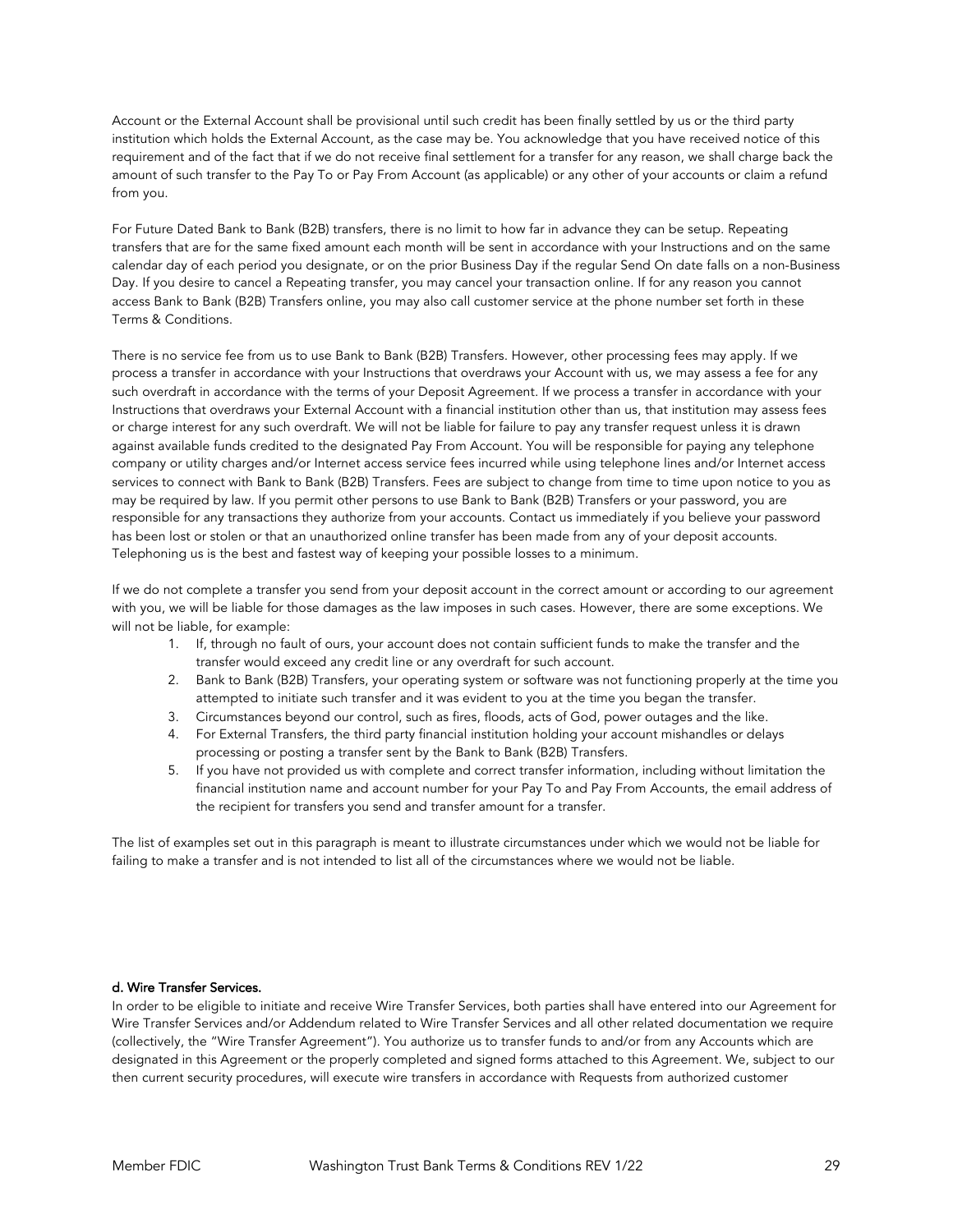representatives (Authorized Representatives/Signers on Signature Card) whether such Requests are written, oral, telephonic, or by approved electronic delivery

methods (except as mode of Request is limited by this or any other written agreement with the Bank). Funds must be available in the Account specified in the Request at the time the Request is made. We will not search for funds in Accounts other than the one(s) specified in the Request.

- 1. Authorized Users. You will designate to us in a separate Wire Transfer Agreement and/or Addendum, hereby incorporated by reference, related to Wire Transfer Services the Authorized Users who are authorized by you to instruct us regarding Wire Transfer Services, including, without limitation, initiating payment orders and selecting notification methods, confirmation methods, and giving any or all authorizations and instructions that may be requested by us. We may rely on any such designation of an Authorized User until you have revoked it in writing and we have had a reasonable time to process any such revocation.
- 2. Fedwire Notice. In connection with your use of this service, we notify you of the following:
	- i. We may use Fedwire when acting upon your Request.
	- ii. Any subsequent bank may use Fedwire when carrying out your Request.
	- iii. The rights and obligations of both of us in a wire transfer intended to carry out your Request, any part of which is carried out through the use of Fedwire, are governed by Fedwire Regulation.
- 3. Wire Transfer Notification. Wire Transfer Notifications for outgoing wire transfers, and incoming wire transfers, will be sent by the delivery method selected and agreed to on the separate Wire Transfer Agreement and/or Addendum related to Wire Transfer Services.
- 4. International Wire Transfers. Wire Transfers across country borders are customarily done by us through a correspondent. Any fee, commission or charges assessed by the correspondent shall be passed on to you. Payments of wire transfers in a foreign country are subject to the laws of the foreign country involved. We assume no liability for delays, non-delivery or other events resulting from causes beyond our control. In refunding unexecuted wire transfer payment orders, we shall be liable to you only to the extent you receive payment from the correspondent financial institution processing the wire transfer. Cancellation of a wire transfer involving currency other than domestic is subject to any rate exchange loss as we determine. You agree to settle any Cancelled wire transfer payment order to us at the then current applicable foreign currency buy rate.

Security Procedures. We both shall mutually agree to use security procedures as established by us regarding Wire Transfer Services, including, if we deem it appropriate under the circumstances, the implementation of a dual-control environment in your business operations related to wire transfer authorizations and confirmations. You acknowledge and agree that you have been informed of and understand our security procedures. You agree that any agreed security procedures shall be deemed commercially reasonable. You understand that the security procedures are not for the purpose of detecting errors in the transmission or content of a wire transfer instruction or payment order you control. You agree to be bound by any wire transfer instruction and payment order sent in your name that we processed in compliance with the agreed security procedures, whether or not such instruction or payment order was actually authorized by you. If we in good faith believe that changes in security procedures are immediately necessary to reduce the risk of an unauthorized funds transfer, we may initiate such changes immediately and give you notice as soon as practical. You and your Authorized Representatives and Authorized Users shall maintain the highest possible level of confidentiality with regard to security codes, test code procedures, tokens, other security devices and other aspects of these security procedures and will take all steps necessary to prevent access to them by unauthorized persons.

Inconsistent Names and Account Numbers. A beneficiary's bank (including us when we are the beneficiary's bank) may make payment to a beneficiary based solely on the Account or other identifying name or number. We or an intermediary bank may send a wire transfer payment order to an intermediary bank or beneficiary's bank based solely on the bank identifying number. We, any intermediary bank and any beneficiary's banks may do so even if the wire transfer payment order includes names inconsistent with the Account or other identifying number as long as the inconsistency is not known by us or such other bank. Neither we nor any other bank has a duty to determine whether a wire transfer payment order contains an inconsistent name and/or number. With respect to incoming wire transfers that do not include an Account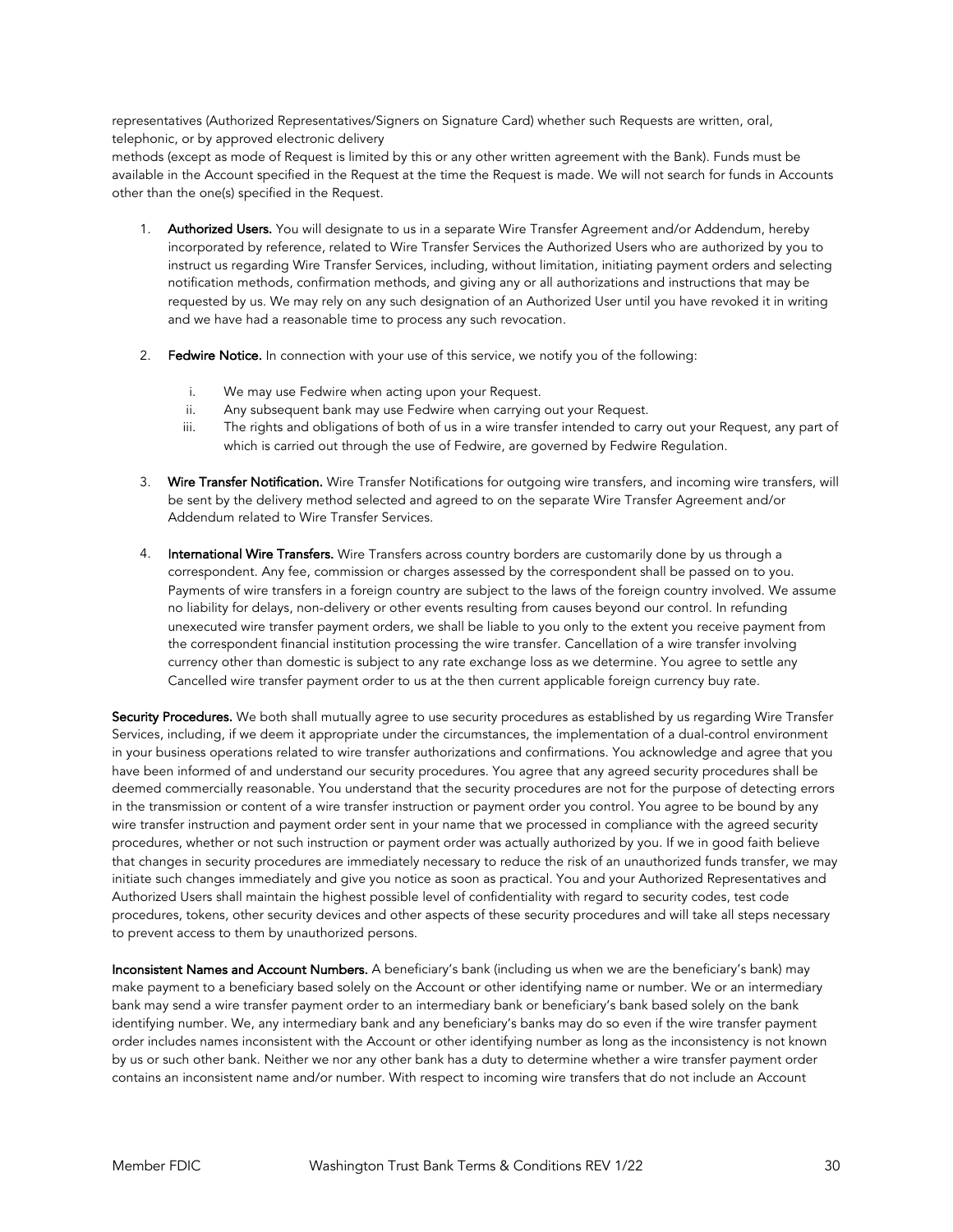number recognizable to us, we may return the wire transfer to the sending financial institution without incurring any liability to you.

Routing/Time Deadlines. We may use means and routes that we think in our own discretion are suitable for each outgoing wire transfer. We will establish from time-to-time a specific time of day after which we will not accept an incoming wire transfer payment order to be processed on the day of receipt. Payment orders received after our established deadline or on any non-Business Day, including any Saturday, Sunday, holiday or any day that our wire department is not open, will be considered received on the next Bank Business Day.

## Wire Transfer Payment.

- 1. Communication. You may communicate a wire transfer payment order to us by the means and manner agreed to between the parties in a separate Wire Transfer Agreement, which is hereby incorporated by reference.
- 2. Content of Wire Transfer Payment Orders. You will supply to us any information we may reasonably request regarding any wire transfer payment order you initiated, including, without limitation, money amounts, affected Accounts, dates of transfer, the beneficiary's name and account number, the name and routing number of the beneficiary's financial institution, such additional information as we may reasonably request and, if necessary, further evidence of any Authorized Representative or Authorized User's authority to transfer funds or to do any other act contemplated by this Service.
- 3. In submitting any Digital Banking Request, you shall be responsible for providing all information we require. You bear sole and exclusive responsibility to verify that the information set forth in Requests submitted to us is authentic and accurate. The Services hereunder are only designed to respond to information you provide. Accordingly, any inaccuracy in any information you provide may result in unintended processing by us. We bear no responsibility for detecting or reporting any error in data you supplied and shall not be liable to you for any information provided by you with respect to a Request which is inaccurate, incomplete or otherwise incorrect. We are not liable for the actions of any intermediary, regardless of whether or not we selected the intermediary.
- 4. Execution of Wire Transfer Payment Orders. You authorize us to execute and charge your Account(s) with us for wire transfer payment orders delivered to us in accordance with the Wire Transfer Agreement, these Terms & Conditions, and the Agreement. We have no obligation to execute a wire transfer payment order if your Account to be charged has insufficient collected and available funds to cover the wire transfer payment order.
- 5. Processing Wire Transfer Payment Orders. The order in which we process wire transfer payment orders is determined solely by us. You do not have the right to reverse, adjust or revoke any wire transfer payment order after we have received it, provided, however, that we will make a reasonable effort to act on your request. With respect to a wire transfer payment order already transmitted to the beneficiary's financial institution, we shall, at your request, request the financial institution to return funds previously transferred. You understand that the receiving institution is under no legal obligation to comply with this request.
- 6. Rejection of Wire Transfer Payment Orders. We may reject a wire transfer payment order from you if such wire transfer payment order is not initiated in accordance with the applicable security procedures, if there is any inconsistency between a wire transfer payment order and information previously supplied to us, if we are unable to obtain satisfactory confirmation of such wire transfer payment order, if there are insufficient collected funds in your specified Account to fund the wire transfer payment order, or if we have other reasonable grounds not to honor the wire transfer payment order. We will notify you of a rejected wire transfer payment order by means agreed to between parties in a separate Wire Transfer Agreement. We may also reject an incoming wire transfer payment order if we have reasonable grounds to do so.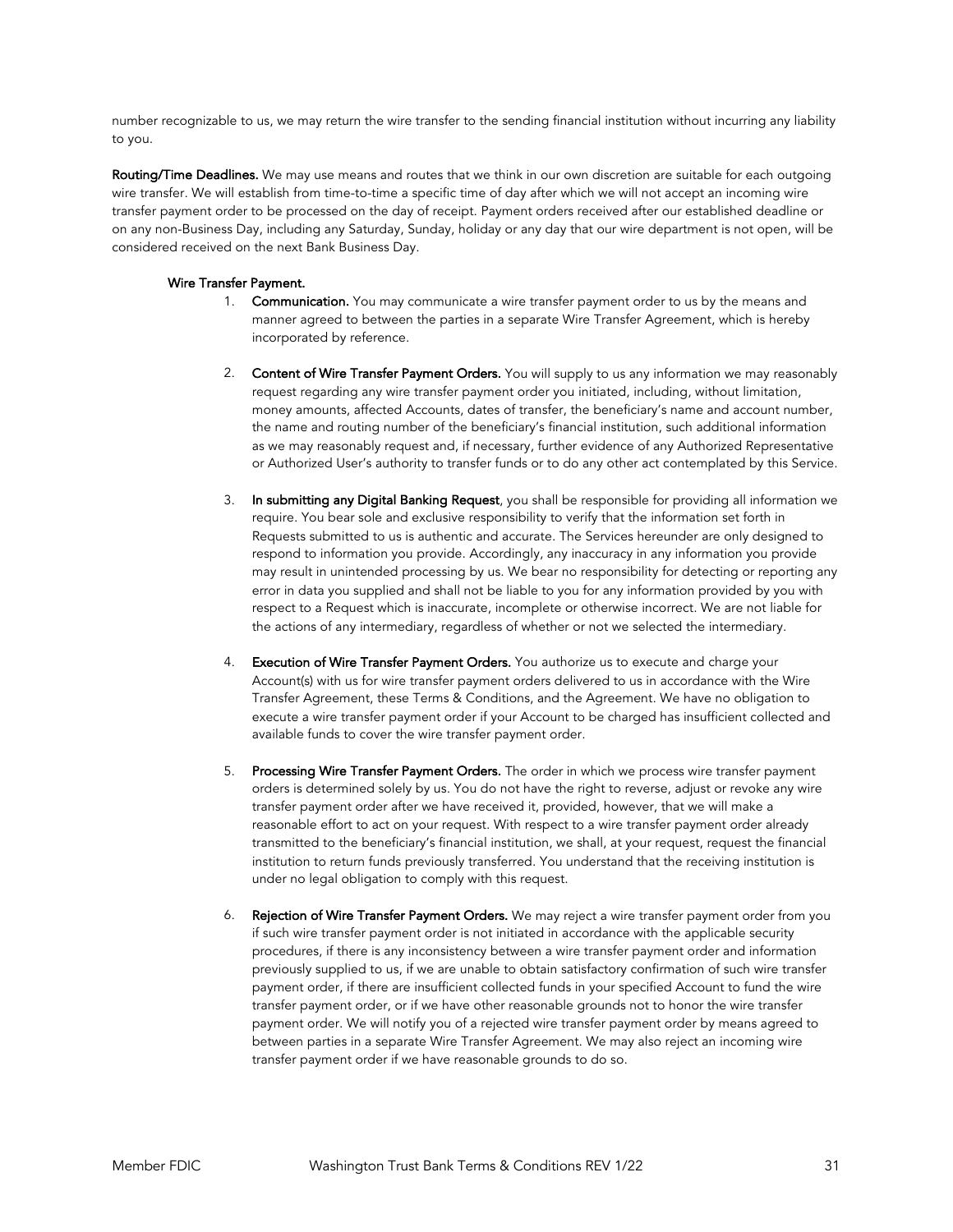7. Repetitive Wire Transfer Payment Orders. If you request and we agree, you may initiate a repetitive wire transfer payment order, which is one where you pre-program the beneficiary, the beneficiary's financial institution, and the Accounts to be debited and credited, and such information remains constant for subsequent wire transfer payment orders. You shall provide us with the necessary information to execute the repetitive wire transfer payment order, including, without limitation, (1) the dollar amount to be transferred or the desired post-transfer remaining Account balance; and (2) the frequency of the order and the day of week or month when the wire transfer payment order is to be executed. You are responsible for maintaining wire transfer templates located within the Digital Banking Applications including addition, modification and deletion of wire transfer templates. You may terminate a repetitive wire transfer payment order initiated outside of Digital Banking Applications at any time, upon us receiving from you a written termination notice within a reasonable time for us to act on such notice.

## Confirmation of Outgoing Wire Transfer.

- 1. Confirmation Method. We may require confirmation of wire transfer payment orders. We both shall agree to the method of confirming wire transfer payment orders received from you. You shall designate Authorized Users to confirm wire transfer payment orders. We recommend a minimum of three (3) potential Authorized Users to confirm wire transfer payment orders and that Authorized Users serve as an initiator or a confirmer, but not both.
- 2. Waiver of Confirmation. We advise you not to waive confirmation. If, however, you choose to waive confirmation, you agree to be liable for all outgoing payment orders, except those wire transfer payment orders where (1) you are able to conclusively prove that the unauthorized transfer could not have been prevented by the use of confirmation procedures; (2) we are unable to produce any evidence that the unauthorized transfer could have been prevented by the use of confirmation procedures; and (3) you are not otherwise liable for the transfer under this Agreement, or applicable law. You acknowledge that not using confirmation procedures substantially increases your risk of liability for an unauthorized wire transfer.
- 3. Confirmation of Wire Transfers Initiated Through our Digital Banking Application. The confirmation of wire transfer payment orders initiated through our Digital Banking Application shall be verified and approved by you prior to being transmitted to us. All Digital Banking wire transfer payment orders shall be initiated in accordance with the security procedures established for Digital Banking Services.
- 4. Bank Enforced Dual Control. Dual Control requires two users to complete a wire transfer. When Dual Control is enabled, it prevents a single user from creating, then initiating or transmitting a wire transfer. With this service, one user initiates a wire and a second user approves the wire. Additionally, if a user has access to initiate and approve a wire, the user could either initiate OR approve, but will never be authorized to do both. The setup is at the Washington Trust Bank Wires ID level. When enabled, it will be for all users with credentials to conduct online wire transfer.
- 5. Security Manager. Security Manager is an additional layer of multi-factor authentication within our Digital Banking Service. When Security Manager is enabled, the user is required to register their mobile telephone number and the name of the mobile carrier. When the user conducts a wire transaction online, a one-time passcode (OTP) is sent via text message to the user's registered mobile device and the user enters the OTP on the authentication window. Standard text messaging rates may apply.

## e. Electronic Data Interchange (EDI) and EDI Bill Payment Services.

If you apply for electronic data interchange Services ("EDI Services") in accordance with this section, we will facilitate the electronic transfer of payments, remittance and other information between you and your trading partners.

EDI Requests. You may deliver to the Bank requests for fund transfers ("Payment Orders") and/or data interchange through the agreed upon means (collectively referred to as "EDI Requests"). EDI Requests will conform to the content format, deadlines and other specifications established by the Bank. You may not amend or revoke EDI Requests after they have been received by the Bank. We will execute conforming EDI Requests in a timely manner. We will notify you if an EDI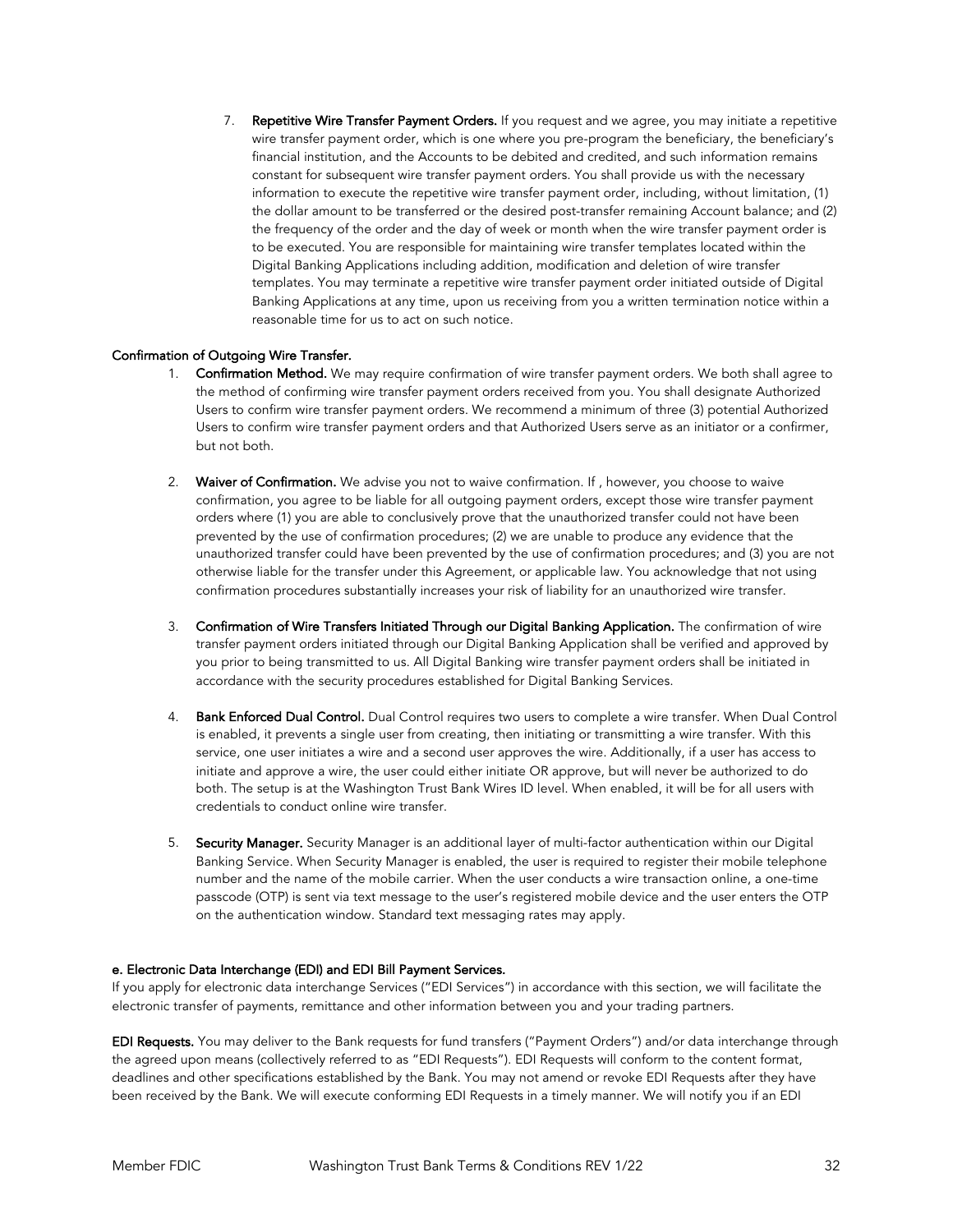request is rejected in accordance with procedures established by the Bank. You are solely responsible for the accuracy of the EDI requests. You are solely responsible for the secure storage of all data relating to such information so that it can be made available to individual Receivers upon request. Payment Orders originated via EDI Services are subject to the Terms & Conditions of the underlying payment services as described in this Agreement.

EDI Bill Payment Services. The EDI Bill Payment Service is an Internet Service that allows you to initiate EDI Requests directing the Bank to pay bills to third parties from your designated funding Account and to deliver to you reports about such payments. When sending a Payment Order, you authorize us to transfer funds in accordance with your EDI Requests sent via Digital Banking. You may not cancel or amend your EDI Bill Payment once it has been delivered to the Bank. You may change your designated funding Account by giving notice to the Bank that allows a reasonable time for the Bank to execute on that notice. If you delete a Payee from the EDI Bill Payment Service, all previous bill payment records will also be deleted and any pending EDI requests will be immediately Cancelled. We have the right to reject any EDI request, including if there are insufficient funds in the designated funding Account.

Security Procedures. You will comply with all security procedures established for Services that you access through EDI. For some Services, such as ACH, you may establish alternative, comparable security procedures for accessing such Services in an EDI environment. You are solely responsible for maintaining your own internal security procedures to prevent errors or unauthorized access to your computer systems by unauthorized employees, vendors or customers. We have no responsibility for the security procedures employed by the Customer's trading partners.

## f. Positive Pay, Payee Positive Pay and Reverse Positive Pay Services.

Positive Pay Services provide you the ability to help protect you from losses resulting in unauthorized, counterfeit or altered checks. Positive Pay is available in two forms – Positive Pay and Reverse Positive Pay.

Positive Pay. You will provide the Bank with Check Issue Data at an agreed time and in agreed form. We will only pay checks that match the provided Check Issue Data. Once the Bank has compared checks it receives to the Check Issue Data, it will pay matching checks. In addition, the Bank will create an Exceptions Report listing checks that were presented for payment which do not match the Check Issue Data.

Payee Positive Pay. If requested by you and agreed to by both of us, we will provide the add-on Payee Positive Pay Service, whereby check payee names will be verified in the positive pay matching process. Your item stock shall first be tested to ensure it meets our payee name readability rate. You shall designate to us all positive pay accounts that shall use Payee Positive Pay. In addition to the item issue information, you shall also supply us with the payee name(s) for each item issued by you. You shall be responsible for the accuracy and completeness of the payee information provided to us. In reliance on the payee information you provided, we will compare the payee information on the item with your Check Issue Data for items presented or deposited at the Bank. Such comparisons that result in a minimum matching score will be deemed to be a Matching Check. You are responsible for observing best practices in order to obtain the highest level of performance from the payee name verification. You acknowledge that we will not be able to validate payee information for electronically converted items presented to us for payment.

Check Issue Data. Each Business Day, on or before the deadline set forth in the Agreement and/or Addendum related to the Positive Pay Service, you will provide the Bank with the complete Check Issue Data for that Business Day. Check Issue Data means the account number, issue date, check serial number, and amount of all checks listed by the Customer on the Account in a given Business Day. The Check Issue Data will be provided electronically to the Bank in the format, by the deadline(s), and at the place(s) specified by the Bank in the Addendum related to the Positive Pay Service or as otherwise specified by us. You are solely responsible for the information provided in the Check Issue Data. The Bank is under no obligation to identify errors in the Check Issue Data and has no liability for paying or not paying checks based on the information you provide in the Check Issue Data.

Payment of Matching Checks to Check Issue Data. Once we receive the Check Issue Data, we will utilize such data to match checks we receive to checks listed on the Check Issue Data. If a check matches the Check Issue Data, the check will be paid. If the check does not match, it will be placed on the Exceptions Report. On any Business Day that an Exceptions Report is posted by us and prior to the daily cut-off time established by us, you shall instruct us through Positive Pay, or, if that Internet based system is not available, by telephone, to "Pay" or to "Return" any check you have not previously authorized. We will execute your "Pay" or "Return" instructions regarding any such check if we have received your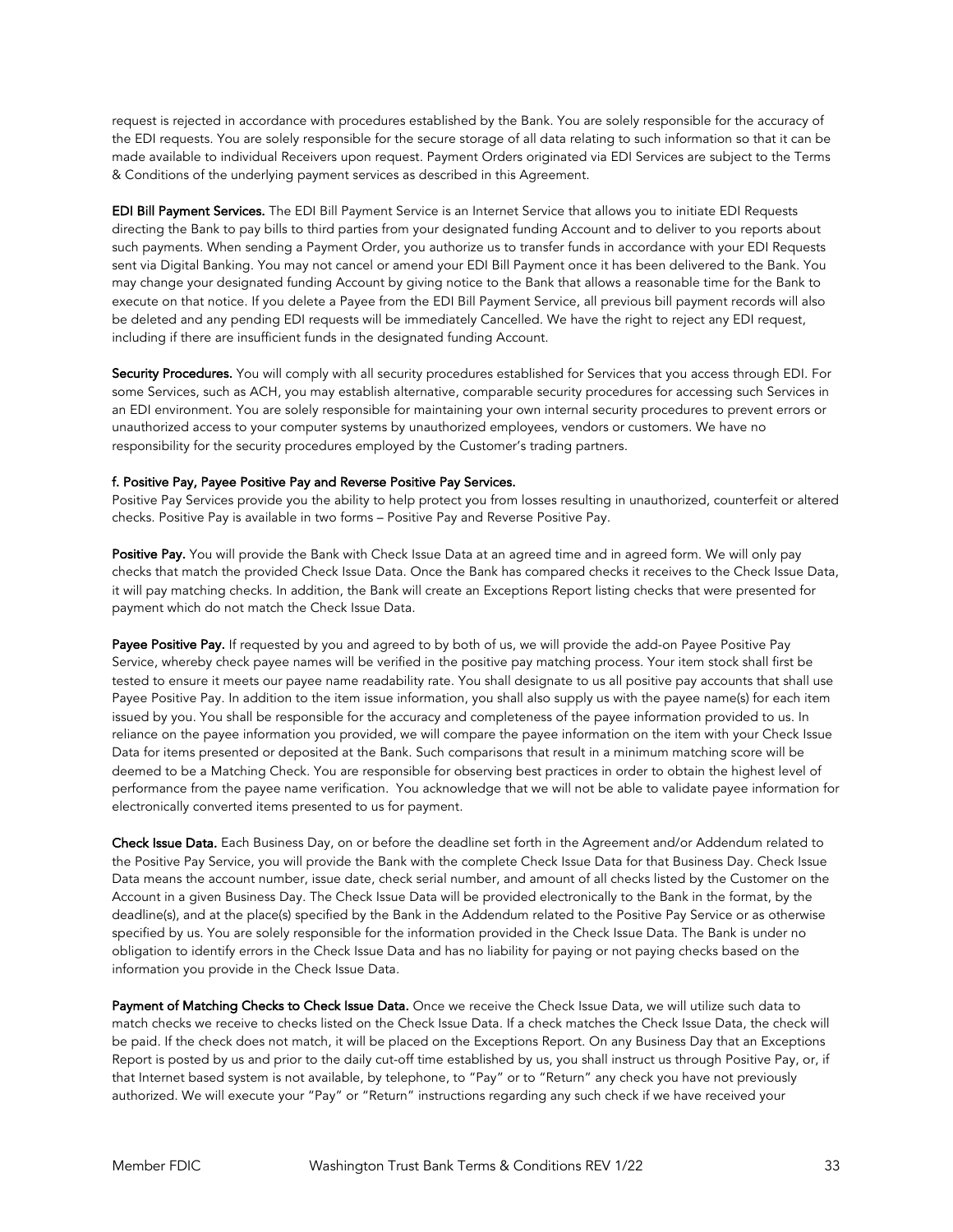instructions before our established cutoff time. In the event, a "Pay" or "Return" instruction is not received from you by the deadline, we shall be authorized by you to not pay and return said check as unauthorized. You agree to indemnify the Bank against any claim from a third party regarding a decision to either pay or not pay a check.

Request Copies or Images of Checks. We will attempt to provide you a copy of a Matching Check at your request. We will use reasonable efforts to provide you a copy prior to the cutoff time for the decision on paying or not paying a check. We are not obligated to provide you a copy of the Matching Check and are not liable if we are not able to do so. If you request a copy of a Matching Check, but do not instruct the Bank to return Matching Check by the cut-off time for the Bank to pay or return the Matching Check, we are authorized by you to make final payment of the Matching Check and charge it to the Account in accordance with the Check Issue Data.

Reverse Positive Pay. All checks presented to the Bank are identified as "exceptions" and are provided to you in the Exceptions Report. Once you receive the Exceptions Report, it is your responsibility, prior to the cutoff time set by the Bank, to review it and make an Exception Decision to either "Pay" or "Not Pay and Return" the checks. If you fail to make an Exception Decision prior to the applicable cut-off time for the Positive Pay Services, the checks that are exceptions will be automatically paid.

Checks with Posting Errors. From time-to-time the Bank may receive checks that contain posting errors from another financial institution. The Bank will use reasonable efforts to correct such checks presented for payment against the Customer's Account. However, the Customer is responsible for notifying the Bank in circumstances when a check posting error is presented in the Exceptions Report.

Not a Substitution for Stop Payment. Positive Pay Services will not be used as a substitute for the Bank's Stop Payment Service. You agree to follow our standard stop payment procedures if you desire to return a check that was validly issued, and to delete such check from the Check Issue Data if you have elected the Positive Pay Service.

Bank's Right to Return Checks. Nothing in this Agreement regarding the Positive Pay Services will limit our right to return any matching or other check that you have authorized us to pay under the Positive Pay Services, if the Bank determines in its sole discretion that the check is not properly payable for any reason (without the Bank's agreeing to, or being required to, make such determination in any circumstance) or that there are insufficient collected and available funds in the Account to pay it. Each check the Bank returns in accordance with the Agreement will be deemed not to be properly payable.

## 2. Deposit Services

## a. Remote Deposit Capture Services.

Remote Deposits allow you to image checks and other drafts received in your locations and create electronic Check Images for deposit to your Accounts in lieu of bringing the original check to the Bank. Remote Deposits require you to have a Washington Trust Bank Account and access to our Digital Banking Application and Services. You will also need a scanner that is compatible with Remote Deposit Capture Services.

Authorization to Make Remote Deposits to Your Accounts. You authorize the Bank to deposit funds of into your designated Accounts when requested to do so in an Instruction. Funds will be deposited in accordance with mutually agreed-upon security procedures. Such procedures are solely for the purpose of verifying the origination (but not errors in transmission or content) of Remote Deposits. You agree that any such procedures are commercially reasonable. If a Remote Deposit received by the Bank purports to have been transmitted or authorized by you and we have acted in compliance with such security procedures, then the Remote Deposit is deemed effective, and you are obligated with respect thereto. You agree that items deposited using Remote Deposit are subject to the Uniform Commercial Code just as if those items had been deposited in paper form.

Special Representations & Warranties. You represent and warrant to us for each Remote Deposit:

- 1. You will use Remote Deposit only for items that are payable to or endorsed or deposited by you and that are not ineligible for deposit for any reason.
- 2. You will maintain control and responsibility for the retention and destruction of original items. In that regard you are responsible for the safekeeping of all original items and other sensitive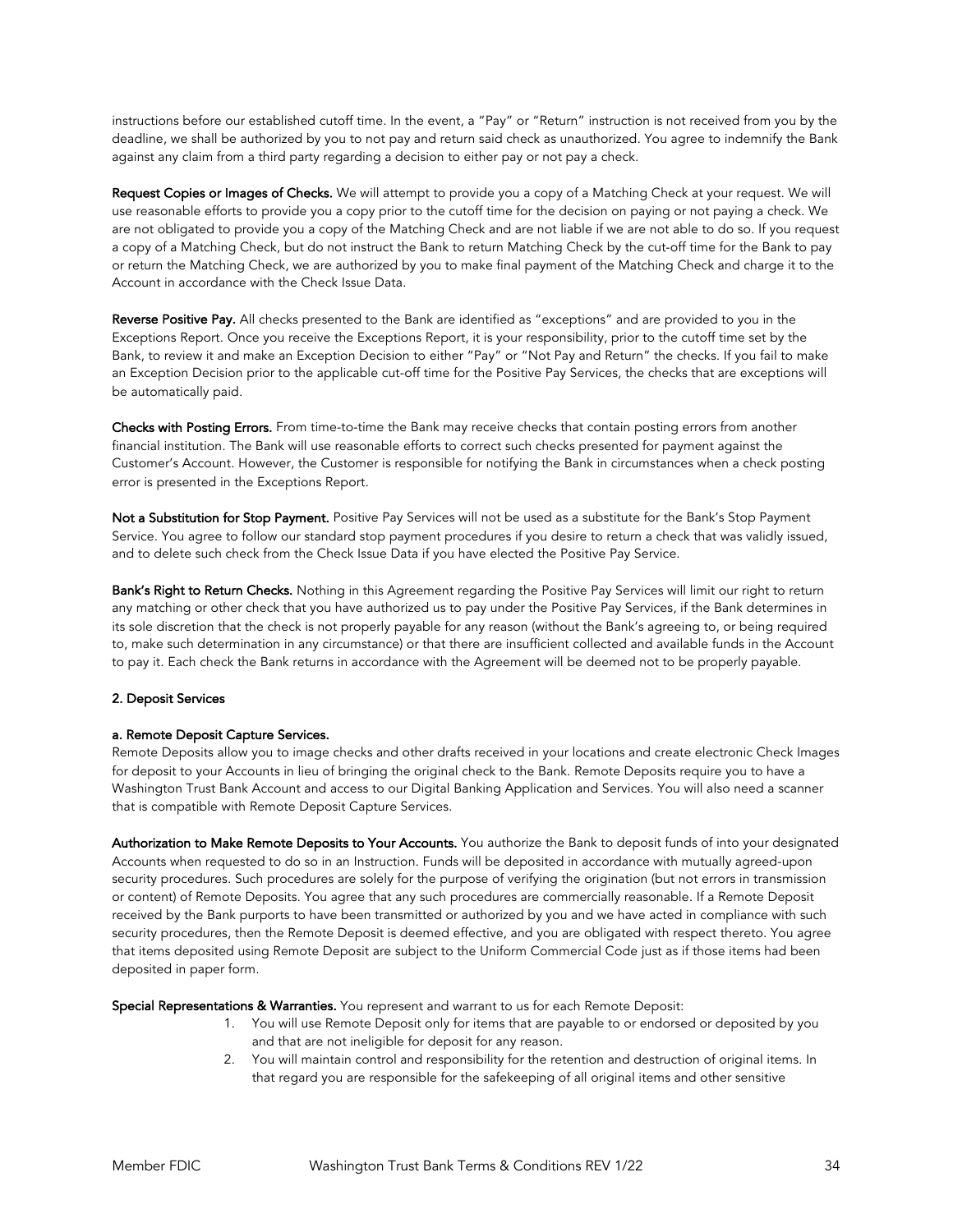information in accordance with applicable law, commercially reasonable industry standards and the rules agreed to in this Agreement.

3. You agree to notify us immediately if duplicate items are transmitted using Remote Deposit or if a duplicate deposit is made at another financial institution. You agree to cooperate with us to identify duplicate items.

Format of Remote Deposits. You agree to submit Check Images to us in such format, and with such associated check information, as we may specify. Check Images will be deemed to have been accepted by the Bank for deposit into the designated Account on the date that the deposit is confirmed by the Bank. We reserve the right to reject any single Check Image or group of Check Images for any reason, before or after such confirmation. You agree that we, at our sole discretion, may process Remote Deposits at times and in any order convenient to us. The Bank is not liable for failure to process any Remote Deposit for which you have not provided complete information or which would violate this Agreement. Remote Deposits are subject to the daily cut-off time established by the Bank. Any Remote Deposit received by us after our daily cut-off time may be processed on the next Business Day. Availability of Remote Deposited funds is based on the Bank's normal funds availability schedule, as if the Check Images had been deposited as paper checks, and as such funds availability schedule is amended from time-to-time. You are responsible for verifying the actual availability of funds following any Remote Deposit.

Negotiation of Remote Deposits. You agree that the Bank may select any means for the transmission of Check Images for presentment and payment that it considers suitable, including but not limited to Automated Clearing House (ACH) transfers, electronic presentment and/or presentment of paper "substitute checks." We may process such Check Images directly, through one or more clearinghouses, or through any other mechanism selected by us. Your rights and obligations with respect to such entries are governed by applicable law and the NACHA Rules.

Bank's Reliance on Your Data. In performing Remote Deposits, we will be entitled to rely on the data that you have electronically provided to us. You must provide the data in the format, by the deadline(s), and at the place(s) specified by us. You are responsible for all losses arising out of or relating to inaccurate or defective data including Check Images having poor quality and/or poor usability. The Bank has no obligation to review the Check Images or data that you submit for errors or for image quality.

Timeliness of Deposit of Check Images. We will use good faith and ordinary care to process the Check Images and related data to the Bank in a prompt fashion, but we are not liable for temporary failure to provide timely access to the Bank's system or for processing such Check Images in the event such access is unavailable. In such event, you are responsible for carrying out your banking business through alternative delivery channels. We are not liable for any inaccurate or incomplete Check Images or data with respect to transactions that have not been completely processed or verified by you prior to transmittal to the Bank's system. Information we provide you in respect to all transactions is provided solely for your convenience, and you have no recourse against the Bank as to use of such information.

Disposition of Imaged Items. You agree that all items belong to you and not to us. After receipt by the Bank of any transmission of Check Images for deposit into your Account, we will acknowledge by electronic means the receipt of your transmission. Your electronic transmission is subject to proof and verification. If you do not receive a notice of receipt, you agree to contact your Bank representative. You agree to retain all Check Images after validation, in accordance with commercially reasonable standards and with your internal procedures, for fourteen (14) calendar days or for such time as required by law, statute, or regulation. Thereafter, in a commercially reasonable manner, you will destroy the originals of all Check Imaged items.

Responsibility for Multiple Deposits of Same Item. You agree to implement commercially reasonable procedures to ensure that no item is deposited more than once via electronic or other means, either with us or with another financial institution, whether intentionally or unintentionally, whether as a result of fraud or for any other reason. You agree that the aggregate amount of any items which are deposited more than once will be debited to your designated Account(s), and to the extent funds in your Account(s) are insufficient, we may debit any other Account as determined by us in our sole discretion. You further agree that you are solely responsible for the processing and handling of any original items which are imaged or deposited using the Remote Deposit and you assume all liability to the drawer of any item imaged using Remote Deposit or liability arising from our printing of any substitute check from those images.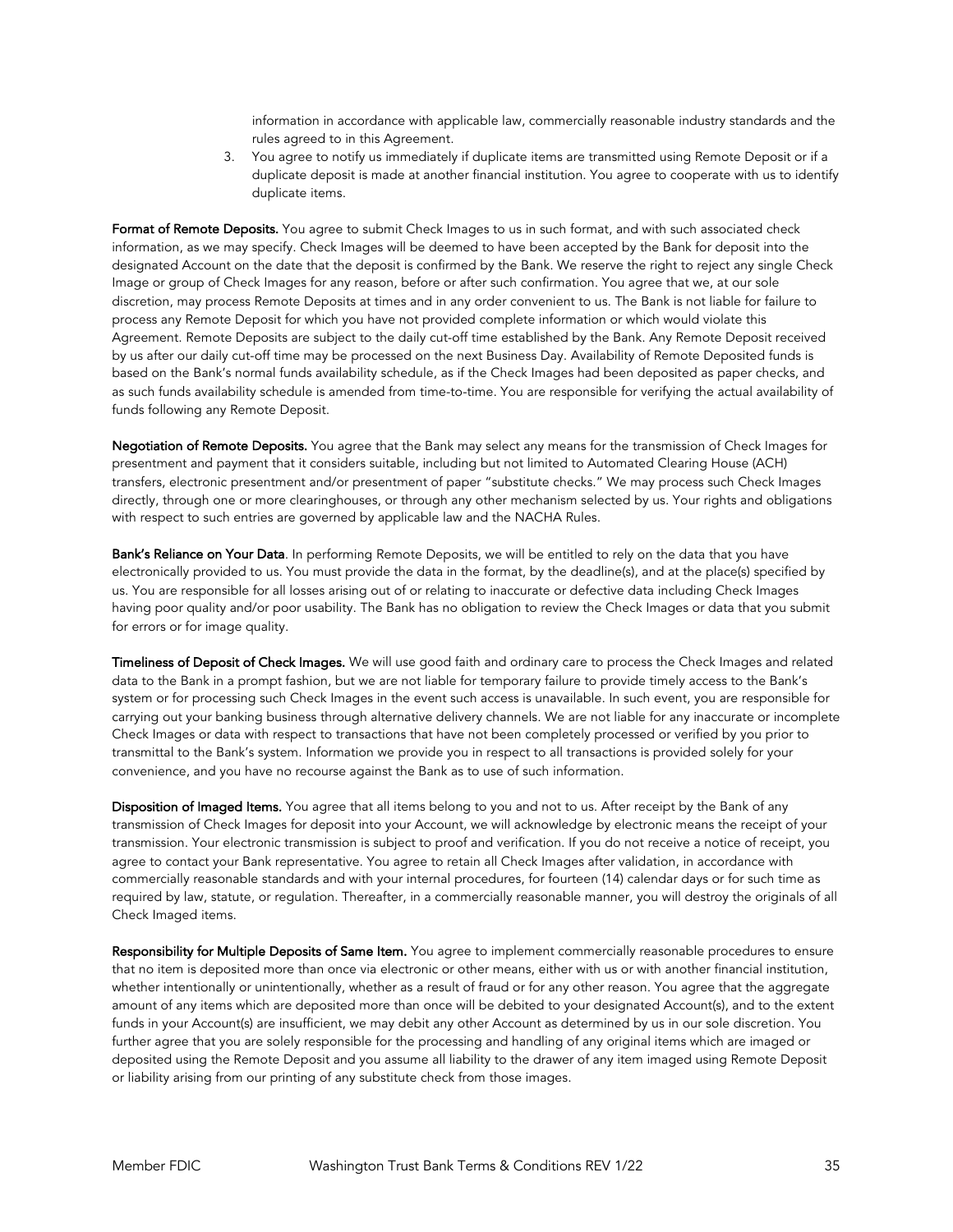## b. Electronic File Deposit Services.

The Electronic File Deposit ("EFD") Service allows you to create remote electronic deposits. However, instead of using a scanner, the deposits are created using computer software and creating an electronic file that is compatible for upload to our system.

Authorization to Make EFDs to Your Accounts. You authorize the Bank to deposit funds into your designated Accounts when requested to do so in an Instruction. Funds will be deposited in accordance with mutually-agreed upon security procedures. Such procedures are solely for the purpose of verifying the origination (but not errors in transmission or content) of EFD. You agree that any such procedures are commercially reasonable. If an EFD received by the Bank purports to have been transmitted or authorized by you and we have acted in compliance with such security procedures, then the EFD is deemed effective, and you are obligated with respect thereto. You agree that items deposited using the EFD Service are subject to the Uniform Commercial Code just as if those items had been deposited in paper form.

Special Representations & Warranties. You represent and warrant to us for each Express Electronic Deposit:

- 1. You will use EFD only for items that are payable to or endorsed or deposited by you and that are not ineligible for deposit for any reason.
- 2. You will maintain control and responsibility for the retention and destruction of original items. In that regard you are responsible for the safekeeping of all original items and other sensitive information in accordance with applicable law, commercially reasonable industry standards and the rules agreed to in this Agreement.
- 3. You agree to notify us immediately if duplicate items are transmitted using Express Electronic Deposits service or if a duplicate deposit is made at another financial institution. You agree to cooperate with us to identify duplicate items.

Format of EFD. You agree to submit data to us in such format, and with such associated deposit information, as we may specify. Deposit data will be deemed to have been accepted by the Bank for deposit into the designated Account on the date that the deposit is confirmed by the Bank. We reserve the right to reject any single item or group of items for any reason, before or after such confirmation. You agree that we, at our sole discretion, may process EFDs at times and in any order convenient to us. The Bank is not liable for failure to process any EFD for which you have not provided complete information or which would violate this Agreement. EFDs are subject to the daily cut-off time established by the Bank. Any EFD received by us after our daily cutoff time may be processed on the next Business Day. Availability of EFD Service deposited funds is based on the Bank's normal funds availability schedule, as if the funds had been deposited as paper checks, and as such funds availability schedule is amended from time-to-time. You are responsible for verifying the actual availability of funds following any EFD.

Negotiation of EFDs. You agree that the Bank may select any means for the transmission of EFD items for presentment and payment that it considers suitable, including but not limited to Automated Clearing House (ACH) transfers, electronic presentment and/or presentment of paper "substitute checks." We may process such EFDs directly, through one or more clearinghouses, or through any other mechanism selected by us. Your rights and obligations with respect to such entries are governed by applicable law and the NACHA Rules.

Bank's Reliance on Your Data. In performing the EFD Services, we will be entitled to rely on the data that you have electronically provided to us. You must provide the data in the format, by the deadline(s), and at the place(s) specified by us. You are responsible for all losses arising out of or relating to inaccurate or defective data. The Bank has no obligation to review the data that you submit for errors.

Timeliness of Deposit of EFDs. We will use good faith and ordinary care to process the EFD data in a prompt fashion, but we are not liable for temporary failure to provide timely access to the Bank's system or for processing such EFD data in the event such access is unavailable. In such event, you are responsible for carrying out your banking business through alternative delivery channels. We are not liable for any inaccurate or incomplete data with respect to transactions which have not been completely processed or verified by you prior to transmittal to the Bank's system. Information we provide to you with respect to all transactions is provided solely for your convenience, and you have no recourse against the Bank as to use of such information.

Disposition of Original Items. You agree that all original items belong to you and not to us. After receipt by the Bank of any transmission of EFDs into your Account, we will acknowledge by electronic means the receipt of your transmission. Your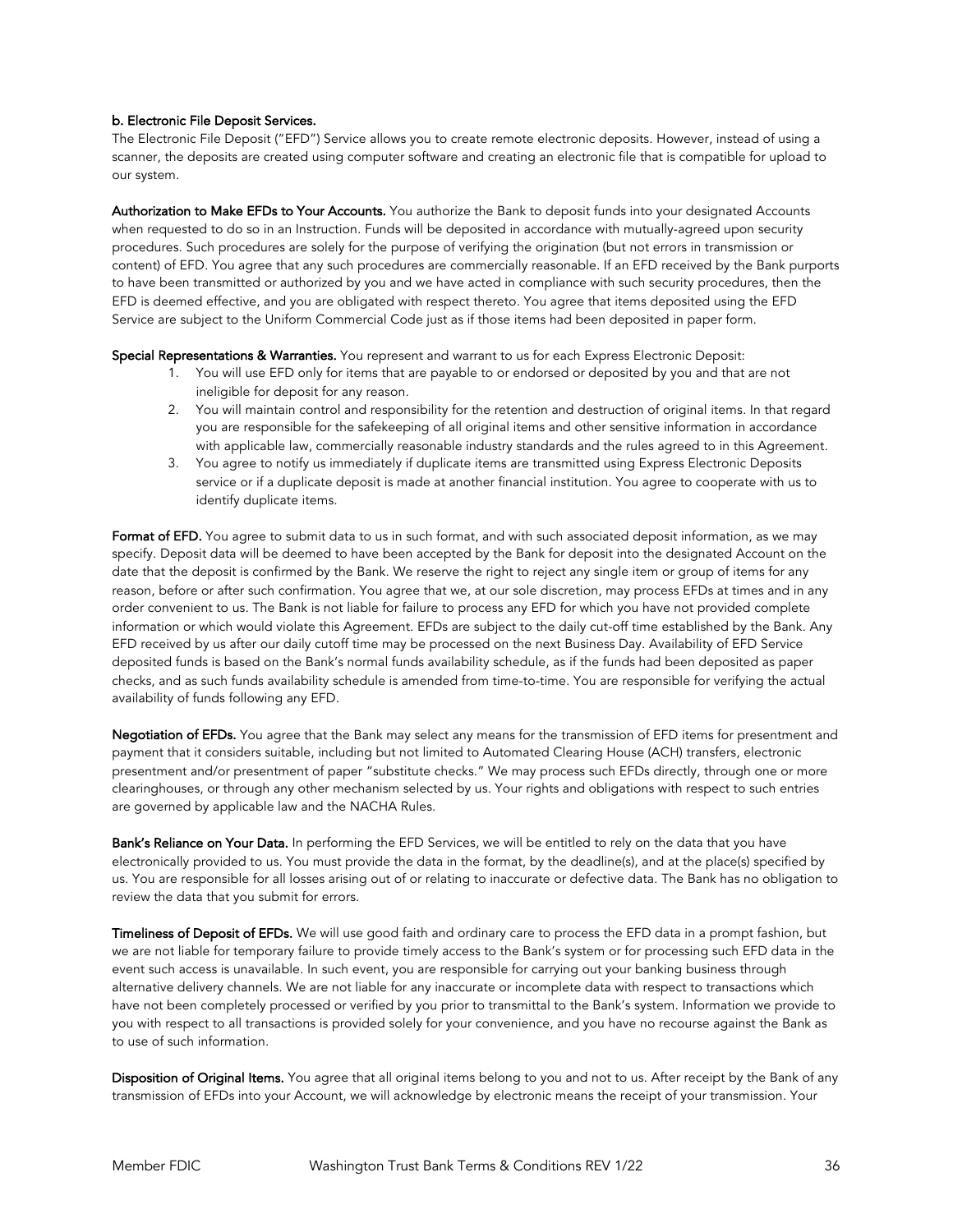electronic transmission is subject to proof and verification. If you do not receive a notice of receipt, you agree to contact your Bank representative. You agree to retain all original items after validation, in accordance with commercially reasonable standards and with your internal procedures, for fourteen (14) calendar days or for such time as required by law, statute, or regulation. Thereafter, in a commercially reasonable manner, you will destroy the originals items.

Responsibility for Multiple Deposits of Same Item. You agree to implement commercially reasonable procedures to ensure that no item is deposited more than once via electronic or other means, either with us or with another financial institution, whether intentionally or unintentionally, whether as a result of fraud or for any other reason. You agree that the aggregate amount of any items which are deposited more than once will be debited to your designated Account(s), and to the extent funds in your Account(s) are insufficient, we may debit any other Account as determined by us in our sole discretion. You further agree that you are solely responsible for the processing and handling of any original items which are imaged or deposited using the Remote Deposit Capture Service and you assume all liability to the drawer of any item imaged using the Remote Deposit Capture Service or liability arising from our printing of any substitute check from those images.

#### c. Lockbox Services.

Lockbox Services allow the Bank to assist you in expediting receipt of your remittances. You will have your customers forward their payments to the location designated by the Bank ("Lockbox").

Authorizing the Bank Access to Your Mail. You authorize the Bank to establish, at your expense, a post office box address where your clients may mail payments. You also authorize the Bank to pick up mail from such post office box, have custody of the keys or combinations for such post office box, have unrestricted and exclusive access to such post office box, and to collect the mail therein to be processed. The Bank will charge your designated Account for payment of all initial and all renewal rental fees for such post office box. We will process remittances received in the post office box, in accordance with your Instructions. Upon termination of your Lockbox Service, mail received at such post office box will be forwarded to your address in our file for sixty (60) days following termination.

Collections and Availability of Funds. Unless otherwise agreed, all collected funds held in the Account shall be deemed to be your funds for all purposes, including adjustment, attachment, execution, garnishment and other forms of legal process. The crediting and collection of items under the Lockbox Services will be handled using the same processes and under the same Terms & Conditions as are applied to other deposits and shall be subject to the Bank's funds availability schedule.

Lockbox Processing. You authorize the Bank to open each envelope and remove the contents, disregarding all notations and other marks on the envelopes. We will not examine checks or other items with respect to payee names, check dates and check signatures. We are not required to retain remittance envelopes or forward them to you. We will disregard any notation containing "paid in full" on any check, whether preprinted or handwritten, and shall treat any such check as though such language did not appear thereon. We will process, endorse and deposit remittances in accordance with our standard procedures. If we are unable to determine the amount of a check, such check will be forwarded to you as "not processed." The Bank will deliver miscellaneous enclosures, non-processed items and remittance data in accordance with the Addendum associated with Lockbox Services.

Payment coupons and envelopes submitted to the Bank for processing must meet the specifications designated by us from time-to-time. All changes in coupon and return envelope design are subject to prior testing and approval by the Bank. We may adjust the price for processing your payments if changes are made to your coupons and/or envelopes (including coupon scan line configuration) without such prior approval. We will capture and balance all remittance payments received each Business Day in the Lockbox, and will create and transmit to you an electronic file of the remittance data for such Business Day. We will post and make available to you on the next Business Day within the Digital Banking Application, images of the remittance checks and payment coupons received in the lockbox and processed by us on the preceding Business Day. In addition, if you have entered into a merchant credit card account processing agreement with us, we will receive and process credit card payments received in the Lockbox, in accordance with our standard procedures for processing and depositing payments made via credit card. All such credit card payments shall be credited to the Account within forty-eight (48) to seventy-two (72) hours of receipt. We will prepare and provide you access to a report on the Lockbox Services portion of WTB, listing any rejected or declined credit card payments.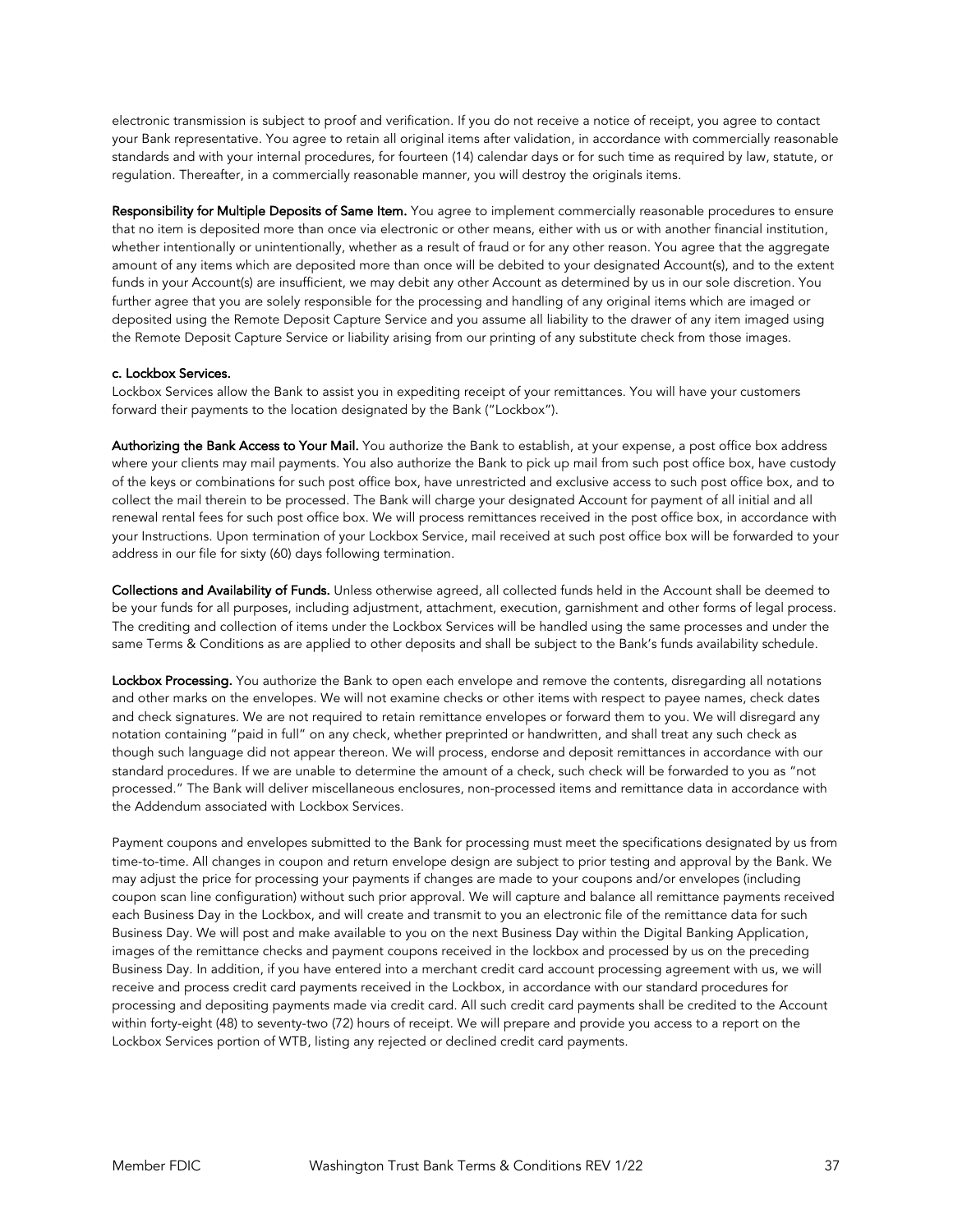The Bank will capture, format and send remittance data to you through data transmission in accordance with the Addendum associated with Lockbox Services. You will not use any form of prepaid business reply mail envelopes for your Lockbox remittances and will review any proposed envelope changes with the Bank prior to use.

#### 3. Account Management Services

#### a. CD-ROM Check Imaging Services.

Our CD-ROM Check Imaging Services allow you to access images of the checks paid, deposit slips, miscellaneous paperbased debits and credits, and statements for the deposit Accounts you select. We will deliver to you, monthly or annually, a password-protected CD-ROM with images of all the foregoing, after the end of your statement cycle.

#### b. Cash Vault Services.

U.S. Currency. The terms "cash", "coin" and "currency" as used herein shall refer to coin and currency of the United States. The Customer shall not deposit coin or currency of any other country.

Account. All deposits of currency, coin and checks will be credited to, and all withdrawals of currency, coin and checks will be debited against, the Customer's deposit Account at the Bank that the Customer has designated as being covered by the Services described herein.

Deposits. The Customer shall supply and maintain disposable plastic bags used for deposits. Plastic bags shall be sealed according to manufacturers' instructions. The Customer will prepare deposits in good order as follows: (i) currency and coin will be accompanied by a deposit ticket fully completed by the Customer, (ii) currency will be banded with 100 notes of the same denomination whenever possible; (iii) deposits will be delivered by the Customer's certified armored carrier to the secured facility specified by the Bank; and (iv) to receive same date credit, deposits must be made prior to the daily cut-off time established by the Bank from time-to-time, and any deposits received by the Bank after its daily cut-off time may be considered to have been received on the next Business Day.

The Bank will process the Customer's deposits as follows: (i) deposits will be receipted and conditional (subject to verification) credit assigned based on the amount identified on the deposit ticket; (ii) deposits that do not contain legible "said to contain" deposit amounts on the deposit ticket are subject to delayed ledger credit of one Business Day; (iii) coins and currency will be counted and the Bank's count will be the valid and controlling count; (iv) the Bank will notify the Customer promptly by telephone of any deposit for which the Bank's count varies from the Customer's count by \$100.00 or more; and (v) if the Bank's count varies from the Customer's count, a credit or debit adjustment will be made to the Account for the difference, and upon request, the Bank will provide the Customer with any available information which may assist the Customer in reconciliation of the difference.

Deposited items will be deemed received on the day of delivery if the Bank receives the deposit prior to the Bank's established deadlines. Deposits will be processed in accordance with normal Bank procedure and any applicable availability schedules. All deposits made by the Customer shall be subject to verification and adjustment by the Bank. The Bank's verification shall be deemed correct and binding upon the Customer for all purposes, absent manifest error.

If the Customer chooses to pre-encode its checks or other items for deposit, the Customer agrees to comply with the preencoded deposit procedures and specifications as may be established and revised by the Bank. The Customer shall be responsible for any of its encoding errors. The Bank may treat certain deposits as un-encoded deposits if there is an unacceptable rate of encoding errors.

eCash Orders. The Bank may provide the Customer, on an automated basis, with United States currency and coin in designated denominations from time-to-time as requested by the Customer ("eCash Orders"). The Customer must comply with all of the Bank's policies and procedures regarding the placement and delivery of eCash Orders, including, without limitation, the maintenance of a designated Personal Identification Number ("PIN"). The Customer shall be responsible for maintaining the confidentiality of the Customer's PIN and restricting access to the system to Authorized Representatives and Authorized Users. All eCash Orders will be charged to the Account designated by the Customer. Only armored couriers may pick up eCash Orders directly from a cash vault designated by the Bank. The Bank may deliver any eCash Order to any individual that the Bank reasonably believes to be the Customer's Authorized Representative or Authorized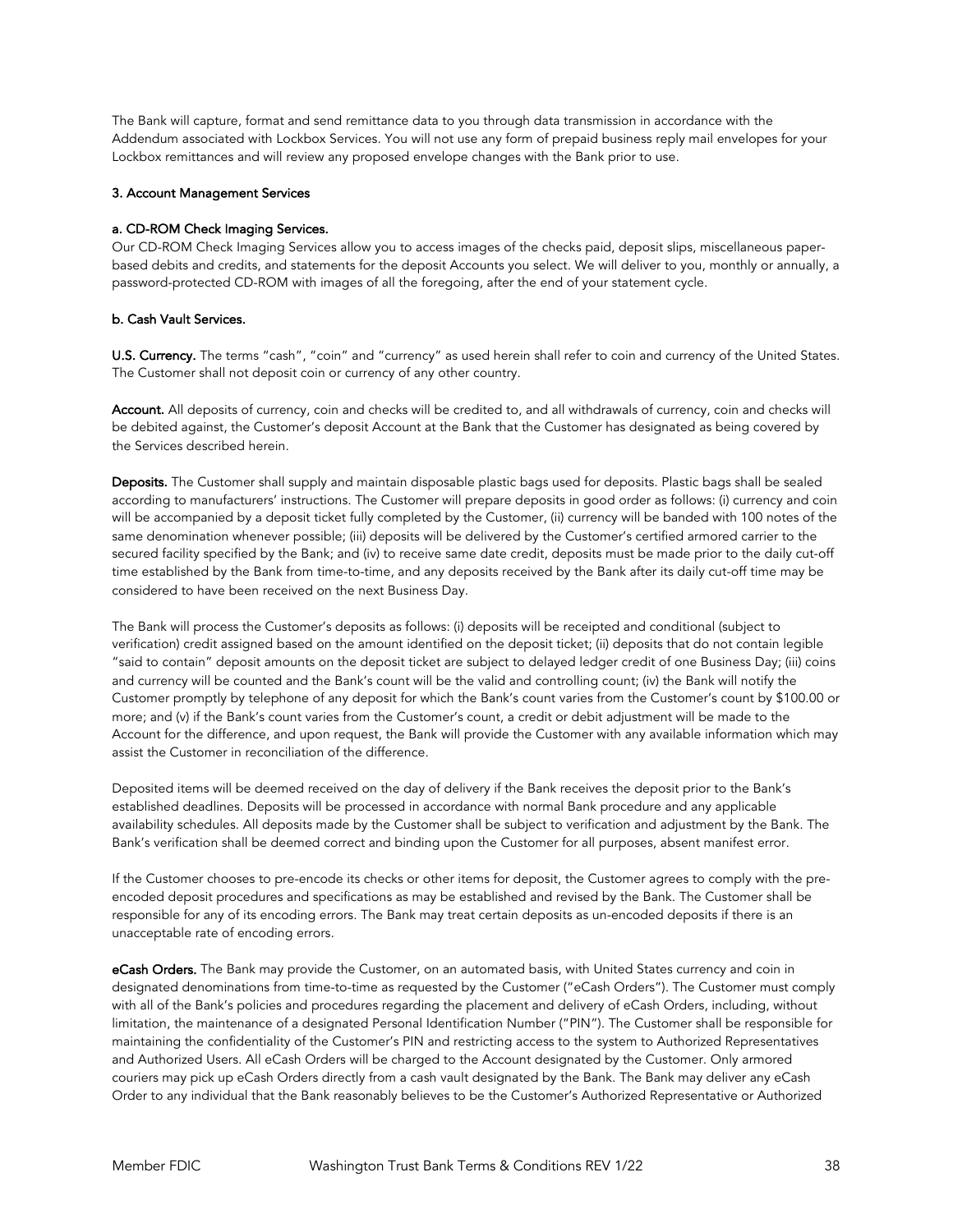User. The Customer shall be responsible for any eCash Order after receipt thereof by the Authorized Representative or Authorized User. The Bank may specify a daily eCash Order limit and the Customer agrees that it will not initiate an eCash Order in excess of the designated limit. In no event shall the Customer initiate an eCash Order in excess of the immediately available funds in the designated Account.

Withdrawals. The Customer may order currency and coin from the Bank as follows:

- 1. Currency may be ordered in standard full strap quantities only.
- 2. Coin may be ordered in standard full box units (50 rolls) only.
- 3. A charge for the face value of the monies ordered will be made to the Account on the day the order is processed by the Bank.
- 4. Orders for coin and currency may be placed no later than the cut-off time established by the Bank from timeto-time for delivery on the next Business Day.
- 5. The Bank must be notified of any discrepancies pertaining to currency or coin orders within two (2) Business Days of receipt by the Customer of such currency or coin. The Customer must return documentation to back up outages such as strap, coin, wrapper and/or box.

Processing Days. The Bank will provide processing on all days, Monday through Friday, except for holidays on which the Bank is closed.

Carrier Service. Any carrier service utilized to deliver or secure coin, currency or other property to or from the Bank will act as the agent of the Customer and not of the Bank. The Customer will bear the entire risk of loss of coins, currency or other property of the Customer when in the custody or control of the Customer's carrier service. The Customer represents and warrants to the Bank that all insurance coverage of its carriers will name the Customer as beneficiary.

Representations. The Customer represents and warrants to the Bank that (i) all funds deposited with the Bank will be the proceeds of, and all funds ordered and withdrawn from the Bank will be intended for use in, the Customer's lawful activities, (ii) all of the Customer's transactions hereunder will be conducted solely on the Customer's behalf and not on behalf of any other person or entity, and (iii) the Customer shall provide the Bank immediately, upon request, with any information, and otherwise shall cooperate with the Bank in every way necessary in order to enable the Bank to fulfill its obligations with respect to the reporting of transactions in coin and currency or any other regulatory requirement.

Bank Third-Party Vendor. The Bank from time-to-time may use any third-party vendor to receive the Customer's deposits, to deliver the Customer's coin and currency orders, or to perform any other services of the Bank hereunder, the Bank will provide the Customer with all necessary instructions for contact with such third party. The Bank's use of such a third party shall not relieve the Bank of its obligations hereunder.

## c. Cash Management Sweep Account Services

# NOTICE: THE INVESTMENT OPTIONS OFFERED BY THE BANK UNDER THE COMMERCIAL SWEEP ACCOUNT ARE NOT DEPOSITS, ARE NOT INSURED BY THE FEDERAL DEPOSIT INSURANCE CORPORATION, ARE NOT OBLIGATIONS OF, OR GUARANTEED BY, THE UNITED STATES GOVERNMENT OR ANY AGENCY OR INSTRUMENTALITY THEREOF, AND ARE SUBJECT TO INVESTMENT RISKS, INCLUDING LOSS OF PRINCIPAL OF THE AMOUNT INVESTED.

If a Cash Management Sweep Account has been requested and agreed to by the Bank, the Customer authorizes the Bank to transfer funds on a manual or automated basis to and from the Demand Deposit Account ("DDA") and investment device selected by the Customer. Funds will be transferred between the Accounts so that (i) to the extent funds are available in either Account, the Customer's DDA maintains an average collected balance equal to a pre-established balance ("Target Balance"); and (ii) any collected funds in the DDA that exceed the Target Balance are invested by the Bank as directed by the Customer in accordance with this Agreement. Amounts invested in money market mutual funds, including investment income, will be liquidated and credited back to the DDA as needed so that the average collected balance of the Customer's DDA equals the Target Balance. Amounts invested in other investment options, including interest or other investment income, will be credited back to the DDA upon maturity. The Bank may limit the amount of excess collected funds that it will invest on behalf of the Customer on any particular Business Day. The Bank may also impose a maximum redemption amount to bring the DDA to the Target Balance on a particular Business Day. If the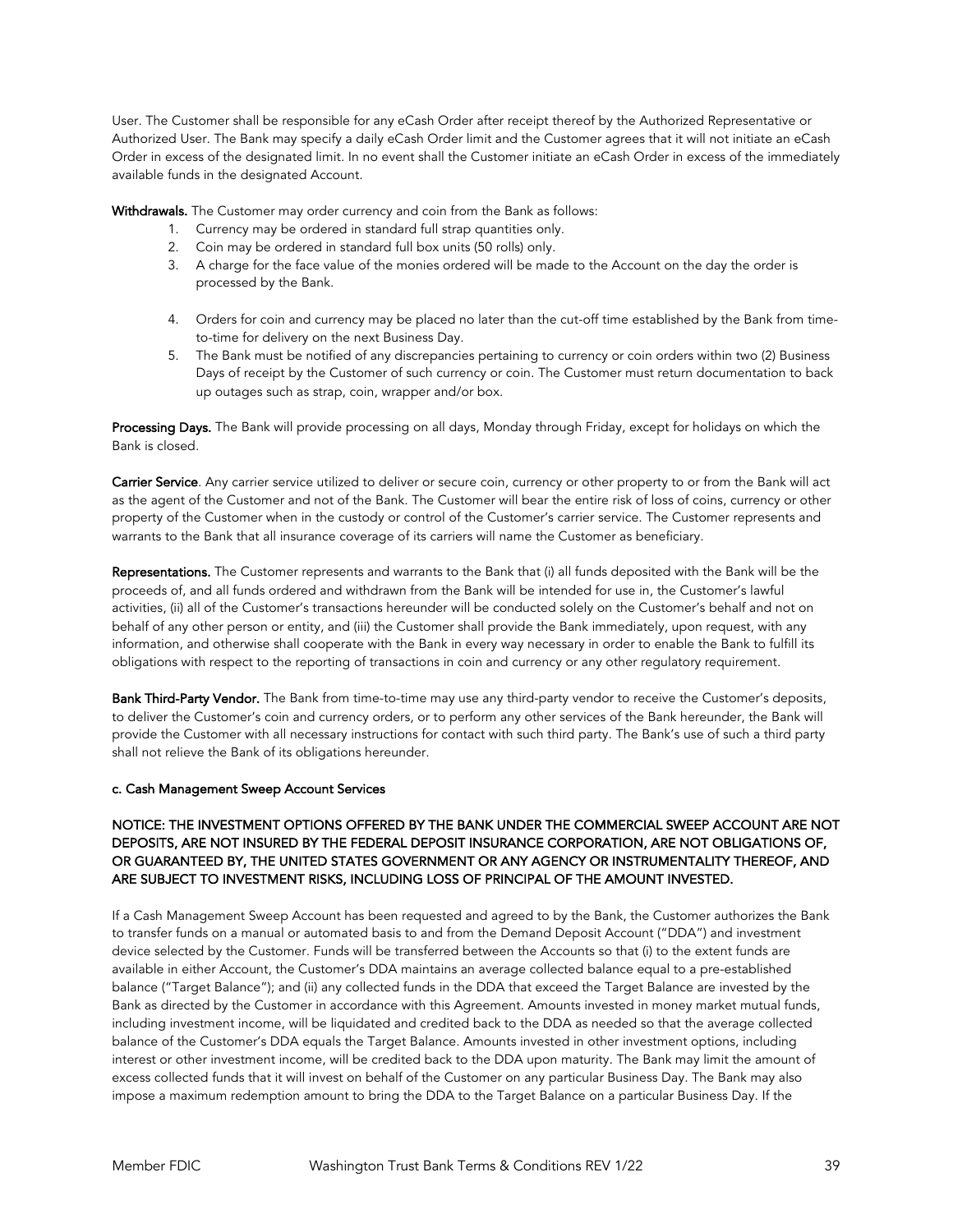Customer's investment option is not available on a given Business Day, then all excess funds will remain in the DDA until the next Business Day. The Bank is authorized to accept verbal instructions, including telephone instructions, from the Customer representatives for the transfer of funds between the Bank and Customer and between the Customer's Accounts. The Bank may rely on any instructions received from the Customer that it reasonably believes to be genuine.

The Bank is authorized to execute as Authorized User for the Customer all certificates of ownership and other instruments required by law or by contract. The Bank shall not be accountable for errors in judgment but only for gross negligence or willful misconduct. The Bank shall not be required to comply with any direction of the Customer which, in the Bank's judgment, may subject it to liability or to defend or prosecute any suit or action unless indemnified in a manner and amount satisfactory to it.

The Customer may, by written instrument executed by the Customer and delivered to the Bank, terminate this Service and withdraw from the Account the principal and accumulated income upon paying all sums due to the Bank and indemnifying the Bank to its satisfaction against liabilities incurred in the administration of the Account.

The Bank will act as agent to invest on the order and for the benefit of the Customer. The Services described herein are provided by the Bank to the Customer solely as bona fide treasury management services. The Bank does not undertake any fiduciary obligation to the Customer with respect to these services. The Bank's duties to act for the Customer hereunder are solely mechanical and administrative in nature.

Repurchase Agreements. If the Customer chooses to invest excess funds in repurchase agreements, the Customer and Bank agree to be bound by the Master Repurchase Agreement with the Bank.

## d. Target Balance Borrowing Account Services.

If requested by the Customer and agreed to by the Bank, the Bank will provide Target Balance Borrowing Account Services ("TBBA Services") in accordance with the procedures set forth in this Section or under any promissory note, loan agreement, security agreement or other TBBA-related documents provided to the Customer by the Bank. The Customer authorizes the Bank to advance Available Funds from the Customer's Note (as defined below) and to transfer such advanced funds to the Customer's designated Account to pay items presented daily for payment, and also authorizes the Bank to transfer Excess Funds (as defined below) in Account at the end of each Business Day to the applicable Note while maintaining the Customer's Target Balance. The Note(s) and Account(s) that are subject to the TBBA Services are identified in the applicable Addendum along with the Customer's requested Target Balance and its requested sequence for processing transactions.

#### Definitions.

- 1. "Available Funds" means the total of the collected funds in the Account as of the close of business on any Business Day, determined in accordance with the manner in which the Bank generally provides credit for deposited checks.
- 2. "Note" means any and all promissory notes, lines of credit, reducing revolver promissory notes or overline promissory notes that the Bank has agreed will be subject to the TBBA Services described herein.
- 3. "Loan Document" means any loan agreement, security agreement, guaranty or other agreement, instrument or document which sets forth the terms of, secures or guarantees the Note.
- 4. "Deficiency Amount" means the amount by which the Target Balance exceeds the amount of Available Funds as of the close of business on any Business Day.
- 5. "Event of Insolvency" means any of the following: (i) the Customer or Guarantor shall die or cease to exist; (ii) any Guarantor shall attempt to revoke its guaranty or other obligation to the Bank, or such guaranty or other obligation shall become unenforceable in whole or in part; (iii) any bankruptcy, insolvency or receivership proceeding, or any assignment for the benefit of creditors, shall be commenced under any federal or state law by or against the Customer or any Guarantor, (iv) the Customer or any Guarantor shall become the subject of any out-of-court settlement with its creditors; or (v) the Customer or any Guarantor is unable or admits in writing its inability to pay its debts as they mature.
- 6. "Excess Funds" means the amount of Available Funds as of the close of business on any Business Day which exceeds the Target Balance.
- 7. "Guarantor" means any guarantor, surety, accommodation party or joint obligor of the obligations of the Customer under the Note.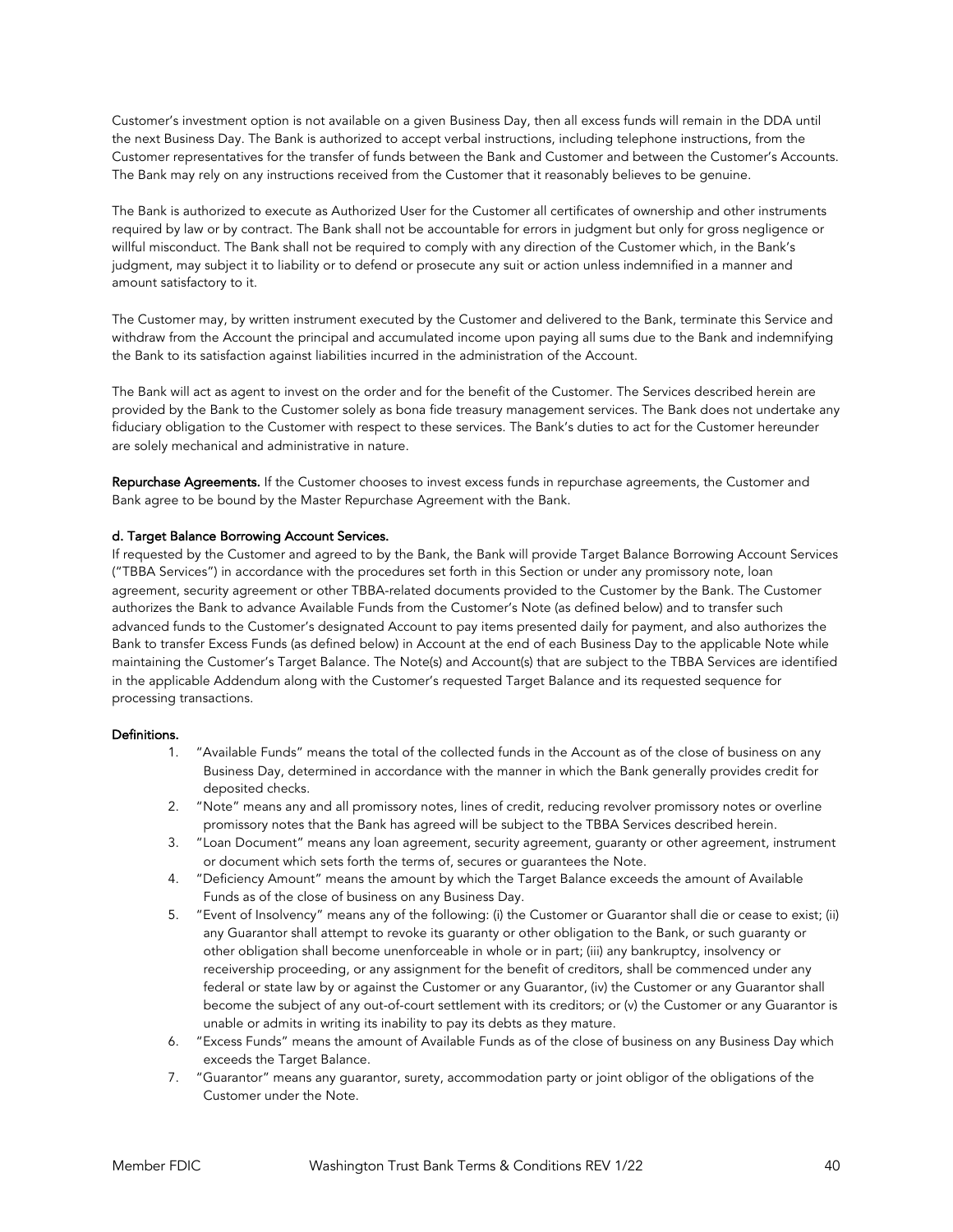- 8. "Target Balance" means that amount of funds which the Customer desires to maintain in the Account and which is mutually agreeable to the Bank and Customer from time-to-time.
- 9. "Transaction" means either a Loan Transaction or a Repayment Transaction.

Authorization to Transfer Fund. By requesting and being approved by the Bank for TBBA Services, the Customer authorizes the Bank to automatically transfer funds between the Account and Note each Business Day to the extent that funds are available in the Account or under the Note, as the case may be. As of the close of business on each Business Day, the Bank will determine the amount of Excess Funds, if any. If the Bank determines that there are Excess Funds, the Bank will debit the Account and credit the Note in an amount equal to the lesser of (i) the amount of Excess Funds or (ii) the outstanding principal balance of the Note(s) plus all interest, fees and charges then outstanding under the Note (a "Repayment Transaction"); provided, however, that the Bank will not be required to initiate any Repayment Transaction in an amount less than a minimum sum mutually agreeable to the Bank and Customer. Any transfer of funds from the Customer's Account to the Customer's Note will not eliminate the Customer's obligation to pay the Bank the total amount of all periodic loan payments on the Note(s) when due and transferred funds will be allocated first to payment of the Customer's loan principal, interest, fees or charges that are then due under the terms of the Note. The Customer grants the Bank a security interest in and right of set-off with respect to the Account for purposes of effecting Repayment Transactions.

At the close of business on each Business Day, the Bank will determine the Deficiency Amount, if any. If the Bank determines that there is a Deficiency Amount, the Bank will charge the Note in an amount equal to the lesser of (i) the amount by which such available balance is less than the Target Balance or (ii) the amount which is available to be borrowed under the Note (the lesser of such amounts being referred to as the "Loan Amount"), and will credit the Account in an amount equal to the Loan Amount (a "Loan Transaction"); provided, however, that the Bank will not be required to initiate any Loan Transaction in an amount less than a minimum sum mutually established by the Bank, and the Bank will not be required to initiate any Loan Transaction not authorized by the written terms of the Customer's Security Agreement with the Bank. In addition, the Bank shall not be obligated to make any transfer of a Loan Amount if any default exists under any Note or Loan Document or these Terms & Conditions or if the Bank is otherwise excused or prohibited under any Loan Document or applicable law from making an advance to the Customer. Moreover, the Bank will not be required to initiate any Loan Transaction, and the TBBA Services hereunder shall immediately and automatically terminate without notice, if (a) the Note has matured or been terminated; (b) the Customer has Cancelled the Note; (c) an Event of Insolvency has occurred; or (d) the Bank has demanded payment under the Note.

If the Bank has agreed to provide any other Services to the Customer pursuant to which the Bank is authorized to transfer Excess Funds from the Account, (i) the Terms & Conditions of this Section shall prevail over the Terms & Conditions of such other Services, (ii) the Bank may initiate Repayment Transactions or Loan Transactions in lieu of or prior to initiating the transfer of Excess Funds under such other Service and (iii) the Bank shall not be in default as to such other Service solely by reason of not initiating a transfer of Excess Funds.

Overdrafts. The Bank may debit the Account even though, subsequent to such debit, and as a result of additional transfers or withdrawals from the Account, the return of checks or other debit items unpaid occurs or the Account becomes overdrawn. In such event, the Customer will be assessed the Bank's then prevailing charges for NSF fees, overdraft fees and/or any other applicable fee or charge. In no event shall the net aggregate amount of Loan Transactions and Repayment Transactions in any day cause the total amount of the advances under the Note to exceed the maximum amount of the Note. Any check or other item that is presented for payment at a time when the amount of such item exceeds, in whole or in part, the then-available amount of credit available under the Note will be considered as creating an overdraft. The Bank reserves the right to either pay or not pay such an item and the Account will then be subject to all of the Bank's standard charges for overdraft or returned items. The availability of credit under the Note for advances to the Account is subject at all times to the terms of the Note and may not be available in the event of default which may prevent the Bank from maintaining the Customer's Target Balance.

Ordinary Course. The Customer and Bank intend that each Repayment Transaction hereunder be (i) in the ordinary course of business or financial affairs of the Customer and Bank and (ii) made according to ordinary business terms. The Customer acknowledges and understands that any person with signing authority on the Account will directly or indirectly have the ability to cause advances under the Note. The Customer agrees to indemnify and hold the Bank harmless from and against any claims, damages or causes of action arising from unauthorized use of this Service.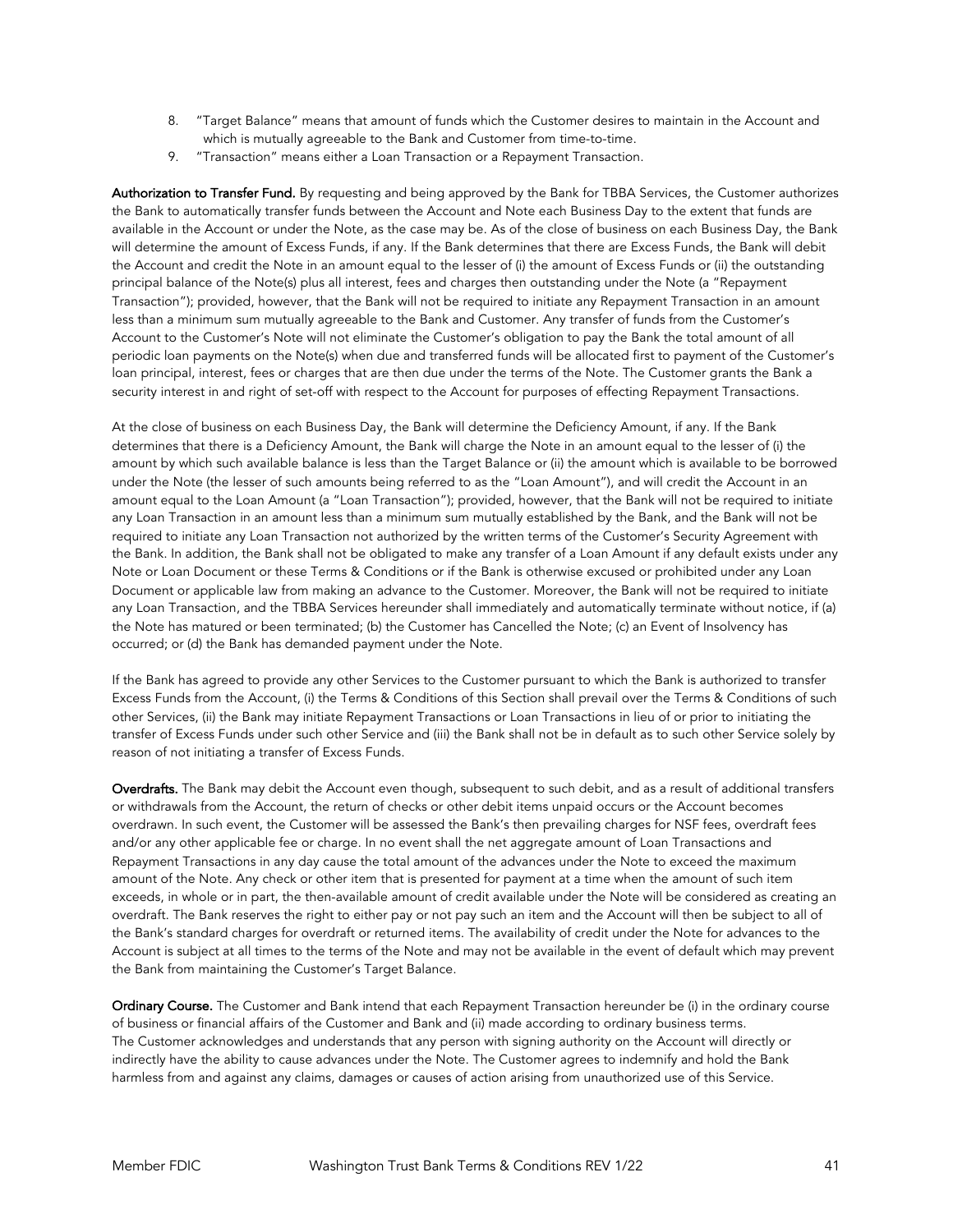In the event that the Customer's Account that is subject to TBBA Services is also subject to Cash Management Sweep Account Services, the Excess Funds in the Account shall first be applied against any unpaid principal, accrued interest and fees due and owing on the Note. Any remaining Excess Funds shall be swept in accordance with the Cash Management Sweep Account Services Terms & Conditions set forth in this agreement.

The TBBA Services may be Cancelled or terminated by either party upon verbal or written notification made in accordance with the Bank's security procedures. The effective date of a cancellation or termination by the Customer shall be as stated in the Customer notice, if it provides a reasonable time for the Bank to implement that cancellation or termination. The Bank may terminate the TBBA Service immediately at any time and in its sole discretion and will notify the Customer orally or in writing of such termination as soon as practical. In addition to the other provisions regarding termination in the Agreement, the Bank will cease providing the Service if the Customer cancels or terminates the Note tied to the TBBA Services or such Note matures, is in default or is accelerated. Cancellation or termination of the TBBA Service will not affect any obligations the Customer may have under the terms of the Customer's Loan Documents governing the Note or the terms of the deposit contract governing the Customer's Account.

#### e. Zero Balance Transfer Account Services.

If a Zero Balance Transfer Account Service ("ZBTA Service") has been requested and agreed to by the Bank, the Customer authorizes the Bank at the end of each Business Day to transfer on a manual or automated basis all of the collected funds in the Demand Deposit Accounts of the Customer designated by the Customer as "Subsidiary Accounts" into the Customer Account designated by the Customer as its central concentration Parent Account. Under the ZBTA Service, the Bank will automatically transfer funds from the Parent Account to the relevant Subsidiary Account to pay checks and other debit items presented for payment from the Subsidiary Accounts. Conversely, as deposits occur in the Subsidiary Accounts, the ledger balance and collected funds balance in those Subsidiary Accounts will automatically be transferred to the Parent Account. In this manner, the Subsidiary Account will be maintained at a zero ledger balance and zero collected funds balance. The Bank's provision of the ZBTA Service will be governed by this Section, other relevant portions of the Terms & Conditions, the relevant Addendum and the deposit contracts governing Customer's Parent Account and Subsidiary Accounts.

Designated Parent and Subsidiary Accounts. On the relevant Addendum, the Customer shall designate a Parent Account and at least one Subsidiary Account to be subject to the ZBTA Service. The Customer may change the designated Parent and Subsidiary Accounts and may add or delete a Subsidiary Account by providing the Bank with verbal or written notice conforming to the Bank's security procedures. The Bank will make such changes within a reasonable time following the Bank's receipt of such notice.

#### Account Activity; Order of Payment and Rejection of Items

- 1. The Customer may draw checks and other items on the Customer's ZBTA Service Subsidiary Accounts, provided the aggregate amount of such checks and other items does not overdraw the Customer's Parent Account. The Customer agrees not to issue any checks or other debit items on the Parent Account or any Subsidiary Account if the aggregate amount of all such items would exceed the combined available balance of collected funds on deposit in the Parent Account and/or the affected Subsidiary Account.
- 2. At the end of each Business Day, as part of the Bank's closing process for each of the Customer's Parent and Subsidiary Accounts, the Bank will make the funds transfers necessary to pay the checks and other debit items presented for payment from such Accounts. The Bank will not be required to honor any checks or other debit items drawn on any Parent or Subsidiary Account if there would be insufficient available and collected funds in the Parent Account to pay those debit items. If the Bank decides, in the Bank's discretion, to honor an item that would create an overdraft, the Customer shall be subject to the Bank's standard overdraft fees and other Terms & Conditions set forth in the Agreement regarding negative balances, overdraft protection, if any, and other related subjects. If the Bank does honor an item that creates an overdraft on the Customer's Parent Account, the Bank will not be obligated to continue the practice at a later time, nor will the Bank be obligated to notify the Customer of such discontinuance.

The Bank may decide the order in which checks or other debit items received during any Business Day will be presented and/or paid from the applicable Account and to reject for insufficient funds any such items that would exceed the available and collected funds balance in the Parent Account. Any checks or other debit items that will cause the Parent Account to become overdrawn may be dishonored by the Bank and such